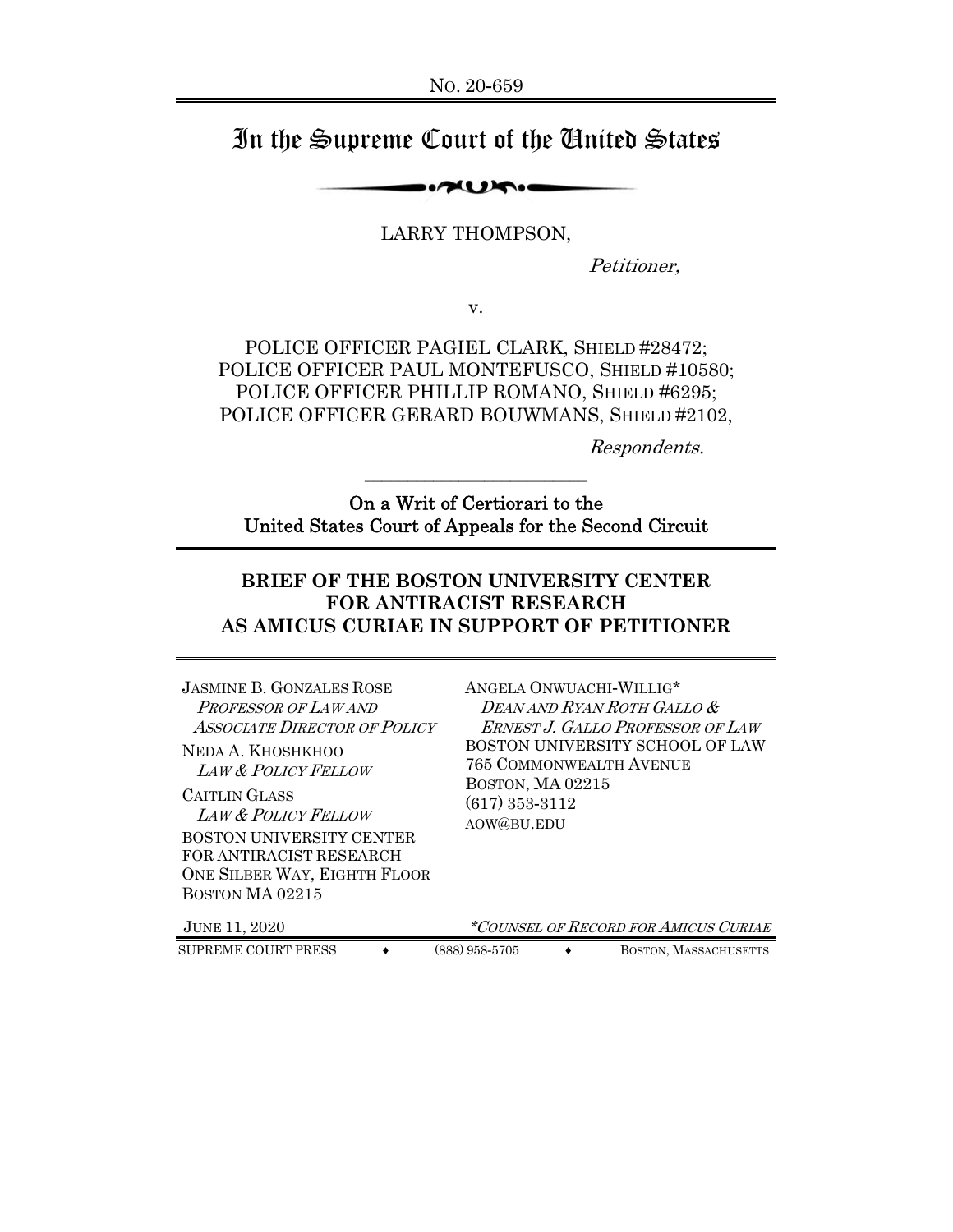## TABLE OF CONTENTS

|--|

| Ι.       | THE INDICATIONS-OF-INNOCENCE STANDARD<br>PREVENTS FACTFINDERS FROM REVIEWING<br>POTENTIALLY MERITORIOUS SECTION 1983<br>CLAIMS AGAINST OFFICERS WHO FABRICATE                            |
|----------|------------------------------------------------------------------------------------------------------------------------------------------------------------------------------------------|
|          | A. Police Officers Have Routinely Pursued<br>False Charges to Cover Up Their Use of                                                                                                      |
| $\bf{B}$ | Police Officers Have Pursued False<br>Charges Against BIPOC Who Assert<br>Their Constitutional Rights When Faced<br>with Revenue-Generating Tactics Tar-<br>geting BIPOC Communities  15 |
|          | C. Police Officers Have Targeted BIPOC in<br>Large-Scale Scandals Involving False<br>Drug and Gun Charges 19                                                                             |
|          | D. False Charges Against BIPOC Are Likely<br>to Result in Dismissal, and Thus Would<br>Be Shielded from Judicial Review Under<br>the Indications-of-Innocence Standard 21                |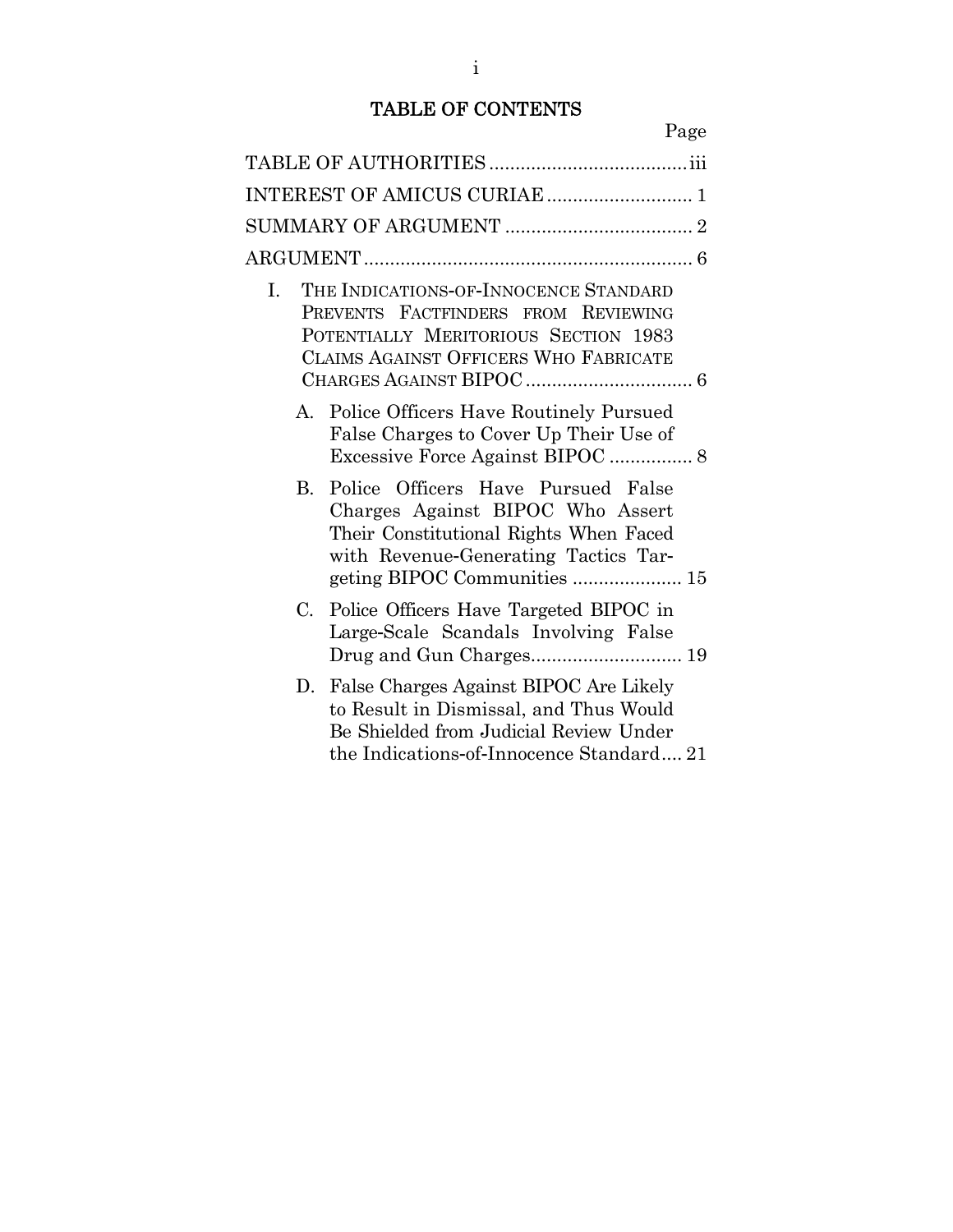## TABLE OF CONTENTS – Continued

| II. THE ELEVENTH CIRCUIT'S FINALITY-BASED |  |
|-------------------------------------------|--|
| STANDARD IS ESSENTIAL TO FULFILL THE      |  |
| PURPOSE OF SECTION 1983 AND ADEQUATELY    |  |
| ADDRESS AND DETER THE RACIALIZED PRAC-    |  |
| TICE OF PURSUING FALSE CHARGES AGAINST    |  |
|                                           |  |
|                                           |  |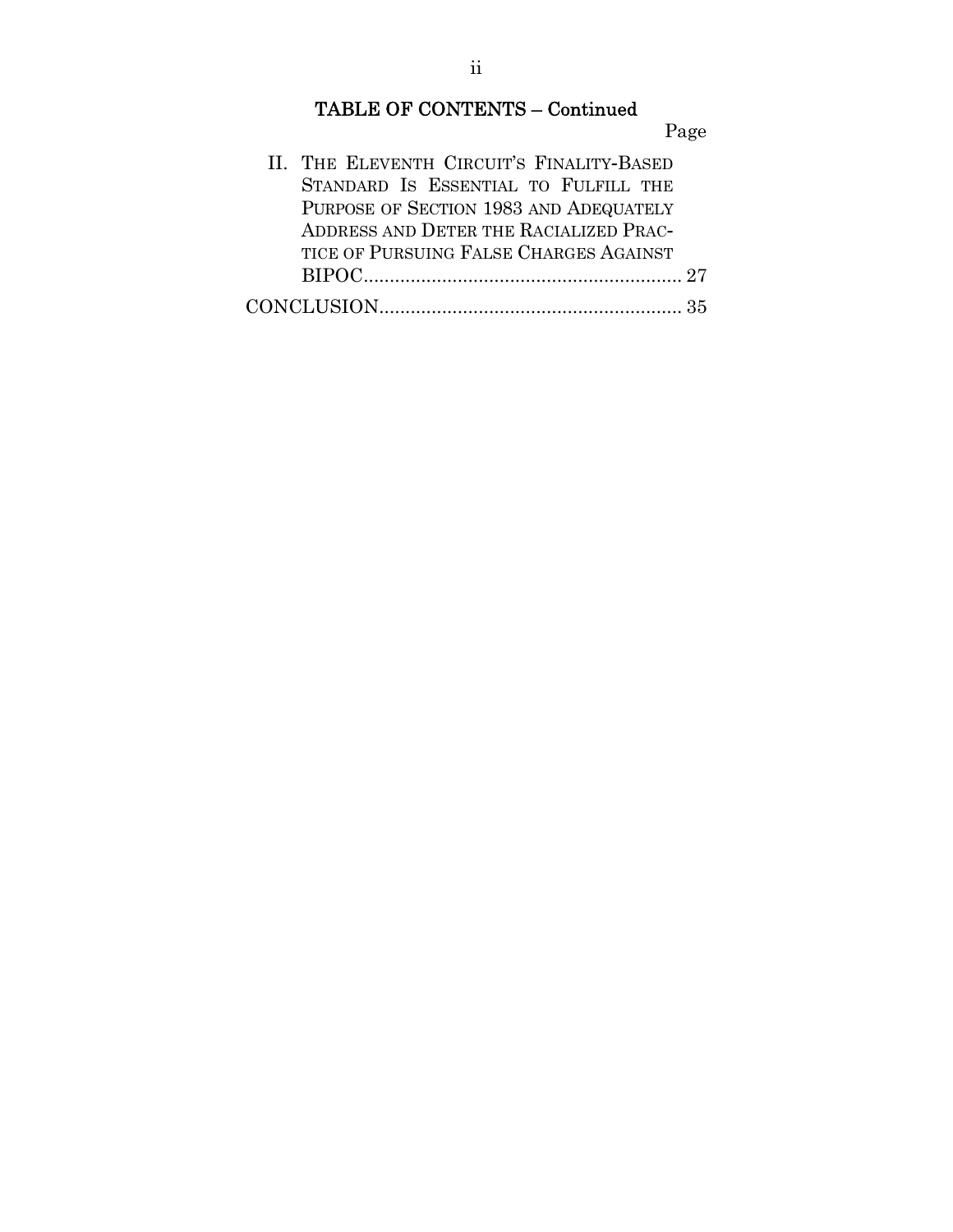#### TABLE OF AUTHORITIES

# Page Table

#### **CASES**

| Allen v. McCurry,               |
|---------------------------------|
| Awabdy v. City of Adelanto,     |
| Cordova v. City of Albuquerque, |
| Harlow v. Fitzgerald,           |
| Heck v. Humphrey,               |
| Hernandez v. Mesa,              |
| Jones v. Clark Cnty.,           |
| Jordan v. Town of Waldoboro,    |
| Kossler v. Crisanti,            |
| Lanning v. City of Glens Falls, |
| Laskar v. Hurd,                 |
| Manuel v. City of Joliet,       |
| McDonough v. Smith,             |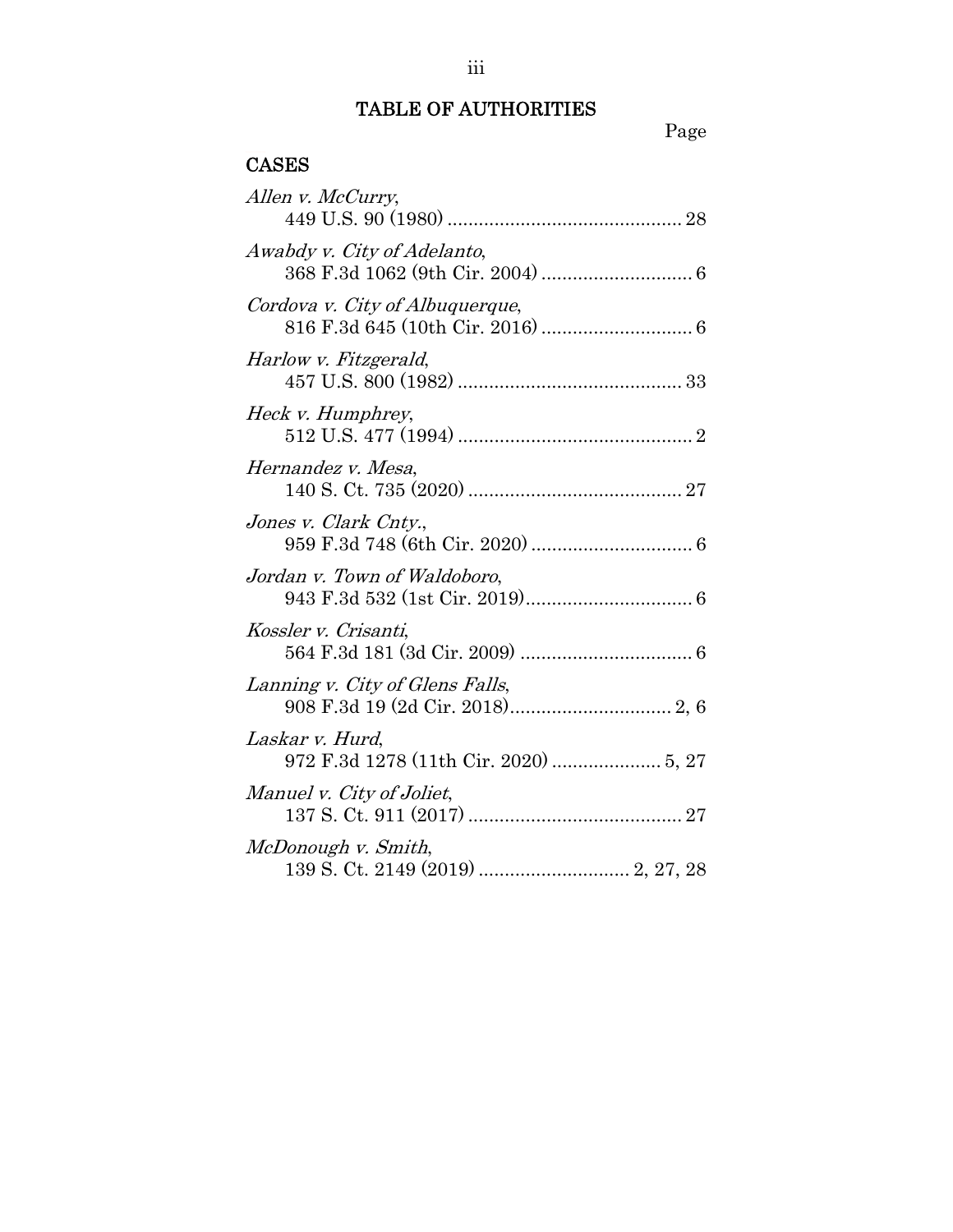|--|

| Mitchum v. Foster,               |  |
|----------------------------------|--|
|                                  |  |
| Patsy v. Bd. of Regents of Fla., |  |
| Salley v. Myers,                 |  |

#### **STATUTES**

#### OTHER AUTHORITIES

| Aleksandar Tomic & Jahn K. Hakes,            |
|----------------------------------------------|
| Case Dismissed: Police Discretion and        |
| Racial Differences in Dismissals of Felony   |
| <i>Charges, AMERICAN LAW AND ECONOMICS</i>   |
|                                              |
| Angela LaScala-Gruenewald et al.,            |
| Fines & Fees Just. Ctr., New York's          |
| Ferguson Problem—How the State's             |
| Racist Fee System Punishes Poverty,          |
| Lacks Transparency, and Is Overdue for       |
| Reform (2020), https://nopriceonjustice.org/ |
| wp-content/uploads/2020/09/New_York_         |

Ferguson\_Problem\_NPJ\_Report.pdf ................. 18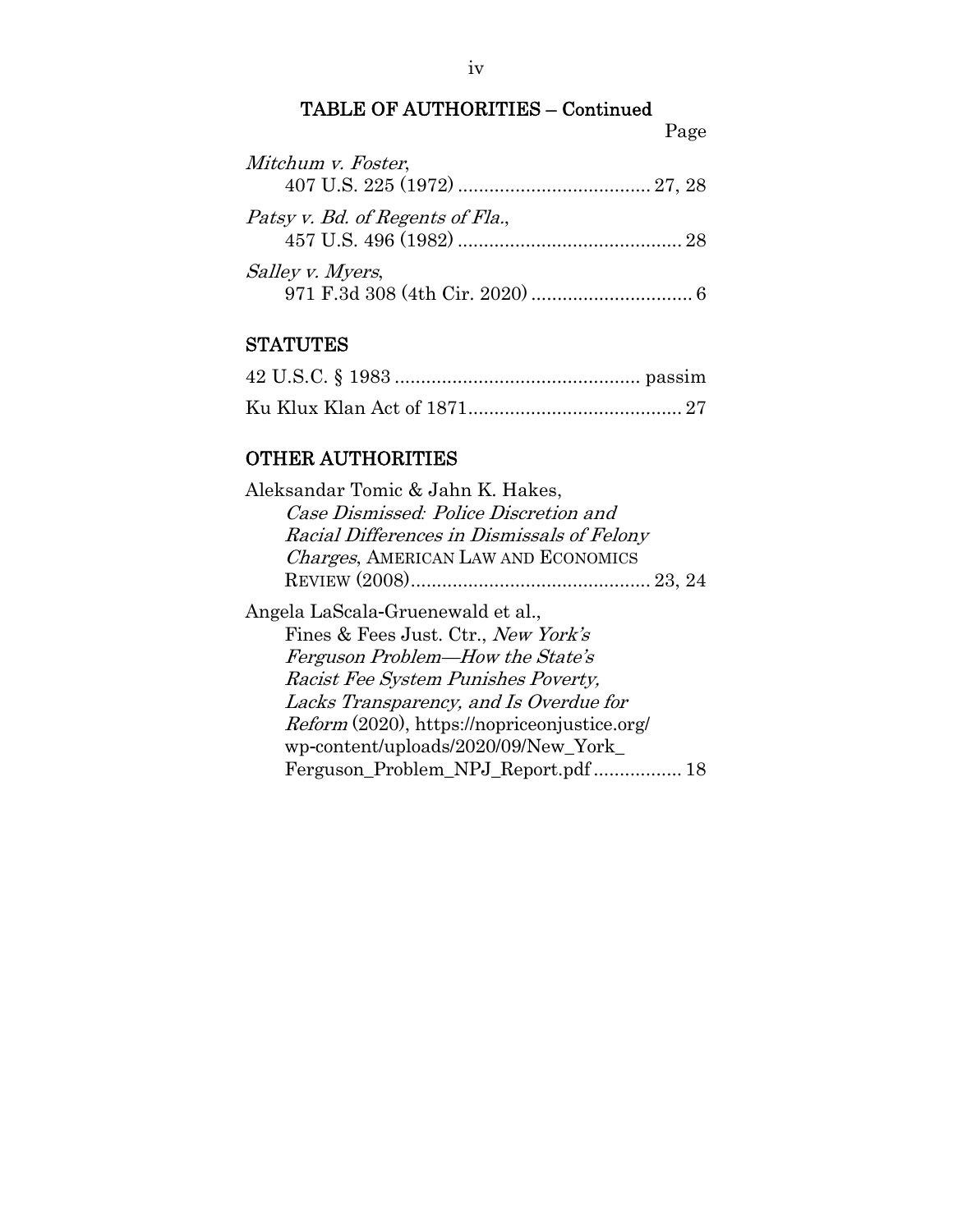#### v

## TABLE OF AUTHORITIES – Continued

| Angela Onwuachi-Willig,<br>An Officer and a Gentleman, in THE NEW<br>BLACK: WHAT HAS CHANGED-AND WHAT<br>HAS NOT-WITH RACE IN AMERICA,<br>The New Press (Kenneth W. Mack & Guy-                                                        |
|----------------------------------------------------------------------------------------------------------------------------------------------------------------------------------------------------------------------------------------|
| Benjamin D. Geffen,<br>The Collateral Consequences of Acquittal:<br><b>Employment Discrimination on the Basis</b><br>of Arrests Without Convictions,<br>20 U. PA. J.L. & Soc. Change 81 (2017) 30                                      |
| Besiki Luka Kutateladze & Nancy R. Andiloro,<br>National Institute of Justice, <i>Prosecution</i><br>and Racial Justice in New York County-<br>Technical Report (2014), https://www.ojp.<br>gov/pdffiles1/nij/grants/247227.pdf 24, 25 |
| C.R. Div., U.S. Dep't of Just., Report on the<br>Investigation of the Chicago Police<br><i>Department</i> , (2015), https://www.justice.<br>gov/sites/default/files/opa/press-releases/<br>attachments/2015/03/04/ferguson_police_     |
| Cassandra Chaney & Ray V. Robertson,<br>Armed and Dangerous? An Examination<br>of Fatal Shootings of Unarmed Black<br>People by Police, 8 J. PAN AFR. STUD.                                                                            |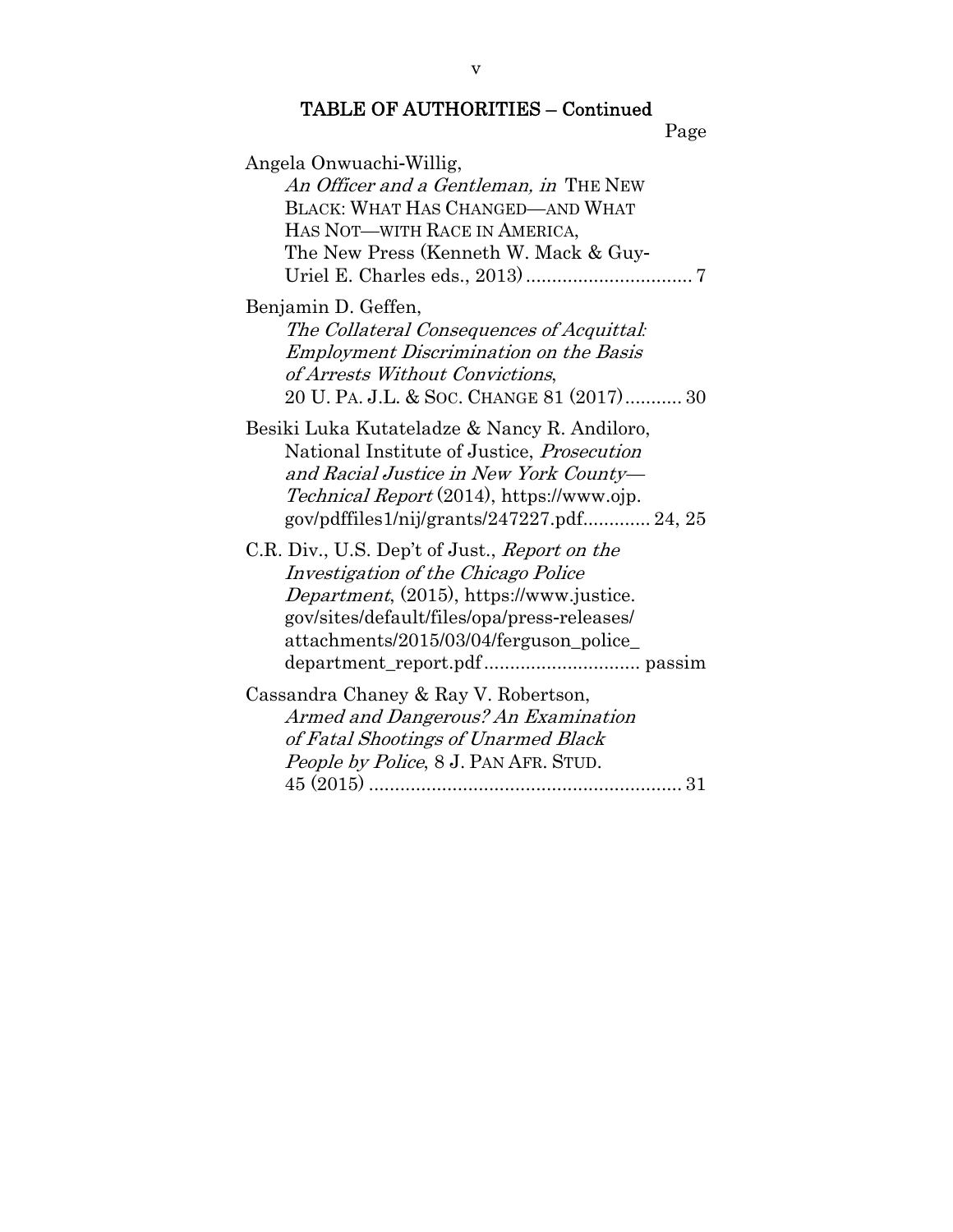| Chris Arnold,<br>Charges Against Henry Louis Gates<br><i>Dropped</i> , NAT'L PUB. RADIO (July 21,<br>$2009, 4:00 \text{ PM}$ , https://www.npr.org/<br>templates/story/story.php?storyId=<br>106860000                                     |
|--------------------------------------------------------------------------------------------------------------------------------------------------------------------------------------------------------------------------------------------|
| Christina Davidson & Patrick Madden,<br><i>Assault on Justice</i> , WAMU, https://wamu.                                                                                                                                                    |
| Christopher J. Tyson,<br>From Ferguson to Flint: In Search of an<br>Antisubordination Principle for Local<br>Government Law, 34 HARVARD JOURNAL ON<br>RACIAL & ETHNIC JUSTICE 1 (2018) 15                                                  |
| Dakin Andone,<br>Surveillance Video Does Not Support<br>Police Claims That George Floyd Resisted<br><i>Arrest</i> , CNN (May 29, 2020, 5:02 PM),<br>https://www.cnn.com/2020/05/28/us/video-<br>george-floyd-contradict-resist-trnd/index. |
| Dayvon Love,<br>Am. Bar Ass'n, <i>Police Accountability</i> (Jan.<br>12, 2021), https://www.americanbar.org/<br>groups/crsj/publications/human_rights_<br>magazine_home/civil-rights-reimagining-                                          |
| Elizabeth Hinton & DeAnza Cook,<br>The Mass Criminalization of Black<br>Americans: A Historical Overview,<br>4 ANN. REV. CRIMINOLOGY 261 (2021) 26                                                                                         |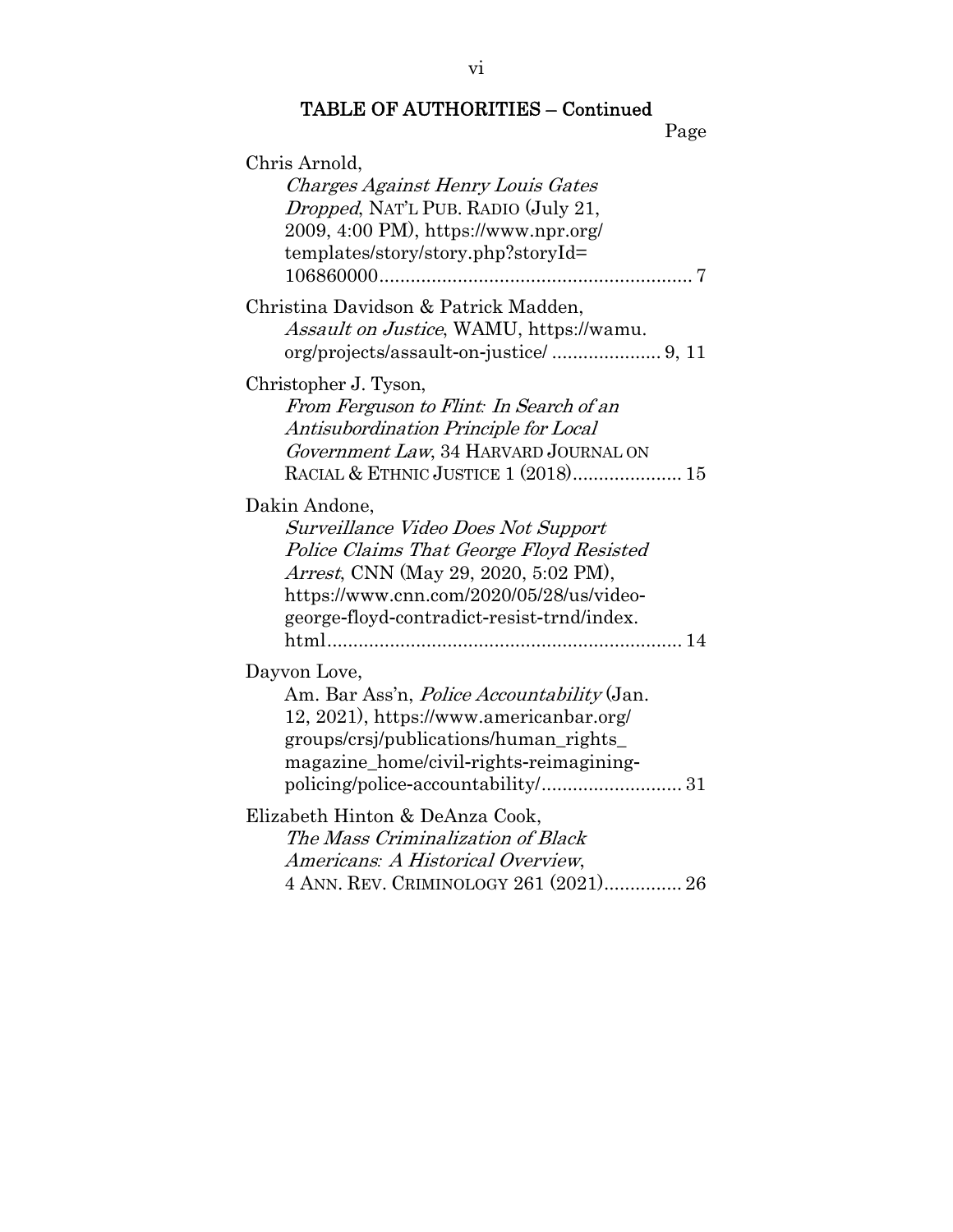| Ellen A. Donnelly & John M. MacDonald,<br>The Downstream Effects of Bail and<br>Pretrial Detention on Racial Disparities<br>in Incarceration, 108 J. CRIM. L. & |
|-----------------------------------------------------------------------------------------------------------------------------------------------------------------|
| Elsa Chen,                                                                                                                                                      |
| Cumulative Disadvantage and Racial and                                                                                                                          |
| Ethnic Disparities in California Felony                                                                                                                         |
| <i>Sentencing</i> , 3 RACIAL AND ETHNIC                                                                                                                         |
| POLITICS IN CALIFORNIA 251 (2008)                                                                                                                               |
| (Bruce Cain, Jaime Regalado & Sandra)                                                                                                                           |
|                                                                                                                                                                 |
| Eric Holder,                                                                                                                                                    |
| U.S. Attorney General, Department of                                                                                                                            |
| Justice Update on Investigations in                                                                                                                             |
| Ferguson, Missouri (Aug. 26, 2015),                                                                                                                             |
| https://www.justice.gov/opa/speech/                                                                                                                             |
| attorney-general-holder-delivers-update-                                                                                                                        |
| investigations-ferguson-missouri 18                                                                                                                             |
| Eric Nalder et al.,                                                                                                                                             |
| "Obstructing" Justice: Blacks Are Arrested                                                                                                                      |
| on "Contempt of Cop" Charge at Higher                                                                                                                           |
| Rate, SEATTLE POST INTELLIGENCER                                                                                                                                |
| (Feb. 28, 2008), https://web.archive.org/web/                                                                                                                   |
| 20080302164032/http://seattlepi.nwsource.                                                                                                                       |
| com/local/353020_obstructmain28.asp 9, 11, 23                                                                                                                   |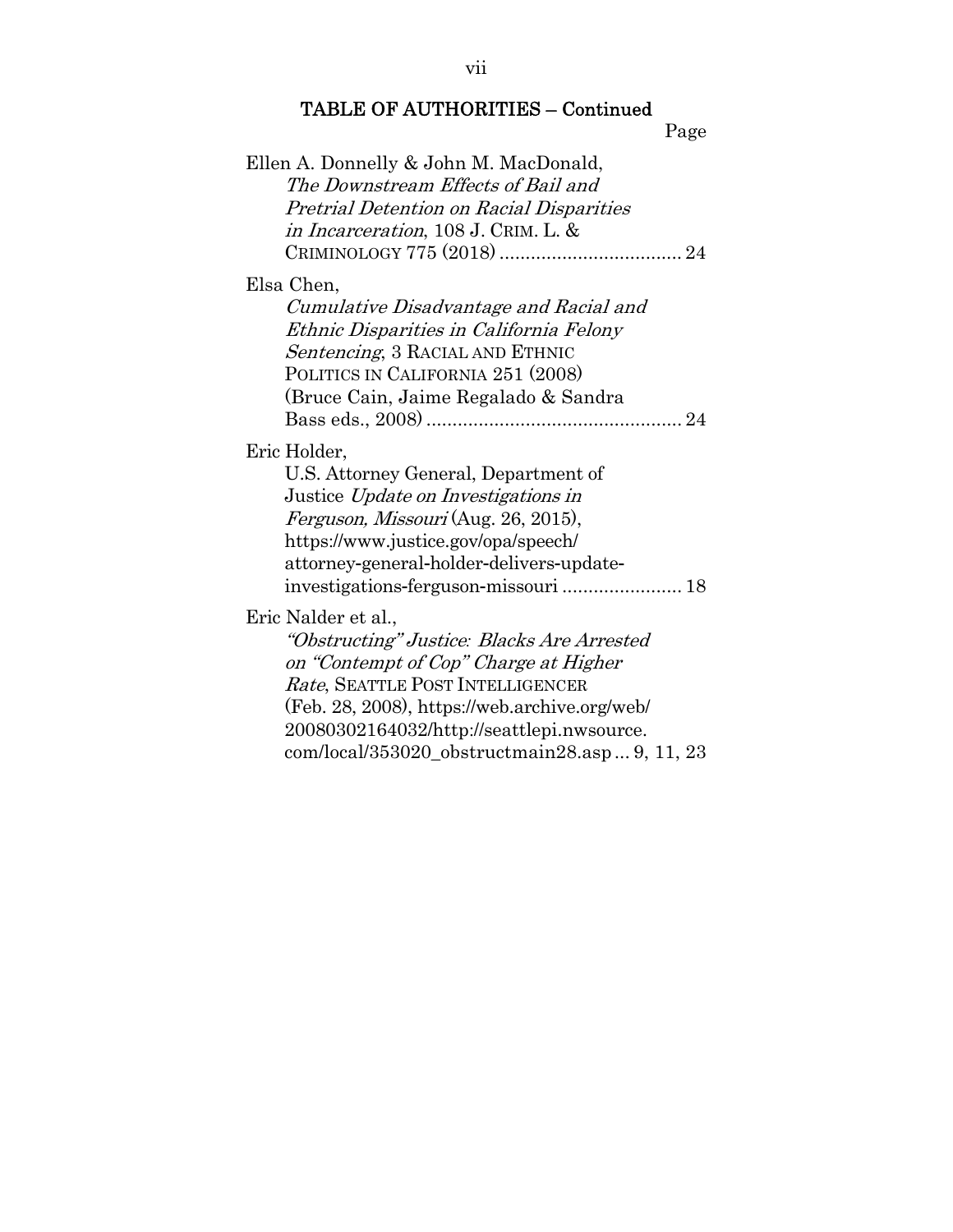| Eric T. Schneiderman,                      |  |
|--------------------------------------------|--|
| N.Y. State Off. of the Att'y Gen., C.R.    |  |
| Bureau, A Report on Arrests Arising from   |  |
| the New York City Police Department's      |  |
| Stop and Frisk Practices (2013), https://  |  |
| ag.ny.gov/pdfs/OAG_REPORT_ON_SQF_          |  |
|                                            |  |
| Ethan Zuckerman,                           |  |
| Opinion, Why Filming Police Violence       |  |
| Has Done Nothing to Stop It,               |  |
| MIT TECH. REV. (June 3, 2020), https://    |  |
| www.technologyreview.com/2020/06/03/       |  |
| 1002587/sousveillance-george-floyd-police- |  |
|                                            |  |
| Harmeet Kaur,                              |  |
| Videos Often Contradict What Police Say    |  |
| in Reports. Here's Why Some Officers       |  |
| Continue to Lie, CNN (June 6, 2020, 8:55   |  |
| AM), https://www.cnn.com/2020/06/06/us/    |  |
| police-reports-lying-videos-misconduct-    |  |
|                                            |  |
| Javonte Anderson,                          |  |
| White Cops Have Been Convicted of          |  |
| Killing a Black Person Before, But It's    |  |
| Rare, USA TODAY (Apr. 22, 2021, 2:15       |  |
| PM), https://www.usatoday.com/story/       |  |
| news/2021/04/22/white-cops-convicted-      |  |
| of-killing-black-people/7316914002/31      |  |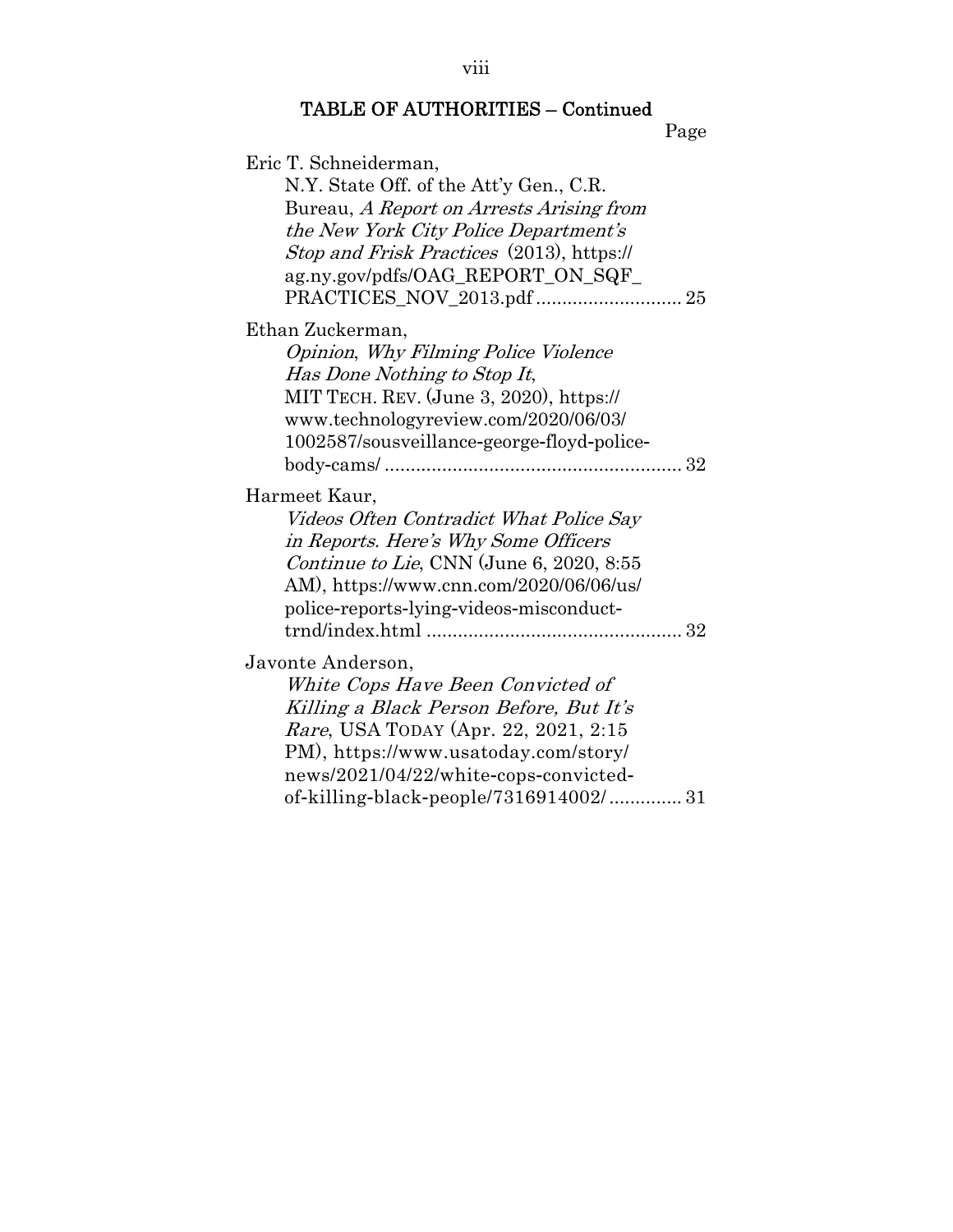ix

## TABLE OF AUTHORITIES – Continued

| Jennifer Gonnerman,                                                             |
|---------------------------------------------------------------------------------|
| Kalief Browder, 1993-2015, NEW YORKER<br>(June 7, 2015), https://www.newyorker. |
| com/news/news-desk/kalief-browder-1993-                                         |
| $2015$                                                                          |
|                                                                                 |
| Jennifer L. Eberhardt et al.,<br>Seeing Black: Race, Crime, and Visual          |
| Processing, 87 J. PERSONALITY & SOC.                                            |
|                                                                                 |
|                                                                                 |
| Joel Burgess,                                                                   |
| Racial Disparity Shown in Resisting<br>Arrest Charges by Asheville Police,      |
| CITIZEN TIMES (Jan. 22, 2019, 5:29 PM),                                         |
| https://www.citizen-times.com/story/news/                                       |
| local/2019/01/22/analysis-finds-asheville-                                      |
| police-racial-disparity-resisting-arrest-                                       |
| charges-johnnie-rush/2208040002/ 12                                             |
|                                                                                 |
| Jonah Newman,<br>Chicago Police Use "Cover Charges" to                          |
| Justify Excessive Force, CHI. REP. (Oct.                                        |
| 23, 2018), https://www.chicagoreporter.                                         |
| com/chicago-police-use-cover-charges-to-                                        |
|                                                                                 |
|                                                                                 |
| Justin Nix et al.,<br>A Bird's Eye View of Civilians Killed by                  |
| Police in 2015: Further Evidence of                                             |
| <i>Implicit Bias, 16 CRIMINOLOGY &amp; PUBLIC</i>                               |
|                                                                                 |
|                                                                                 |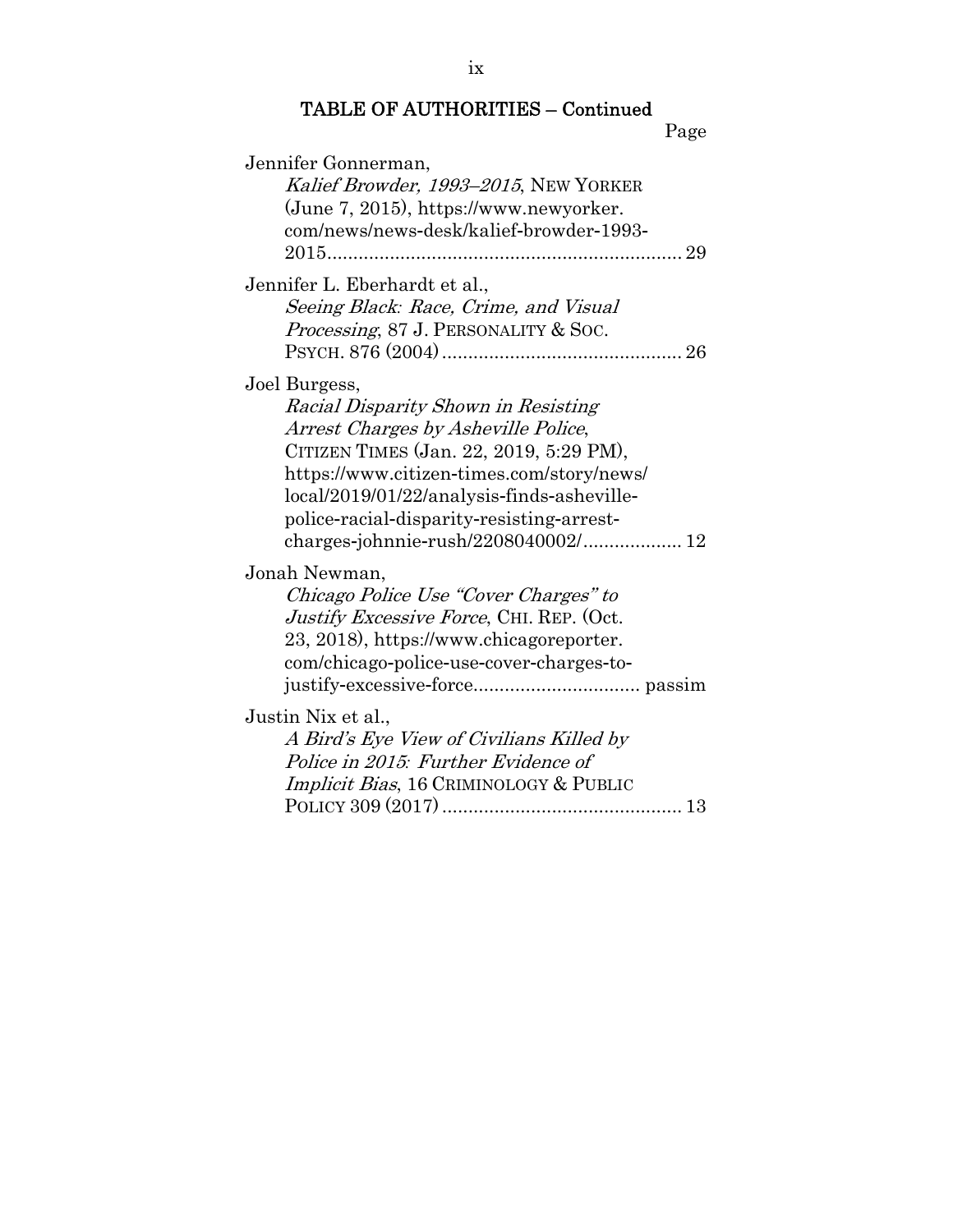| Kathryn E. Scarborough & Craig Hemmens,<br>Section 1983 Suits Against Law<br>Enforcement in the Circuit Courts of<br><i>Appeal</i> , 21 T. JEFFERSON L. REV. 1 (1999) 10                                                                            |
|-----------------------------------------------------------------------------------------------------------------------------------------------------------------------------------------------------------------------------------------------------|
| Khalil Gibran Muhammad,<br>THE CONDEMNATION OF BLACKNESS: RACE,<br>CRIME, AND THE MAKING OF MODERN<br><b>URBAN AMERICA, Harvard University</b>                                                                                                      |
| Kofo Lasaki,<br>Former Windsor Officer Asks Judge to<br>Dismiss Portion of Army Lieutenant's<br>Lawsuit After Traffic Stop,<br>3WTKR (May 17, 2021, 11:27 PM), https:/<br>/www.wtkr.com/news/former-windsor-<br>officer-asks-judge-to-dismiss-army- |
| Lisa Cacho & Jodi Melamed,<br>How Police Abuse the Charge of Resisting<br><i>Arrest</i> , Bos. REV. (June 29, 2020), http://<br>bostonreview.net/race-law-justice/lisa-<br>cacho-jodi-melamed-how-police-abuse-                                     |
| Louise Matsakis,<br>Body Cameras Haven't Stopped Police<br>Brutality. Here's Why,<br>WIRED (June 17, 2020, 12:41 PM), https://<br>www.wired.com/story/body-cameras-<br>stopped-police-brutality-george-floyd/32                                     |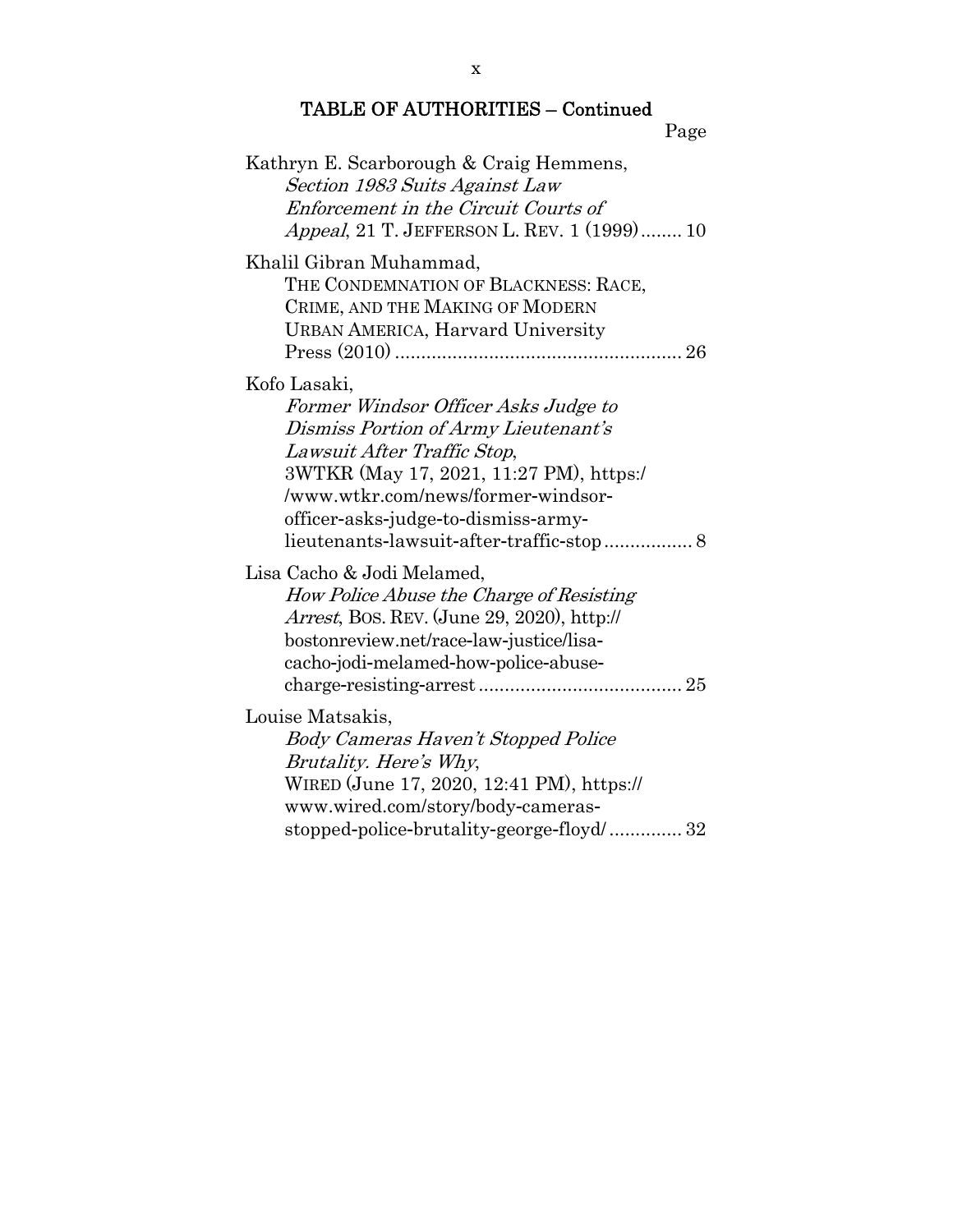| Malcolm M. Feely,<br>THE PROCESS IS THE PUNISHMENT:<br>HANDLING CASES IN A LOWER CRIMINAL                                                                                                                                                                                                  |
|--------------------------------------------------------------------------------------------------------------------------------------------------------------------------------------------------------------------------------------------------------------------------------------------|
| Mandy Locke,<br>The D Squad: Some Harnett Deputies<br>Bring Harm, Residents Say,<br>NEWS & OBSERVER (May 3, 2016, 5:09<br>PM), https://www.newsobserver.com/<br>news/local/crime/article74990327.html 9, 23                                                                                |
| Margery Austin Turner et al.,<br>U.S. Dep't of Hous. & Urb. Dev., Housing<br>Discrimination Against Racial and Ethnic                                                                                                                                                                      |
| Mari Payton & Dorian Hargrove,<br>African-Americans Arrested for Resisting<br>Arrest at a Larger Rate in San Diego,<br>NBC7 NEWS (Feb. 9, 2020, 7:31 PM),<br>https://www.nbcsandiego.com/news/local/<br>african-americans-arrested-for-resisting-<br>arrest-at-a-larger-rate-in-san-diego/ |
| Mark Joseph Stern,<br>The Police Lie. All the Time. Can<br>Anything Stop Them?, SLATE (Aug. 4,<br>2020, 11:51 AM), https://slate.com/news-<br>and-politics/2020/08/police-testilying.                                                                                                      |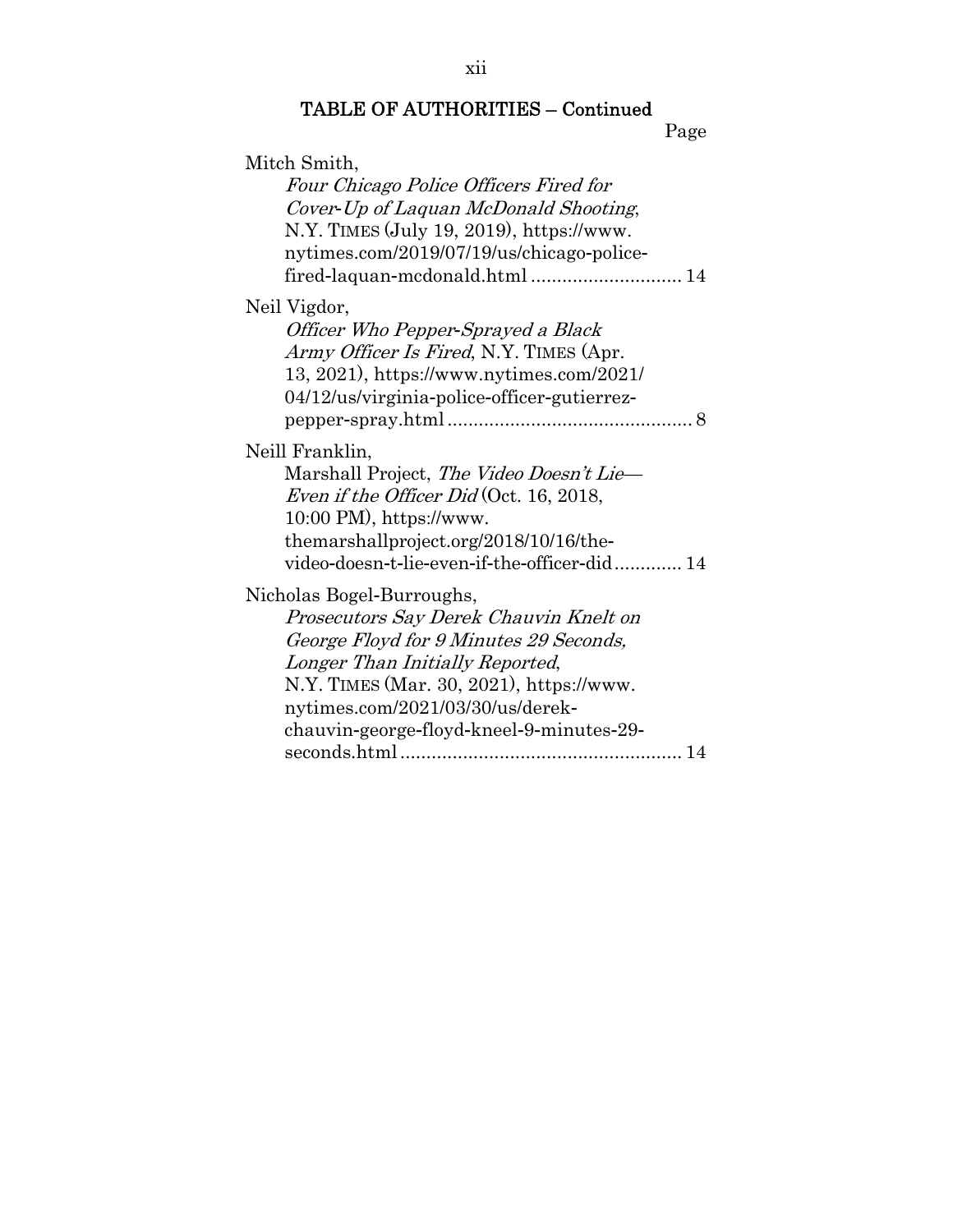xiii

## TABLE OF AUTHORITIES – Continued

| Paul Chevigny,                                 |
|------------------------------------------------|
| POLICE POWER: POLICE ABUSES IN NEW             |
| YORK CITY, Pantheon Books (1969)  8            |
| Presumption of Guilt,                          |
| Equal Just. Initiative, https://eji.org/       |
|                                                |
| Rachel Moran,                                  |
| In Police We Trust,                            |
|                                                |
| Rachel Treisman,                               |
| Where the Chauvin Verdict Fits in the          |
| Recent History of High-Profile Police          |
| Killings, NAT'L PUB. RADIO (Apr. 20, 2021,     |
| 6:26 PM), https://www.npr.org/sections/        |
| trial-over-killing-of-george-floyd/2021/04/    |
| 20/989292294/where-the-chauvin-verdict-        |
| fits-in-the-recent-history-of-high-profile-    |
|                                                |
| Rebecca Goldstein et al.,                      |
| <b>Exploitative Revenues, Law Enforcement,</b> |
| and the Quality of Government Service,         |
| 56 URBAN AFFAIRS REVIEW 5 (2018)  18           |
| Rob Arthur,                                    |
| New Data Shows Police Use More Force           |
| Against Black Citizens Even Though             |
| Whites Resist More, SLATE (May 30, 2019,       |
| 2:41 PM), https://slate.com/news-and-          |
| politics/2019/05/chicago-police-               |
| department-consent-decree-black-lives-         |
|                                                |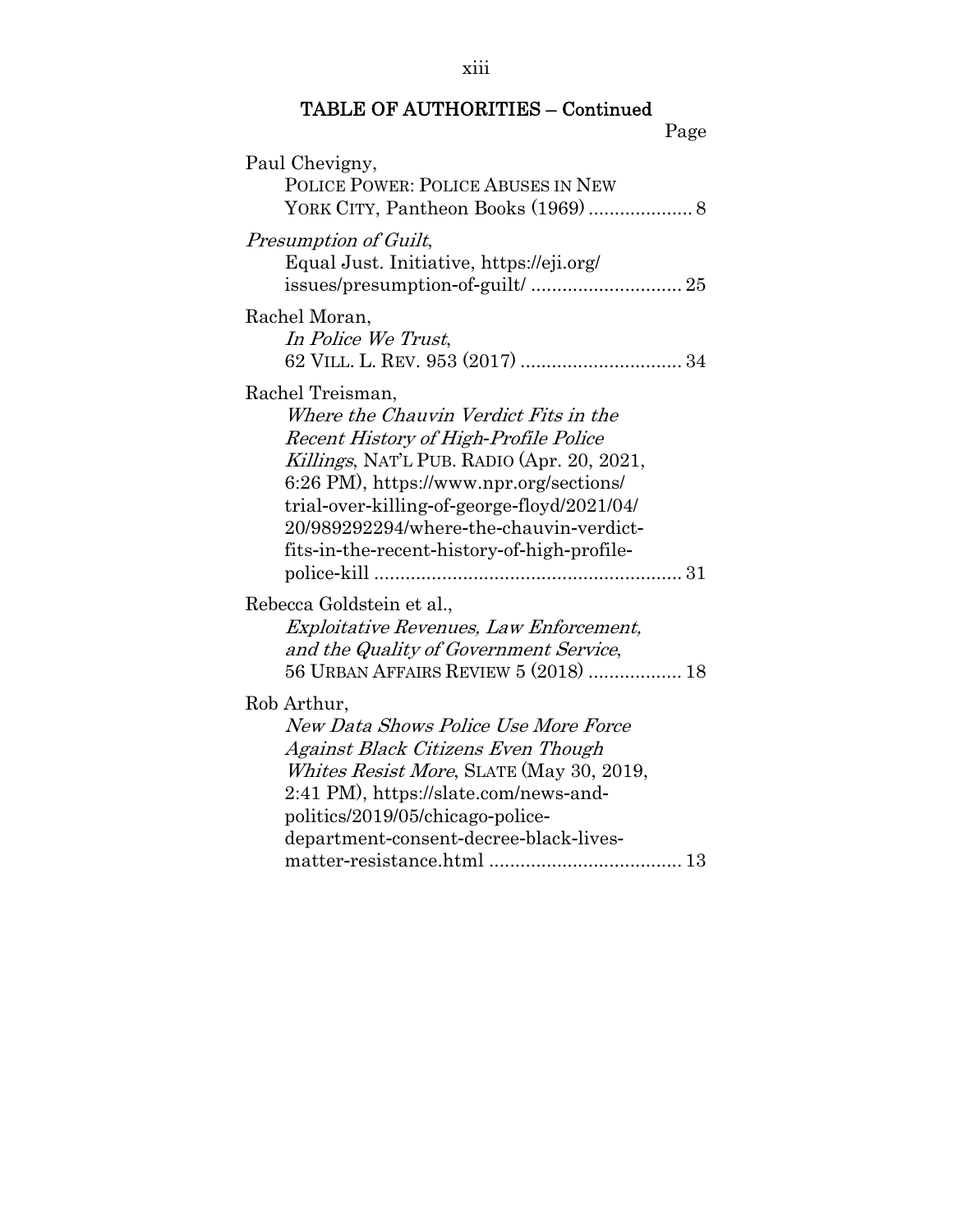xiv

## TABLE OF AUTHORITIES – Continued

| Robert Lewis & Noah Veltman,                  |
|-----------------------------------------------|
| Resisting Arrest in Black and White,          |
| WNYC NEWS (Dec. 12, 2014), https://           |
| www.wnyc.org/story/resisting-arrest-          |
|                                               |
| Ryan Tarinelli,                               |
| Prosecutor: Officer Who Shot Black Teen       |
| <i>Was "Trigger Happy,"</i> ASSOCIATED PRESS  |
| (Aug. 16, 2018), https://apnews.com/article/  |
| 25379e541b15420fbd1d5c5f43a4f1ac 14           |
| Samuel R. Gross et al.,                       |
| Univ. of Michigan Nat'l Registry of           |
| Exonerations, Race and Wrongful               |
| Convictions in the United States (2017),      |
| http://www.law.umich.edu/special/             |
| exoneration/Documents/Race_and_               |
| Wrongful_Convictions.pdf 19, 20, 21, 22       |
| Scott Holmes,                                 |
| Resisting Arrest and Racism-the Crime         |
| of "Disrespect," 85 UMKC L. REV. 625          |
|                                               |
| Sean Webby,                                   |
| Mercury News Investigation: San Jose          |
| Police Often Use Force in Resisting-Arrest    |
| Cases, MERCURY NEWS (Aug. 13, 2016,           |
| 11:08 PM), https://www.mercurynews.com/       |
| 2009/10/31/mercury-news-investigation-        |
| san-jose-police-often-use-force-in-resisting- |
|                                               |
|                                               |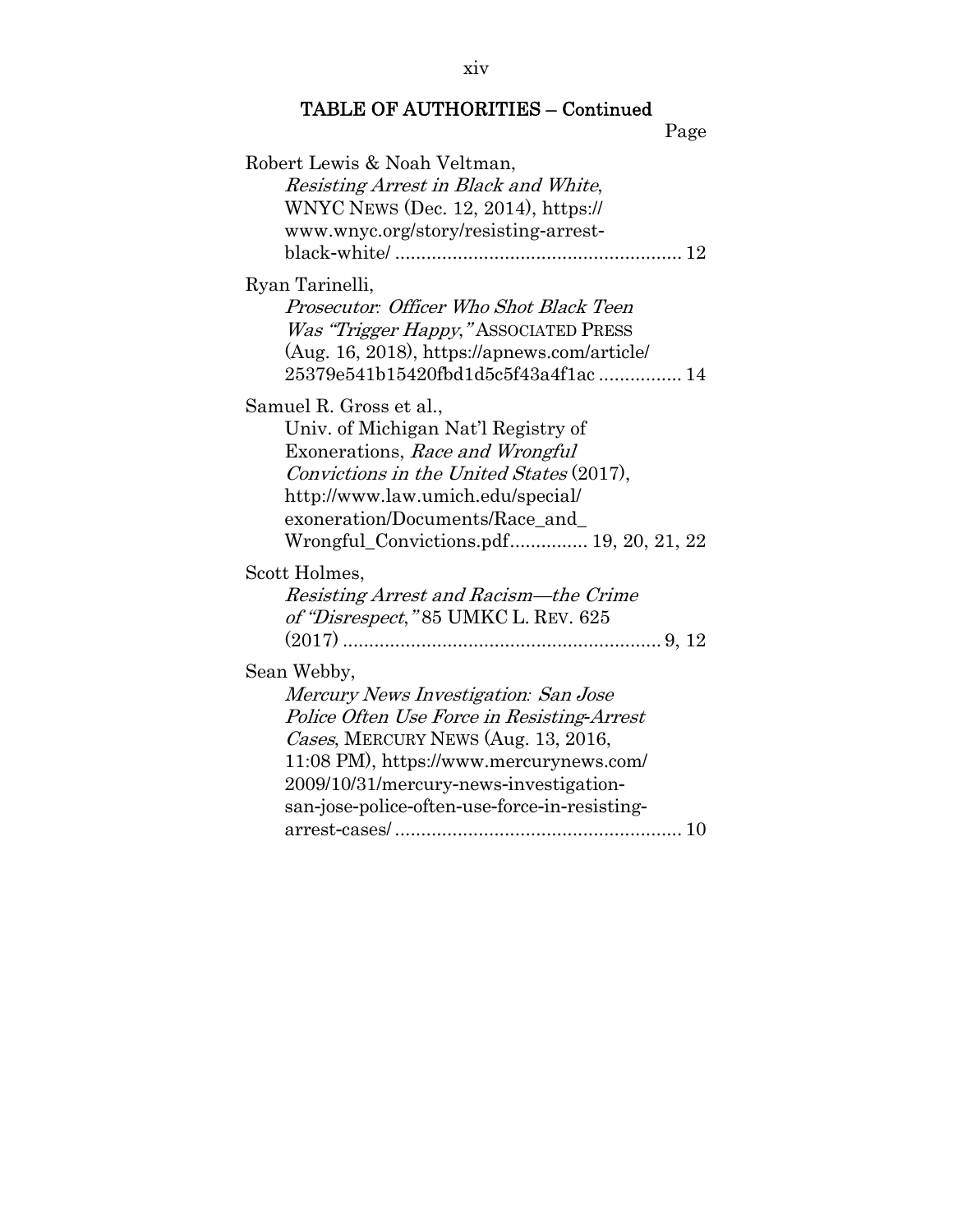| Sean Webby,                                     |
|-------------------------------------------------|
| Policing in San Jose: Strict Enforcement        |
| of Conduct Crimes': Are Latinos                 |
| <i>Targeted?</i> , MERCURY NEWS (Aug. 14,       |
| 2016, 1:22 AM), https://www.                    |
| mercurynews.com/2009/04/04/policing-in-         |
| san-jose-strict-enforcement-of-conduct-         |
|                                                 |
| Shaila Dewan,                                   |
| <b>Few Police Officers Who Cause Deaths</b>     |
| Are Charged or Convicted,                       |
| N.Y. TIMES (Apr. 12, 2021), https://www.        |
| nytimes.com/2020/09/24/us/police-killings-      |
|                                                 |
| Sharon LaFraniere & Andrew W. Lehren,           |
| The Disproportionate Risks of Driving           |
| <i>While Black, N.Y. TIMES (Oct. 24, 2015),</i> |
| https://www.nytimes.com/2015/10/25/us/          |
| racial-disparity-traffic-stops-driving-black.   |
|                                                 |
| The Sentencing Project,                         |
| Report to the United Nations Special            |
| Rapporteur on Contemporary Forms of             |
| Racism, Racial Discrimination,                  |
| Xenophobia, and Related Intolerance             |
| (2018), http://raceandpolicing.issuelab.        |
| org/resources/30726/30726.pdf 25, 29, 30        |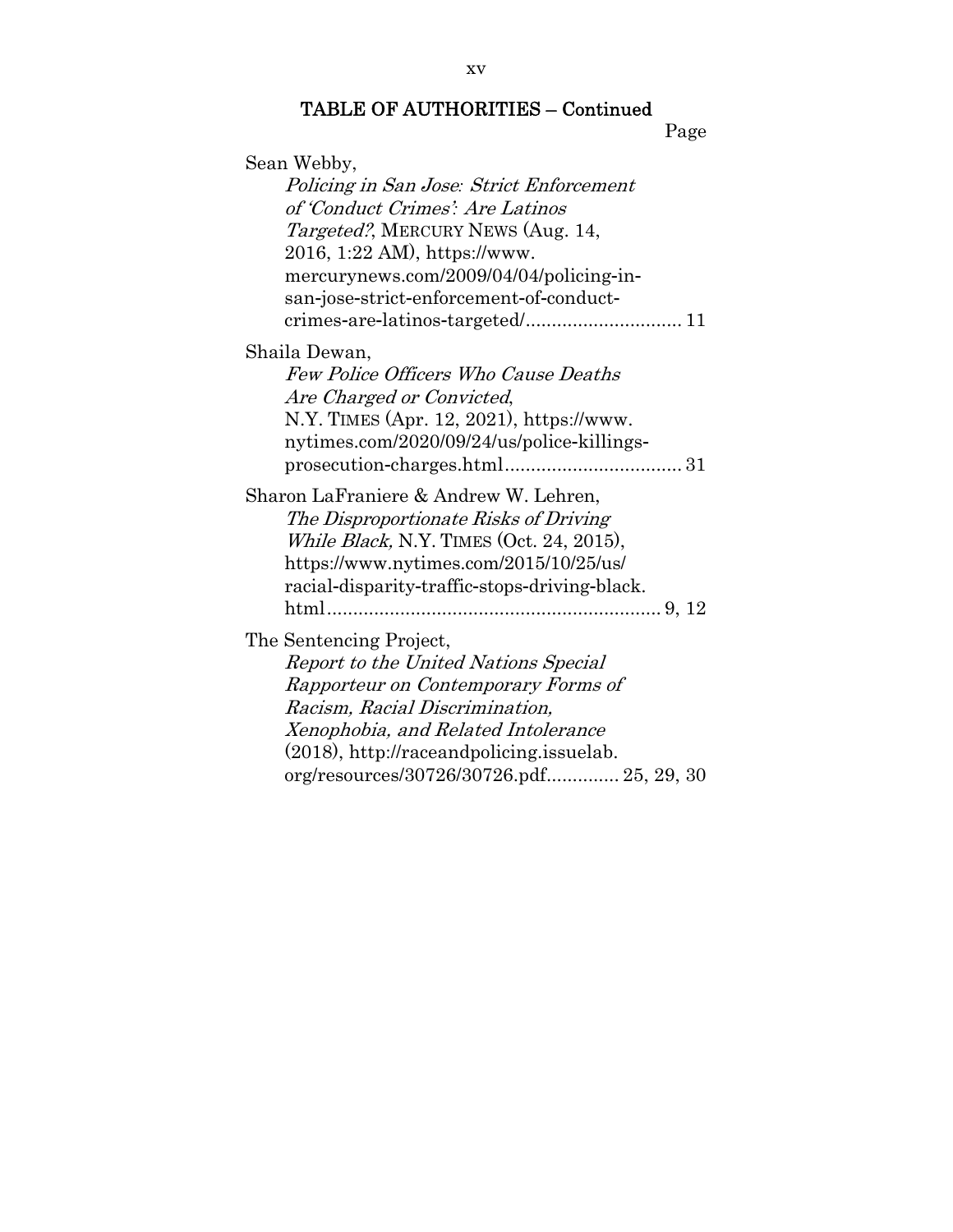| United States Commission on Civil Rights,      |
|------------------------------------------------|
| Collateral Consequences: The Crossroads of     |
| Punishment, Redemption, and the Effects        |
| on Communities (2019), https://www.usccr.      |
| gov/pubs/2019/06-13-Collateral-                |
| Consequences.pdf?eType=                        |
| EmailBlastContent&eId=d37030a2-bfe6-           |
|                                                |
| United States Commission on Civil Rights,      |
| Targeted Fees Against Communities of           |
| Color: Civil Rights and Constitutional         |
| <i>Implications</i> (2017), https://www.usccr. |
| gov/pubs/2017/Statutory_Enforcement_           |
|                                                |
| United States Department of Justice, Civil     |
| Rights Division, <i>Investigation</i> of the   |
| Chicago Police Department (2017), https://     |
| www.justice.gov/opa/file/925846/download10     |
| Wendy Sawyer,                                  |
| Prison Pol'y Initiative, How Race Impacts      |
| Who Is Detained Pretrial (Oct. 9, 2019),       |
| https://www.prisonpolicy.org/blog/2019/10/     |
|                                                |
|                                                |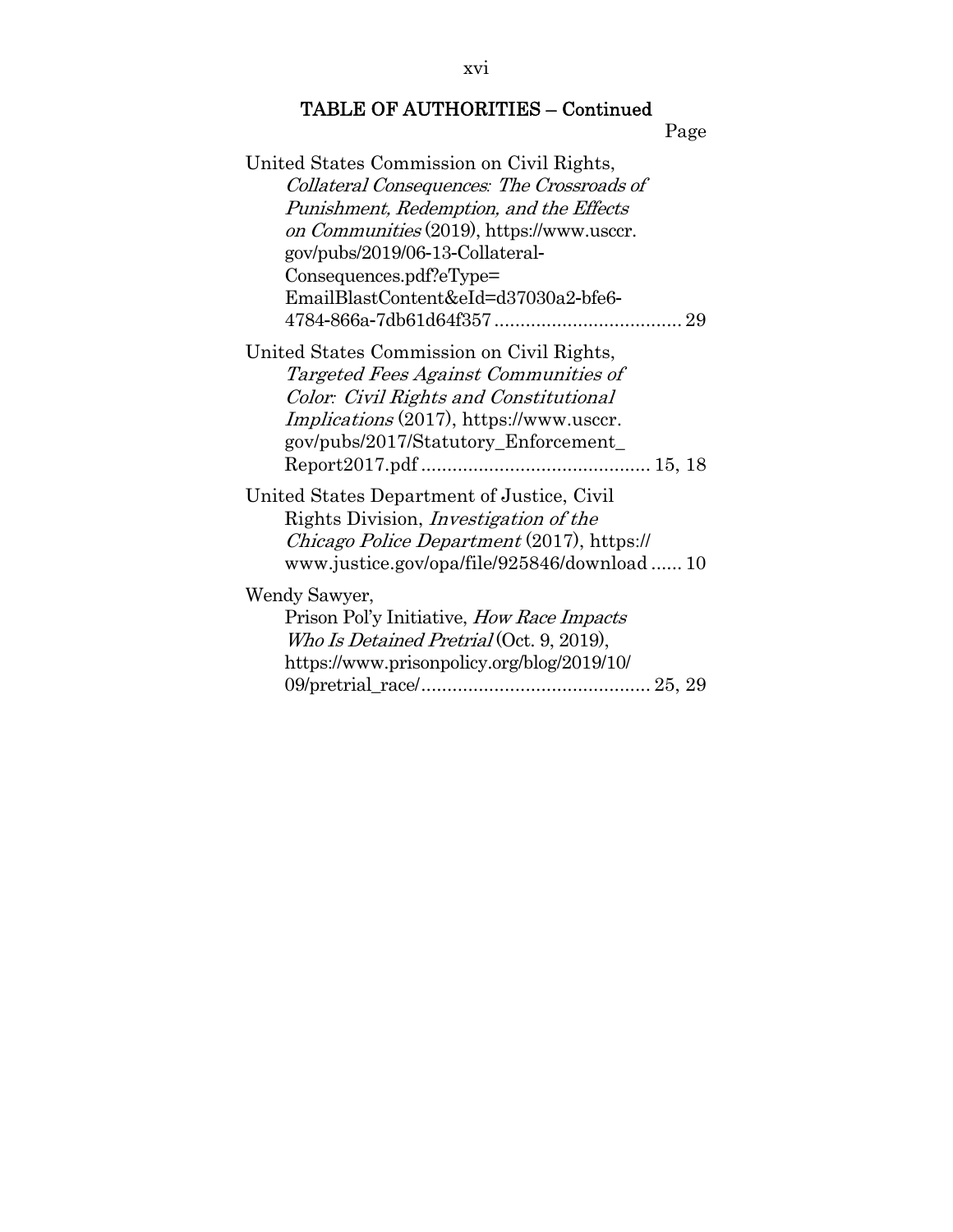

#### INTEREST OF AMICUS CURIAE1

The Boston University Center for Antiracist Research (the "Center") is a nonpartisan, nonprofit university-based research institution that convenes researchers, scholars, and policy experts across disciplines to find novel and practical ways to understand, explain, and solve seemingly intractable problems of racial injustice and inequity. The Center's interest in this case arises from its expertise in researching and understanding the harms of policies, practices, and actions that produce and sustain racial inequities, and in advancing antiracist alternatives that promote racial equity.

The Second Circuit's interpretation of the so-called "favorable termination rule," which imposes an "indications-of-innocence" standard, is precisely the type of policy the Center is concerned about because it produces, maintains, and exacerbates racial inequities. The indications-of-innocence standard ignores how police officers disproportionately and routinely target Black, Indigenous, and other People of Color (BIPOC) with false criminal charges to cover up their abuses of power or to retaliate against BIPOC who assert their constitutional rights. Most importantly, the standard enables police officers who pursue false charges to escape accountability for such misconduct when prosecutors decide to dismiss false charges

 $1$  Amicus certifies that no counsel for a party has authored this brief in whole or part and that no one other than Amicus has made any monetary contribution to the preparation and submission of this brief. All parties received timely notice of intent to file this brief and have consented to the filing of this brief.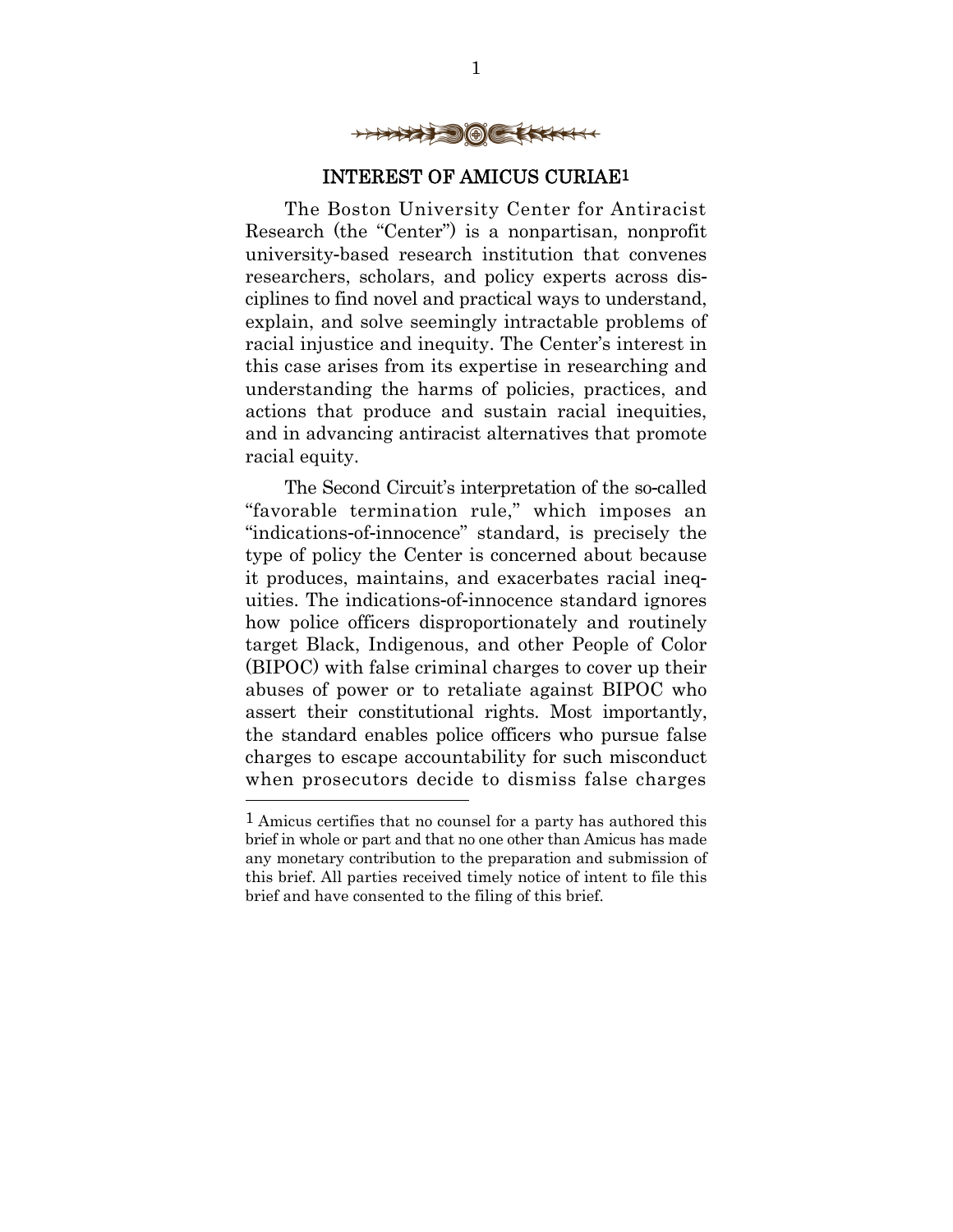against innocent defendants who never had an opportunity to prove their innocence.



#### SUMMARY OF ARGUMENT

This case presents an opportunity to close a procedural loophole that shields police officers from accountability for pursuing false criminal charges against BIPOC. As this Court has explained, a person cannot bring an action under 42 U.S.C. § 1983 alleging unreasonable seizure pursuant to legal process unless they demonstrate that the prior criminal proceeding against them terminated in their favor.2 The favorable termination rule is "rooted in pragmatic concerns with avoiding parallel criminal and civil litigation $[$ ,  $]$ ... conflicting civil and criminal judgments[, and] collateral attacks on criminal judgments through civil litigation."3 The Second Circuit maintains that the favorable termination rule requires claimants to show that the criminal proceedings against them concluded with an affirmative indication of their innocence.4 This indications-of-innocence standard is underinclusive and does not comport with the Court's rationale for the favorable termination rule or with logic and common sense. Rather, it enables police officers to escape evaluation of their decision to pursue unfounded charges simply by ensuring that the

<sup>2</sup> McDonough v. Smith, 139 S.Ct. 2149, 2156 (2019) (citing Heck v. Humphrey, 512 U.S. 477, 484 (1994)).

<sup>3</sup> Id. at 2157 (citations omitted).

<sup>4</sup> Lanning v. City of Glens Falls, 908 F.3d 19, 22 (2d Cir. 2018).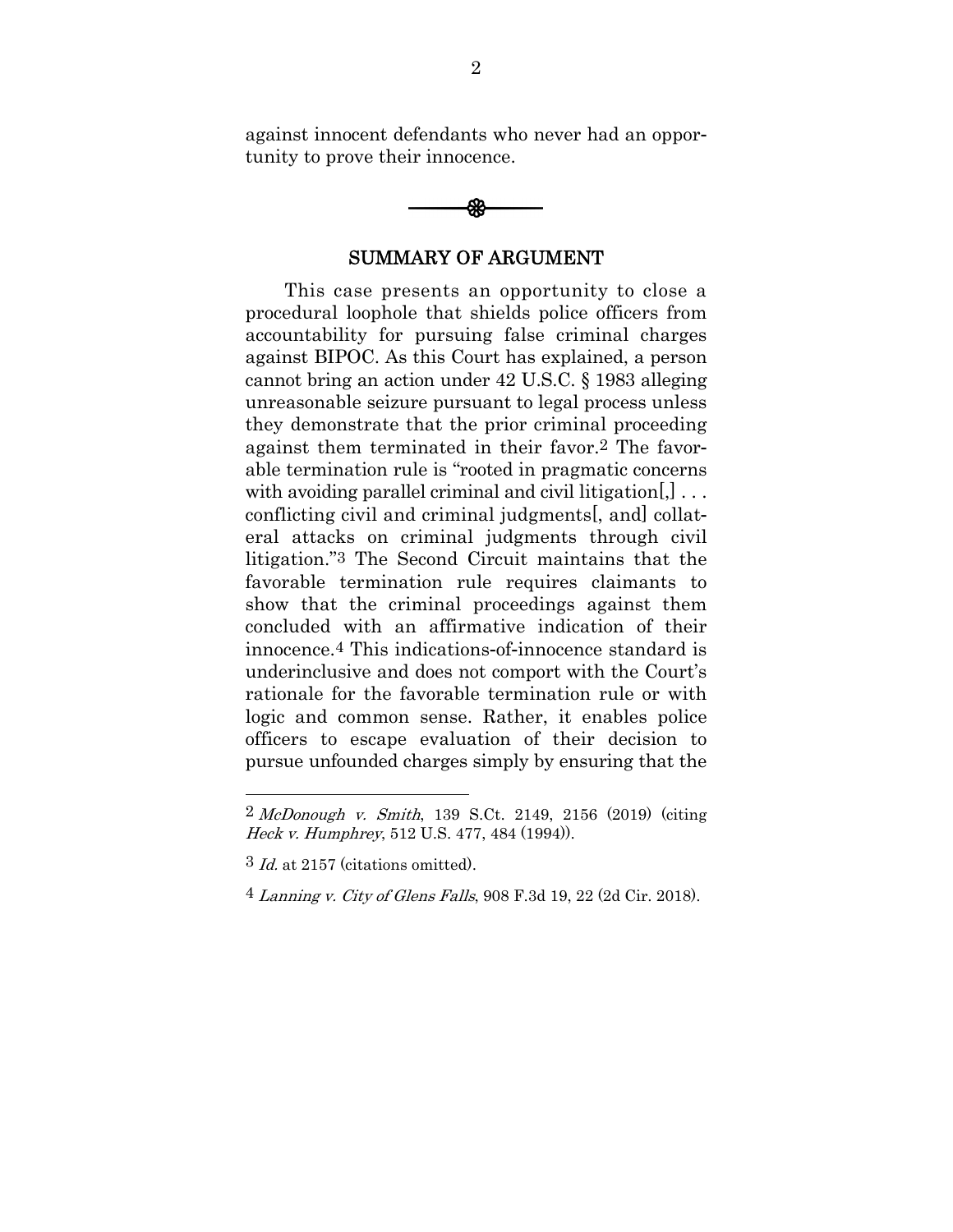charges are later dismissed. More so, it ensures that those most vulnerable to biased and racist policing practices have no ability to assert their constitutional rights because police officers can deem them to be "resisting arrest," "disturbing the peace," or "obstructing justice," with full knowledge that a later dismissal of such nonmeritorious and, often retaliatory, charges precludes redress. Indeed, victims of false criminal charges, many of whom are BIPOC, receive few, if any, opportunities to affirmatively demonstrate their innocence, particularly when those false charges are rightfully dismissed. The foreclosure of civil rights claims arising from the pursuit of false charges removes a critical check on racially biased police practices and contravenes the purpose of Section 1983, which is to hold state actors accountable for constitutional rights violations.

The indications-of-innocence standard should not be affirmed because it perpetuates racial inequity by precluding judicial oversight of potentially meritorious claims arising from police officers' racially biased and disparate pursuit of false criminal charges. Meaningful data reveal that police frequently pursue false charges of "resisting arrest," "obstruction of justice," and the like to cover up their own use of excessive force against BIPOC. Additional data, specifically from the U.S. Department of Justice (DOJ) investigation in Ferguson, Missouri, show that police officers have pursued false charges against BIPOC who assert their constitutional rights in the face of racially discriminatory, revenuegenerating police tactics. The Ferguson Police Department's practice of pursuing false charges may easily be replicated in other parts of the U.S. Finally, information and reports collected from large-scale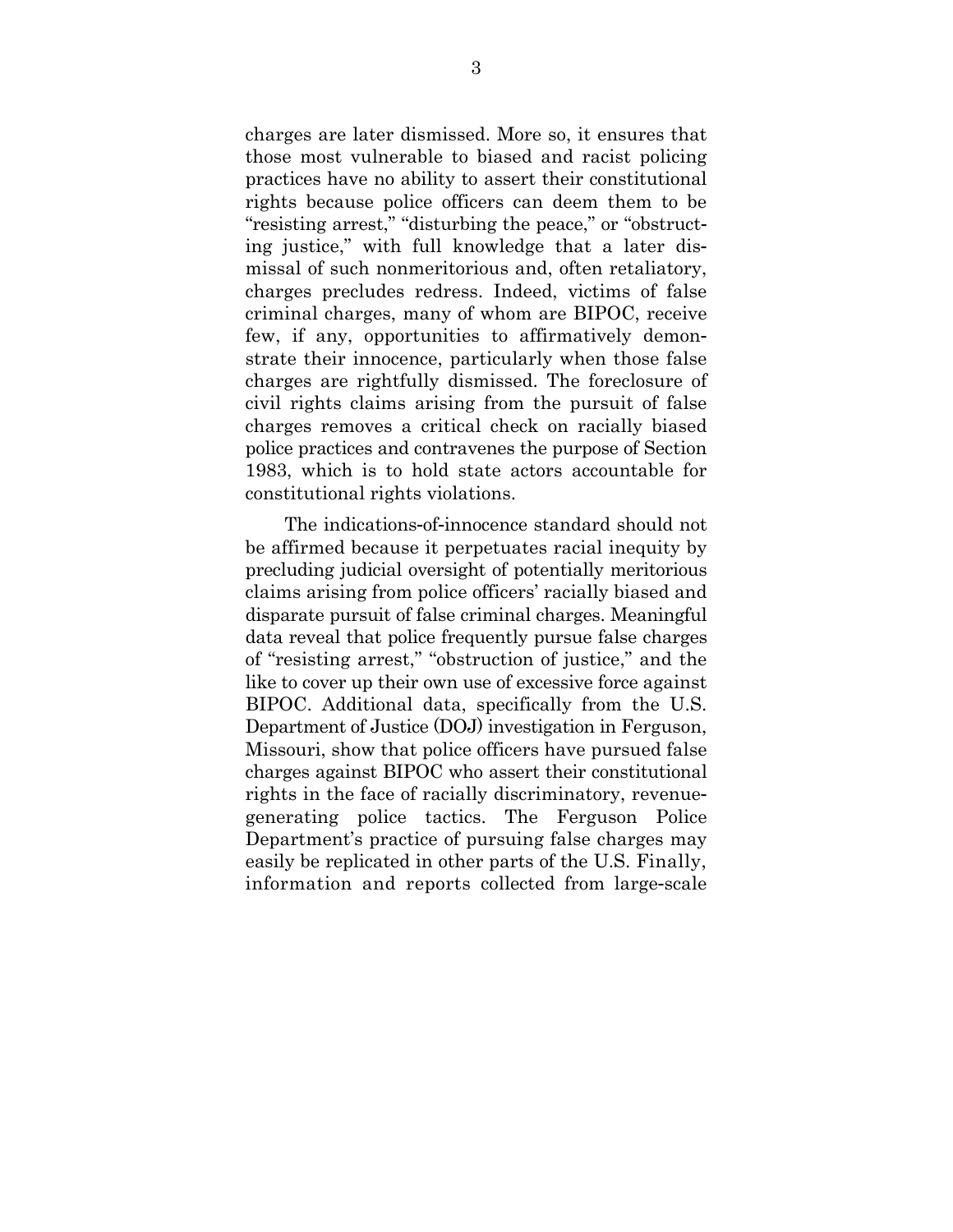policing scandals reveal that police officers systematically target BIPOC with false drug and gun charges. These examples are illustrative of police officers' pursuit of false criminal charges against BIPOC, but they are not exhaustive. When these charges are dismissed due to their falsity, the indications-of-innocence standard bars these victims from seeking civil redress under Section 1983.

The indications-of-innocence standard should also not be affirmed because it perpetuates racial inequity by ignoring the realities of the criminal legal system that make it difficult for BIPOC to prove their innocence. Petitioner Larry Thompson's case demonstrates that people facing false criminal charges have few, if any, opportunities to affirmatively demonstrate innocence. By their nature, false charges are likely to be dismissed because they are not supported by any evidence. When prosecutors rightfully dismiss false charges, they do not affirm the innocence of the accused. Under the indications-of-innocence standard, a dismissal of false charges thus generally precludes claimants from bringing a Section 1983 claim. This creates an absurd result in which perhaps the most meritorious Section 1983 claims—those involving false charges that were dismissed due to lack of evidentiary support—are shielded from judicial review. This is a particular problem for BIPOC, who face additional hurdles in litigating their innocence due to structural barriers and racial bias in the criminal legal system.

The very purpose of Section 1983 is to provide a mechanism that holds state actors accountable for civil rights violations such as the pursuit of false charges against BIPOC. Section 1983 review is necessary because the dismissal of false charges does not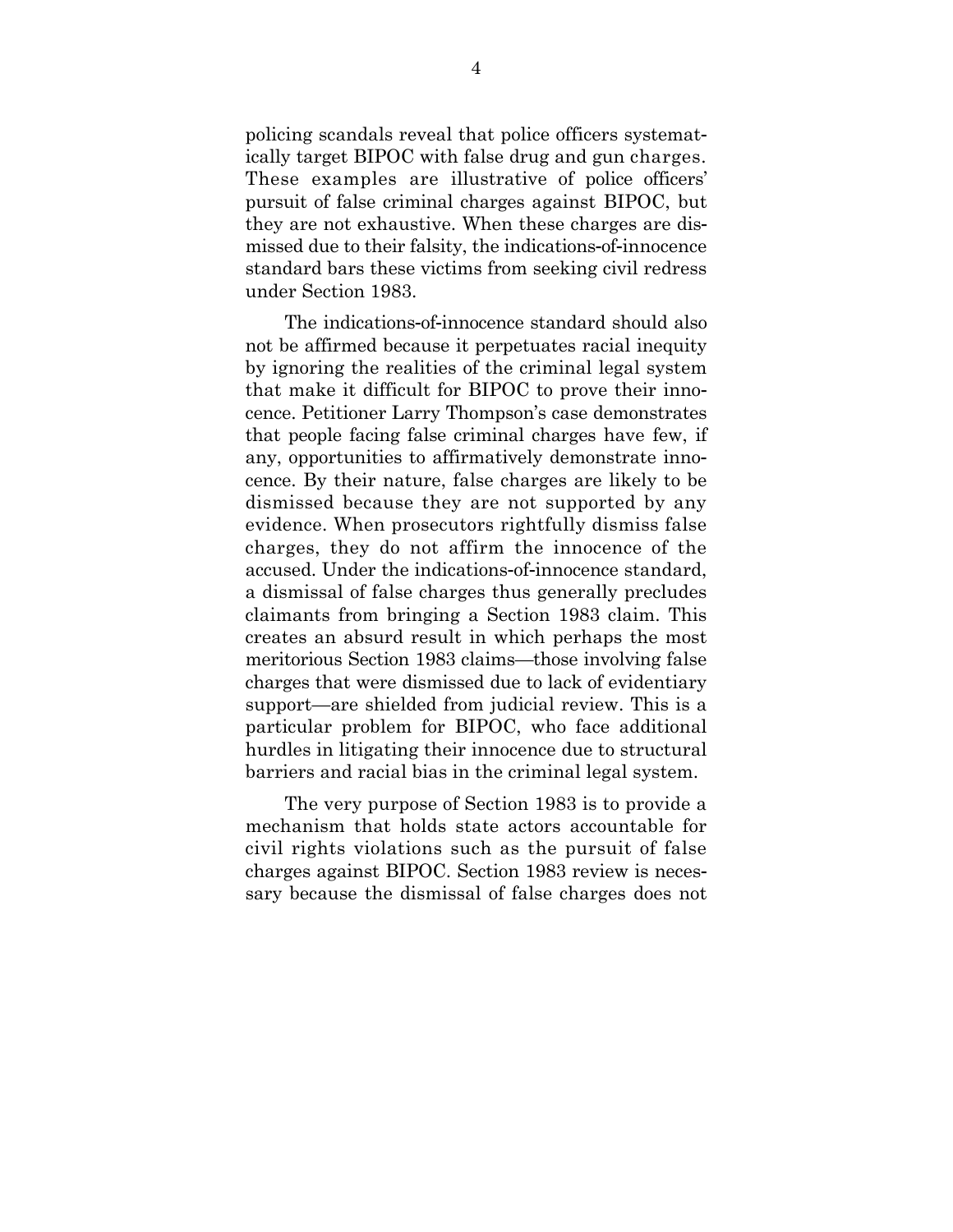make the victims of such charges whole or deter police from bringing false charges in the future. The harms caused by false charges include not only wrongful arrest and detention, but also physical, emotional, financial, professional, reputational, and other setbacks. These harms are particularly acute for BIPOC, who are more likely to be detained pretrial, and who already face racial discrimination when seeking housing or employment. The criminal legal system also does not deter such police abuse, as it rarely investigates, indicts, or convicts police officers for engaging in racialized misconduct. Where the criminal legal system falls short in redressing harm or holding police accountable, civil remedies are necessary.

This Court should invalidate the indications-ofinnocence standard and endorse the Eleventh Circuit's approach, which requires Section 1983 claimants to show that the criminal proceedings against them were terminated in a way that is not inconsistent with their innocence.5 The Eleventh Circuit's approach comports with the purpose of the favorable termination rule while ensuring that potentially meritorious claims are heard by a trier of fact. This approach provides a path to redress for BIPOC and other victims of false criminal charges and maintains Section 1983 as an effective mechanism to hold police accountable for racialized violence and oppression.

<sup>5</sup> Laskar v. Hurd, 972 F.3d 1278, 1293 (11th Cir. 2020), appeal docketed, No. 20–351 (U.S. Mar. 22, 2021).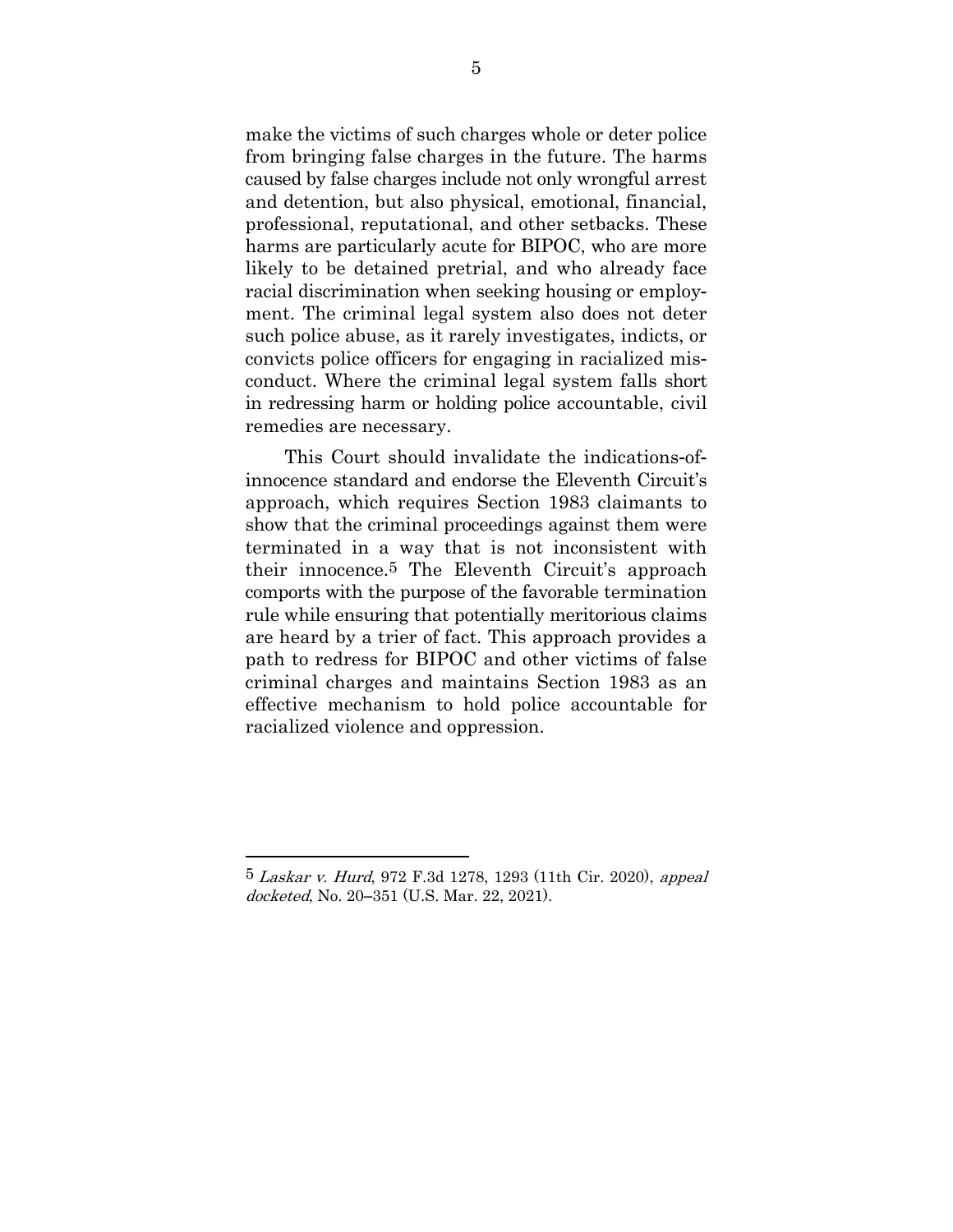

#### ARGUMENT

#### I. THE INDICATIONS**-**OF**-**INNOCENCE STANDARD PRE**-**VENTS FACTFINDERS FROM REVIEWING POTENTIALLY MERITORIOUS SECTION 1983 CLAIMS AGAINST OFFICERS WHO FABRICATE CHARGES AGAINST BIPOC.

The Second Circuit requires that, in order to bring a Section 1983 action regarding unreasonable seizure pursuant to legal process, an alleged victim of false charges must demonstrate that the criminal proceedings against them terminated with an affirmative indication of their innocence.6 This indications-ofinnocence standard, adopted in other Circuit Courts,7 needlessly forecloses potentially meritorious claims that arise from false criminal charges because falsely accused persons are rarely given an opportunity to affirmatively demonstrate their innocence. False charges are likely to be preemptively dismissed by prosecutors because those charges are inherently unsupported by any evidence. This is a particular concern for BIPOC, who are frequent targets of false charges. For example, Harvard University Professor Henry Louis Gates, Jr. was arrested for "disorderly

<sup>6</sup> Lanning, 908 F.3d at 22.

<sup>7</sup> Salley v. Myers, 971 F.3d 308, 309–10 (4th Cir. 2020); Jones v. Clark Cnty., 959 F.3d 748, 763 (6th Cir. 2020); Jordan v. Town of Waldoboro, 943 F.3d 532, 545 (1st Cir. 2019); Lanning, 908 F.3d at 22; Cordova v. City of Albuquerque, 816 F.3d 645, 651 (10th Cir. 2016); Kossler v. Crisanti, 564 F.3d 181, 188 (3d Cir. 2009) (en banc); Awabdy v. City of Adelanto, 368 F.3d 1062, 1068 (9th Cir. 2004).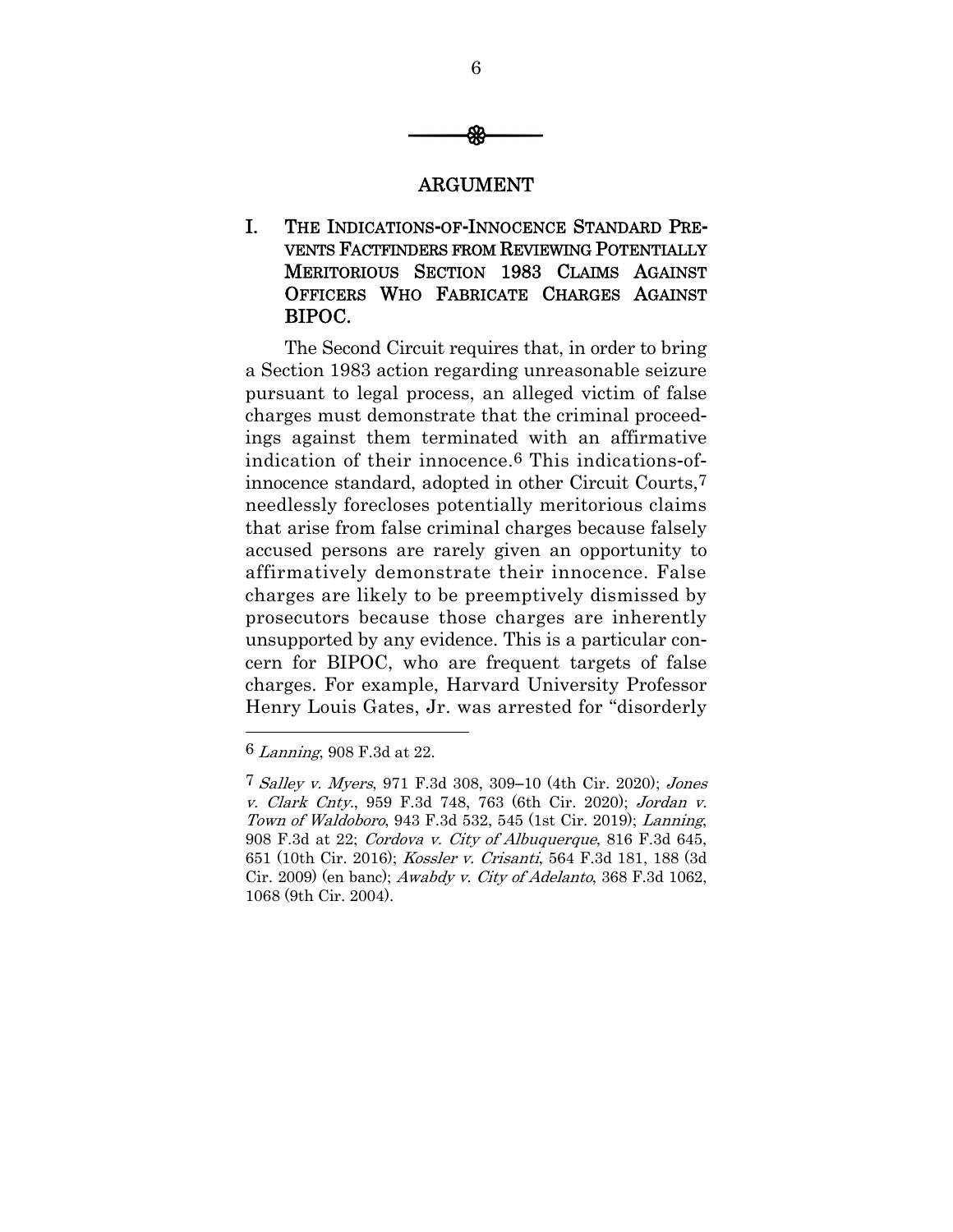conduct" after he stepped outside of his home in Cambridge.8 Sergeant James Crowley, who came to Professor Gates's house to respond to a reported potential breaking-and-entering, arrested Professor Gates, even after he had questioned him, saw his identification, and knew he was the homeowner, because Professor Gates allegedly continued to yell. Like so many other unwarranted criminal charges, the charges against Professor Gates were eventually dismissed, but not without costs to him.9 Moreover, BIPOC victims of false charges face structural barriers and racial bias in the criminal legal system which often prevent them from affirmatively demonstrating their innocence, meaning they are barred from seeking redress under the indications-of-innocence standard. The indications-of-innocence standard thus creates a loophole through which police can continue to pursue false criminal charges against BIPOC with little chance of accountability under Section 1983.

Three wide-scale examples of police misconduct involving false charges against BIPOC, described below, illustrate the need to abrogate the indicationsof-innocence standard and ensure that police are held accountable for such constitutional violations.

<sup>8</sup> Cambridge Police Report, Incident #9005127 (July 16, 2009, 13:21:34 PM); see also Angela Onwuachi-Willig, An Officer and a Gentleman, in THE NEW BLACK: WHAT HAS CHANGED—AND WHAT HAS NOT—WITH RACE IN AMERICA 146–62 (Kenneth W. Mack & Guy-Uriel E. Charles eds., 2013) (discussing the role of racism and implicit bias in the arrest of Professor Gates).

<sup>9</sup> Chris Arnold, Charges Against Henry Louis Gates Dropped, NAT'L PUB. RADIO (July 21, 2009, 4:00 PM), https://www.npr.org/ templates/story/story.php?storyId=106860000.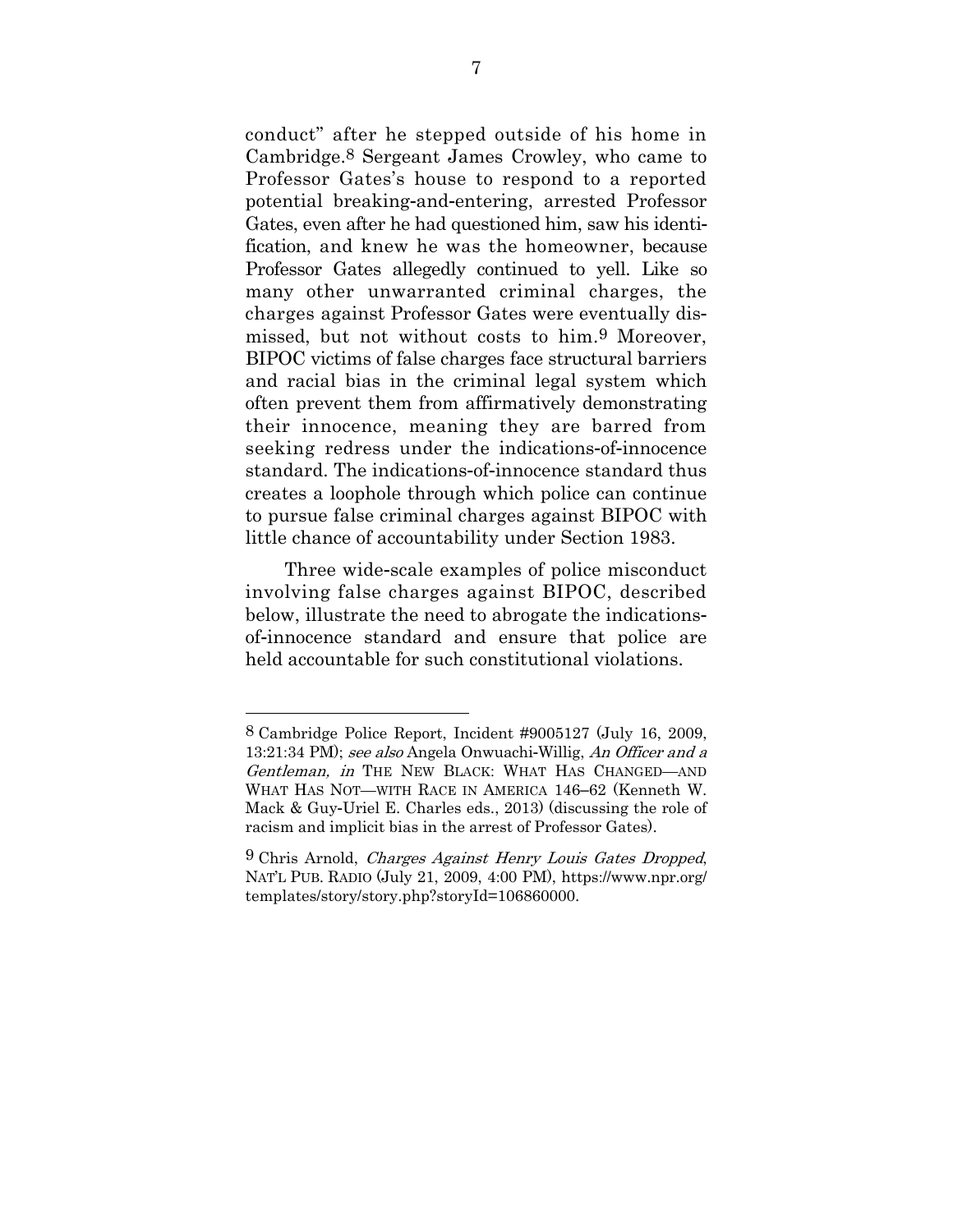#### A. Police Officers Have Routinely Pursued False Charges to Cover Up Their Use of Excessive Force Against BIPOC.

False charges are a convenient tool for police officers to cover up their use of excessive force against BIPOC. It is well-documented that across the country, police officers have pursued fabricated charges such as "resisting arrest," "obstruction of justice," "disorderly conduct," and "assault of a police officer" against BIPOC to provide a false justification for the officers' use of excessive force against them.10 These charges are colloquially referred to as "cover charges," meaning that officers use them to cover up their own misconduct.11 Cover charges are often dismissed,12 but not before

<sup>10</sup> A recent example illustrates how police pursue fabricated charges to insulate themselves from accountability. Former Officer Joe Gutierrez pepper-sprayed Second Lieutenant Caron Nazario, a uniformed Black and Latinx man, during a traffic stop in Windsor, Virginia, and attempted to cover up his wrongs by threatening Lieutenant Nazario with cover charges. See Kofo Lasaki, Former Windsor Officer Asks Judge to Dismiss Portion of Army Lieutenant's Lawsuit After Traffic Stop, 3WTKR (May 17, 2021, 11:27 PM), https://www.wtkr.com/news/former-windsorofficer-asks-judge-to-dismiss-army-lieutenants-lawsuit-after-trafficstop; Neil Vigdor, Officer Who Pepper*-*Sprayed a Black Army Officer Is Fired, N.Y. TIMES (Apr. 13, 2021), https://www.nytimes. com/2021/04/12/us/virginia-police-officer-gutierrez-pepper-spray. html.

<sup>11</sup> Paul Chevigny, POLICE POWER: POLICE ABUSES IN NEW YORK CITY 142–46 (Pantheon Books 1969); Jonah Newman, Chicago Police Use "Cover Charges" to Justify Excessive Force, CHI. REP. (Oct. 23, 2018), https://www.chicagoreporter.com/chicago-policeuse-cover-charges-to-justify-excessive-force.

<sup>12</sup> See, e.g., Mandy Locke, The D Squad*:* Some Harnett Deputies Bring Harm, Residents Say, NEWS & OBSERVER (May 3, 2016, 5:09 PM), https://www.newsobserver.com/news/local/crime/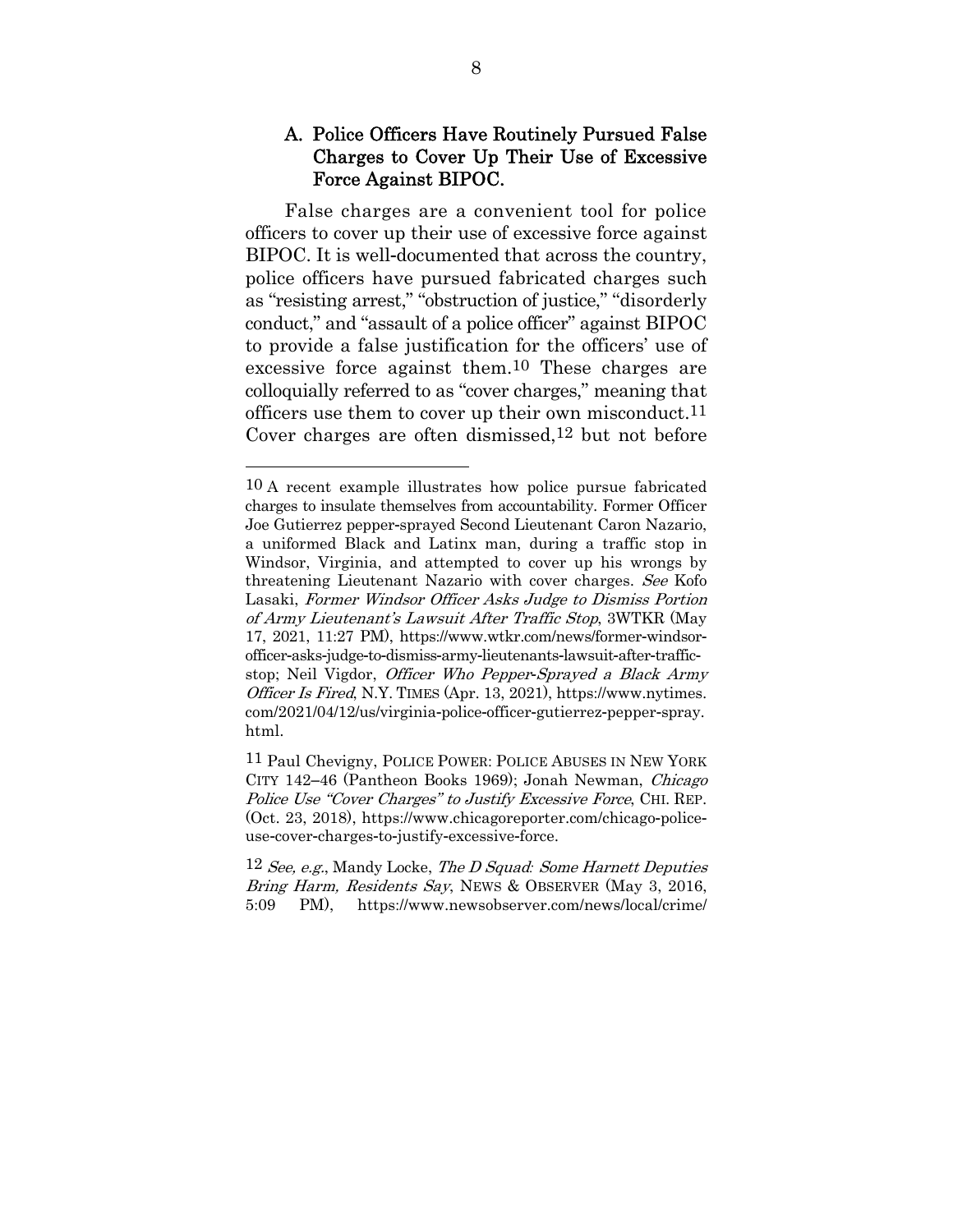they have caused severe harm. As discussed below, cover charges, particularly for resisting arrest, are "not used to protect officer safety or promote public safety, but instead [are] . . . a discretionary tool to suppress dissent and penalize vulnerable arrestees."13 They "epitomize[] the way that policing of poor people and people of color is more about social control than public safety."14 Under the indications-of-innocence standard, BIPOC with potentially meritorious claims based on cover charges will generally not be able to seek redress if those charges are later dismissed.

There is a strong relationship between cover charges and police violence.15 Cover charges conveniently hide an officer's use of excessive force because they can be, and often are, pursued as a stand-alone charge or paired with a minor or petty offense.16 In 2017, the DOJ uncovered cases in which police officers in Chicago, Illinois pursued false assault and battery

13 Scott Holmes, Resisting Arrest and Racism—the Crime of "Disrespect," 85 UMKC L. REV. 625, 628–29 (2017).

14 Id. at 629.

 $\overline{a}$ 

 $15 \; Id$  at 629–31.

article74990327.html; Eric Nalder et al., "Obstructing" Justice*:* Blacks Are Arrested on "Contempt of Cop" Charge at Higher Rate, SEATTLE POST INTELLIGENCER (Feb. 28, 2008), https:// web.archive.org/web/20080302164032/http://seattlepi.nwsource. com/local/353020\_obstructmain28.asp; Newman, supra note 11.

<sup>16</sup> See, e.g., Christina Davidson & Patrick Madden, WAMU, Assault on Justice, https://wamu.org/projects/assault-on-justice/ (last visited June 5, 2021); Sharon LaFraniere & Andrew W. Lehren, The Disproportionate Risks of Driving While Black, N.Y. TIMES (Oct. 24, 2015), https://www.nytimes.com/2015/10/25/ us/racial-disparity-traffic-stops-driving-black.html; Nalder et al., supra note 12.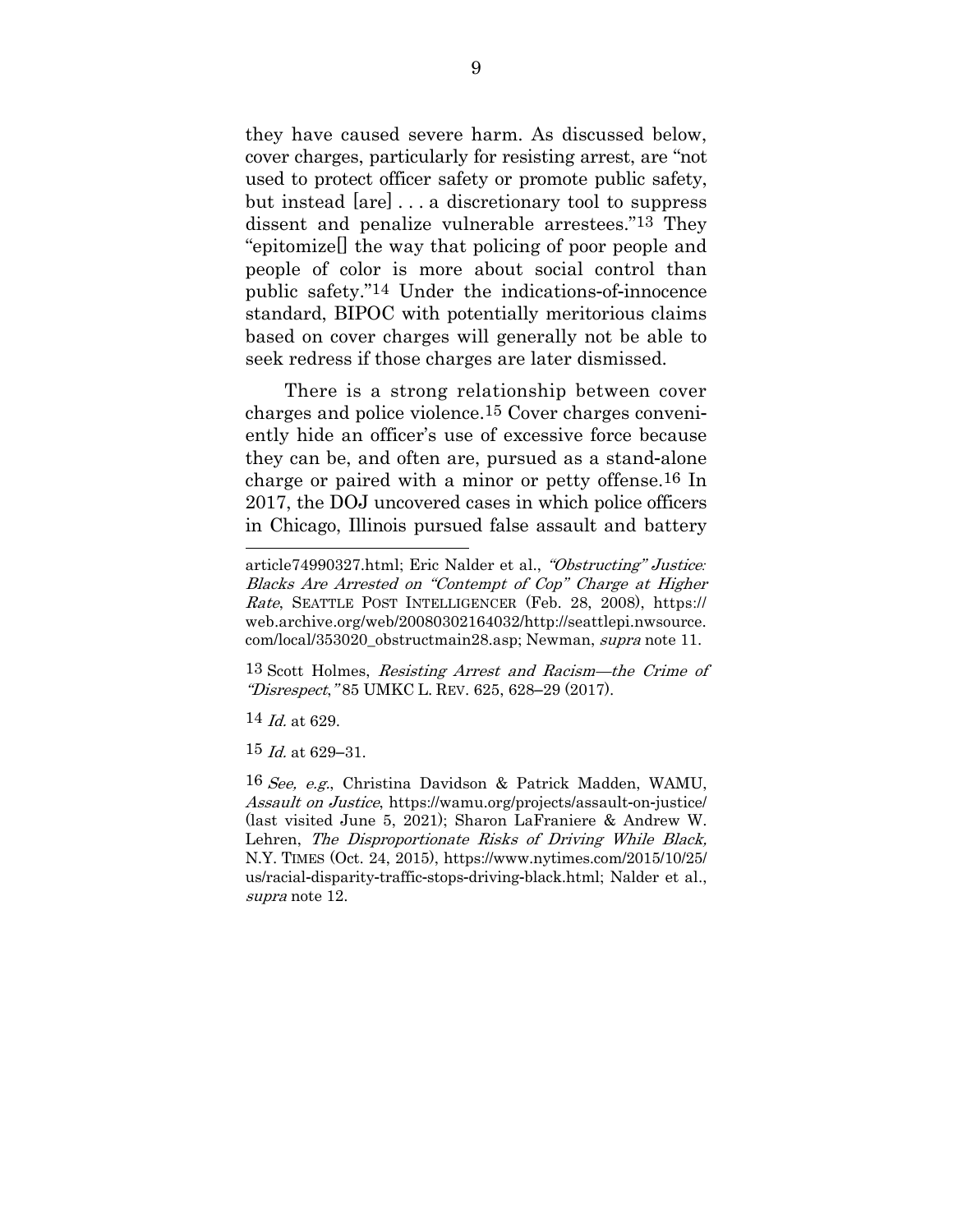charges against victims of police violence and witnesses to that violence.17 Investigative reporting in Chicago in 2018 showed that two-thirds of cases involving officer use of force since 2004 also involved cover charges.18 In San Jose, California, investigative reporting from 2009 revealed that 70% of cases involving cover charges also involved officer use of force.19 The connection between cover charges and officer misconduct is so strong that some police departments and prosecutors' offices internally monitor resisting arrest charges due to concerns that officers may falsely pursue these charges to cover up their violence against the accused.20

Research and investigative reporting between 2008 and 2020 has further revealed that in many parts of the country, BIPOC are disproportionately victims of cover charges. In Seattle, Washington, Black people

18 Newman, *supra* note 11.

<sup>&</sup>lt;sup>17</sup> C.R. Div., U.S. Dep't of Just., *Investigation of the Chicago Police* Department 82 (2017), https://www.justice.gov/opa/file/925846/ download.

<sup>19</sup> Sean Webby, Mercury News Investigation*:* San Jose Police Often Use Force in Resisting*-*Arrest Cases, MERCURY NEWS (Aug. 13, 2016, 11:08 PM), https://www.mercurynews.com/2009/ 10/31/mercury-news-investigation-san-jose-police-often-use-

force-in-resisting-arrest-cases/; see also Kathryn E. Scarborough & Craig Hemmens, Section 1983 Suits Against Law Enforcement in the Circuit Courts of Appeal, 21 T. JEFFERSON L. REV. 1, 11 (1999) (an earlier study finding that 40% of cases against police contained false arrest and excessive force claims, which were frequently used to cover up abuse.).

<sup>20</sup> Mark Joseph Stern, The Police Lie. All the Time. Can Anything Stop Them?, SLATE (Aug. 4, 2020, 11:51 AM), https://slate.com/ news-and-politics/2020/08/police-testilying.html; Webby, supra note 19.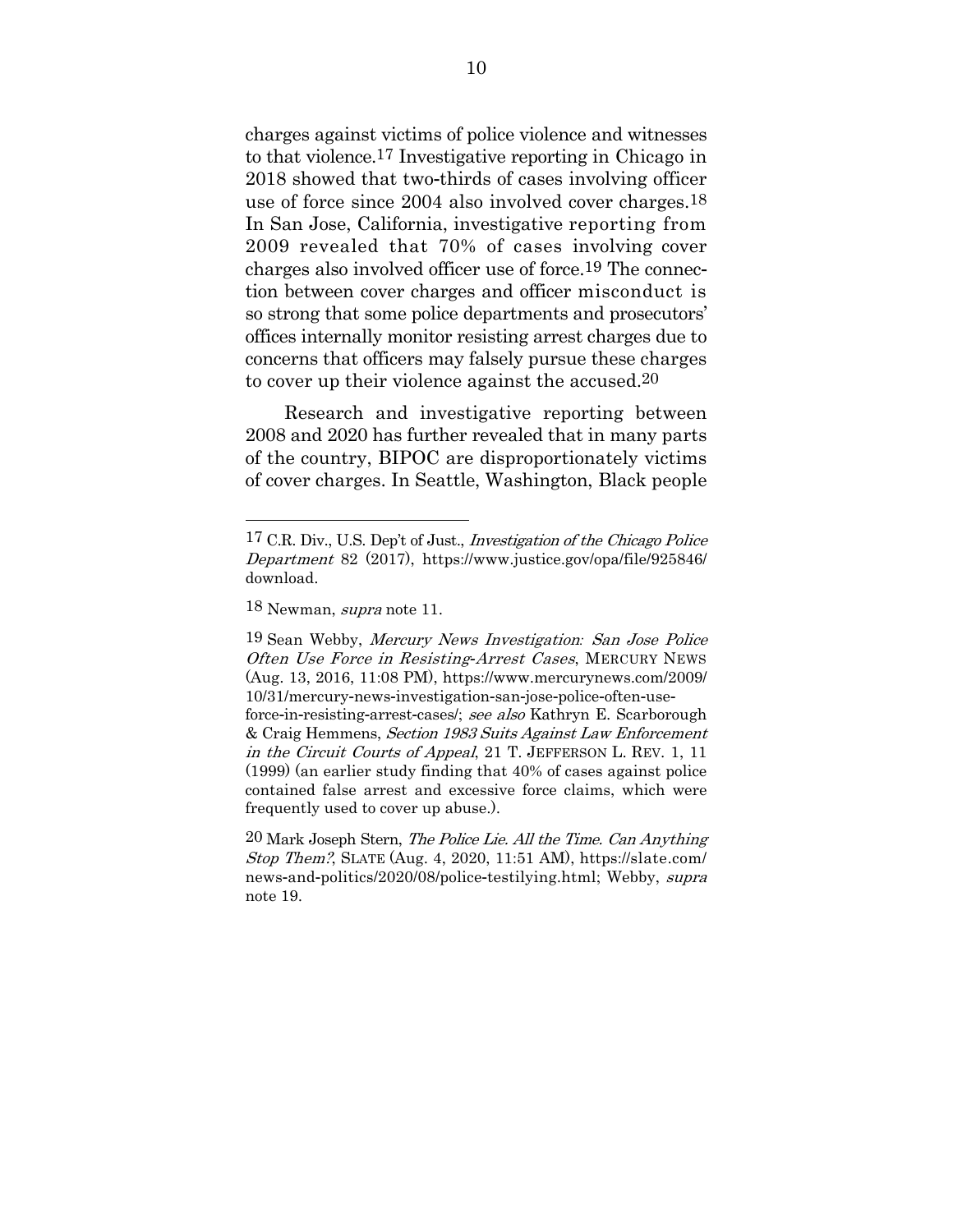were eight times more likely than white people to be arrested for the sole crime of obstructing justice, and prosecutors dropped nearly half of the cases in which obstructing justice was a stand-alone charge.21 In San Jose, California, although less than one-third of the city's population is Latino/a/x, about 57% of those charged with resisting arrest and more than 70% of those charged with disturbing the peace were Latino/a/x.22 In San Diego, California, Black people were ten times more likely than white people to be charged with resisting arrest.23 In Washington, D.C., 90% of those charged with assaulting a police officer were Black, while only half the city's population is Black.24 In nearly two-thirds of those cases, assaulting a police officer was a stand-alone charge.25 In New York, compared to white suspects, a Black suspect was 64.9% more likely to be charged with resisting arrest in a disorderly conduct case; 85.4% more likely to be charged with resisting arrest in a misdemeanor drug possession case; and 109.4% more likely to be

24 Davidson & Madden, *supra* note 16.

 $25$  *Id.* 

 $21$  Nalder et al., *supra* note 12.

<sup>22</sup> Sean Webby, Policing in San Jose*:* Strict Enforcement of 'Conduct Crimes'*:* Are Latinos Targeted?, MERCURY NEWS (Aug. 14, 2016, 1:22 AM), https://www.mercurynews.com/2009/04/04/ policing-in-san-jose-strict-enforcement-of-conduct-crimes-arelatinos-targeted/.

<sup>23</sup> Mari Payton & Dorian Hargrove, African*-*Americans Arrested for Resisting Arrest at a Larger Rate in San Diego, NBC7 NEWS (Feb. 9, 2020, 7:31 PM), https://www.nbcsandiego.com/news/local/ african-americans-arrested-for-resisting-arrest-at-a-larger-ratein-san-diego/2260289/.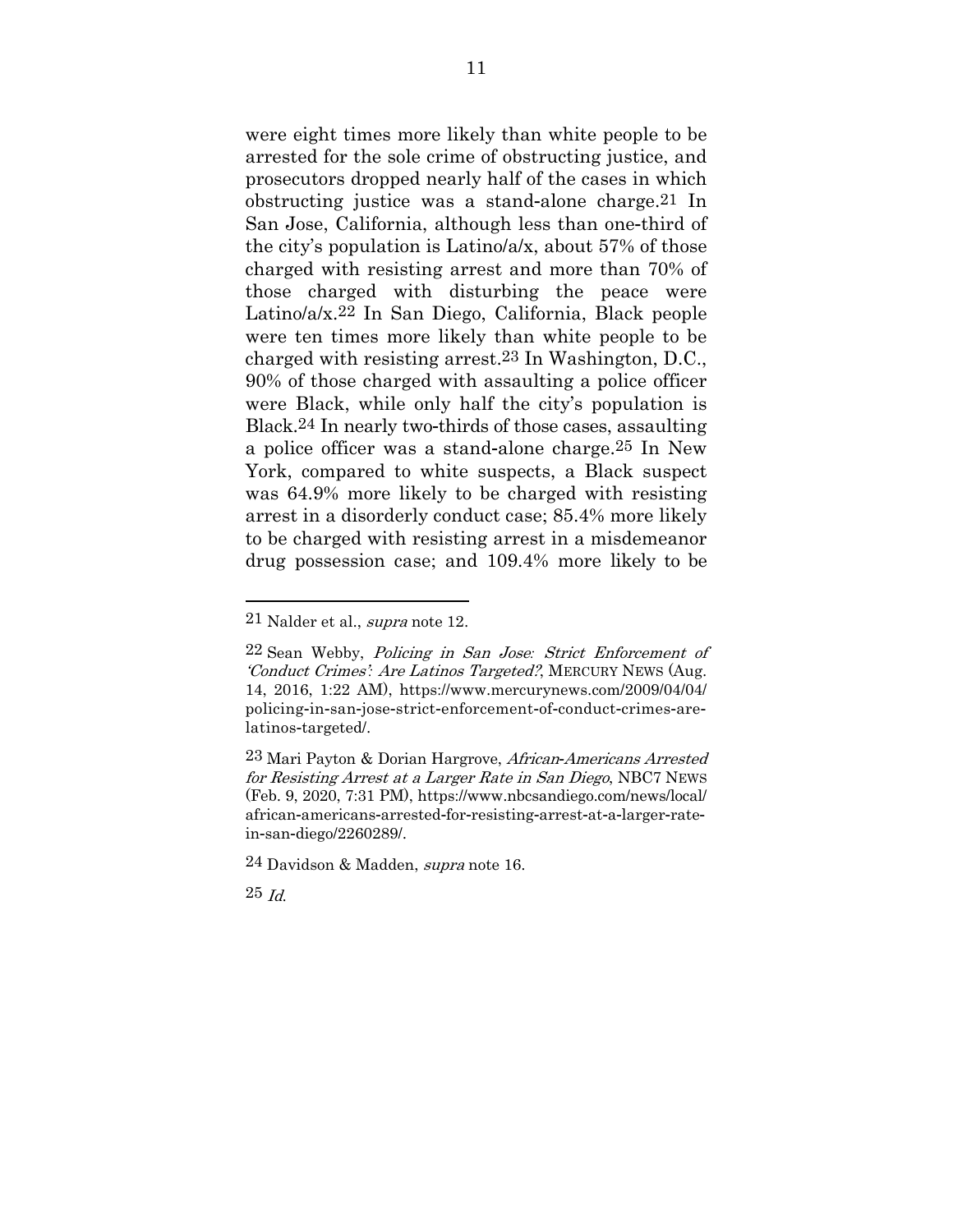charged with resisting arrest in a petty theft case.26 In Greensboro, North Carolina, "more than four times as many blacks as whites [were] arrested on the sole charge of resisting, obstructing or delaying an officer."27 In Durham County, North Carolina, 90% of those charged with "resisting, delaying, or obstructing an officer" as a stand-alone charge or paired with a petty offense were BIPOC, and only 23% were convicted.28 And in Asheville, North Carolina, though Black people make up 12% of the population, they accounted for 35% of those who faced cover charges and 34% of those who faced stand-alone cover charges.29 As frequent victims of cover charges, BIPOC must be permitted to seek civil redress even when those charges are dismissed.

To suggest that police often pursue cover charges against BIPOC because BIPOC show more resistance than other people is a notion rooted in racial stereotype and myth, and one that is contradicted by data. In 2019, data released by the Chicago Police Department dispelled the "dreadful myth" that racialized police violence had anything to do with the rate at which

<sup>26</sup> Robert Lewis & Noah Veltman, Resisting Arrest in Black and White, WNYC NEWS (Dec. 12, 2014), https://www.wnyc.org/ story/resisting-arrest-black-white/.

<sup>27</sup> LaFraniere & Lehren, supra note 16.

<sup>28</sup> Holmes, *supra* note 13, at 632.

<sup>29</sup> Joel Burgess, Racial Disparity Shown in Resisting Arrest Charges by Asheville Police, CITIZEN TIMES (Jan. 22, 2019, 5:29 PM), https://www.citizen-times.com/story/news/local/2019/01/22/ analysis-finds-asheville-police-racial-disparity-resisting-arrestcharges-johnnie-rush/2208040002/.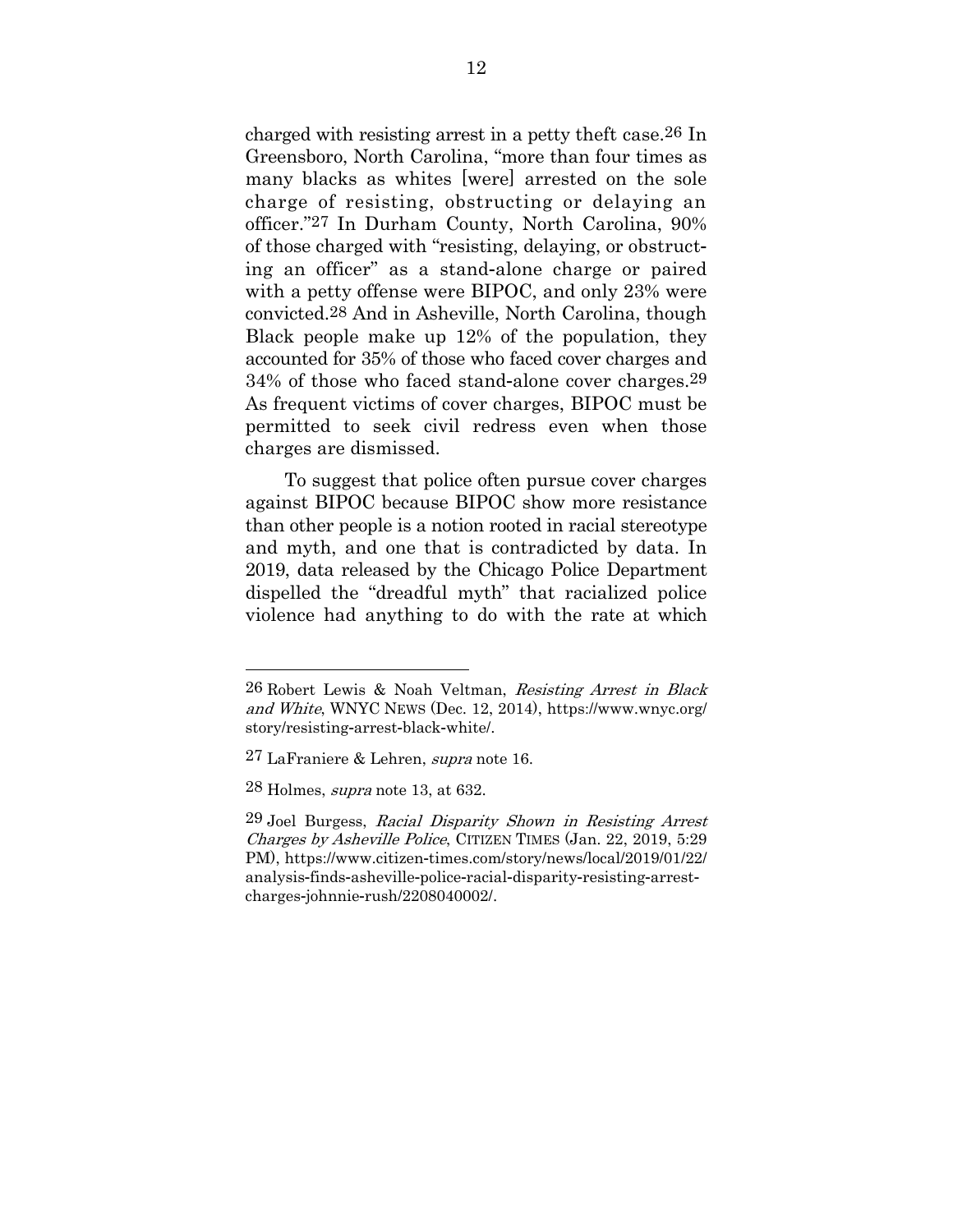Black people comply with police orders.30 This data, which spanned more than 60,000 incidents from 2004 to 2016, demonstrated that "Chicago police officers used more force against black citizens, on average, than any other race—even though black citizens tended to exercise less resistance than whites."31 Another study of 990 fatal police shootings that took place in the U.S. in 2015 found that Black people were "no more or less likely" than white people to have been attacking police officers or other people when they were fatally shot by police, and that Latino/a/x, Asian, Pacific Islander, and mixed race people were "significantly more likely" than white people to not have been attacking officers or other civilians when fatally shot by police.32 Cover charges are a tool that police officers use to target and oppress BIPOC and sustain racial inequity. If BIPOC victims of cover charges are precluded from seeking civil redress for such practices, police will not be deterred from continuing to target them.

The need for judicial oversight of false cover charges is further demonstrated by police officers' attempts to use false allegations of resistance or assault to justify deadly force against Black men. The murder

31 Id.

<sup>30</sup> Rob Arthur, New Data Shows Police Use More Force Against Black Citizens Even Though Whites Resist More, SLATE (May 30, 2019, 2:41 PM), https://slate.com/news-and-politics/2019/05/ chicago-police-department-consent-decree-black-lives-matterresistance.html.

<sup>32</sup> Justin Nix et al., A Bird's Eye View of Civilians Killed by Police in 2015*:* Further Evidence of Implicit Bias, 16 CRIMINOLOGY & PUB. POL'Y 309, 325, 328 (2017).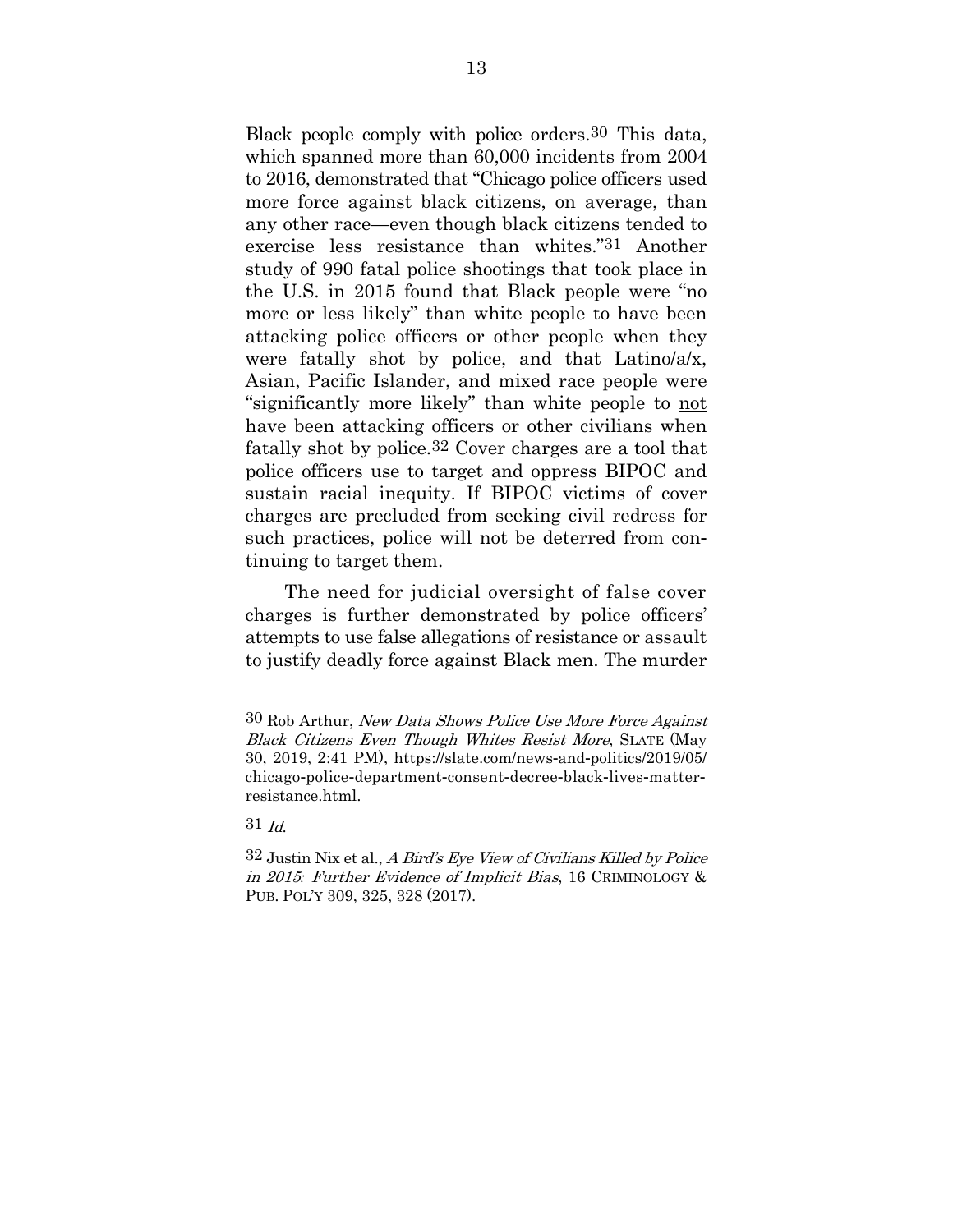of George Floyd is a powerful example. Police claimed that Mr. Floyd resisted arrest, but video footage later showed that these claims were false; on the contrary, former Officer Derek Chauvin pressed his knee into Mr. Floyd's neck for 9 minutes and 29 seconds, while Mr. Floyd was handcuffed, and killed him.33 After officers shot fifteen-year-old Jordan Edwards in the head, they falsely claimed that he was in a car that was moving aggressively toward them, but video footage showed that the car was moving in the opposite direction.34 And after an officer shot seventeen-year-old Laquan McDonald sixteen times, video footage contradicted police accounts claiming that Mr. McDonald was "supposedly engaging in aggravated assault of a police officer with a knife."35 These are but a handful of

<sup>33</sup> Dakin Andone, Surveillance Video Does Not Support Police Claims That George Floyd Resisted Arrest, CNN (May 29, 2020, 5:02 PM), https://www.cnn.com/2020/05/28/us/video-george-floydcontradict-resist-trnd/index.html; Nicholas Bogel-Burroughs, Prosecutors Say Derek Chauvin Knelt on George Floyd for 9 Minutes 29 Seconds, Longer Than Initially Reported, N.Y. TIMES (Mar. 30, 2021), https://www.nytimes.com/2021/03/30/us/derekchauvin-george-floyd-kneel-9-minutes-29-seconds.html.

<sup>34</sup> Ryan Tarinelli, Prosecutor*:* Officer Who Shot Black Teen Was "Trigger Happy," ASSOCIATED PRESS (Aug. 16, 2018), https:// apnews.com/article/25379e541b15420fbd1d5c5f43a4f1ac; see also Mitch Smith, Four Chicago Police Officers Fired for Cover*-*Up of Laquan McDonald Shooting, N.Y. TIMES (July 19, 2019), https:// www.nytimes.com/2019/07/19/us/chicago-police-fired-laquanmcdonald.html.

<sup>35</sup> Neill Franklin, The Video Doesn't Lie—Even if the Officer Did, Marshall Project (Oct. 16, 2018, 10:00 PM), https://www. themarshallproject.org/2018/10/16/the-video-doesn-t-lie-even-ifthe-officer-did; Josh Sanburn, Chicago Releases Video of Laquan McDonald Shooting, TIME (Nov. 24, 2015, 8:33 PM), https://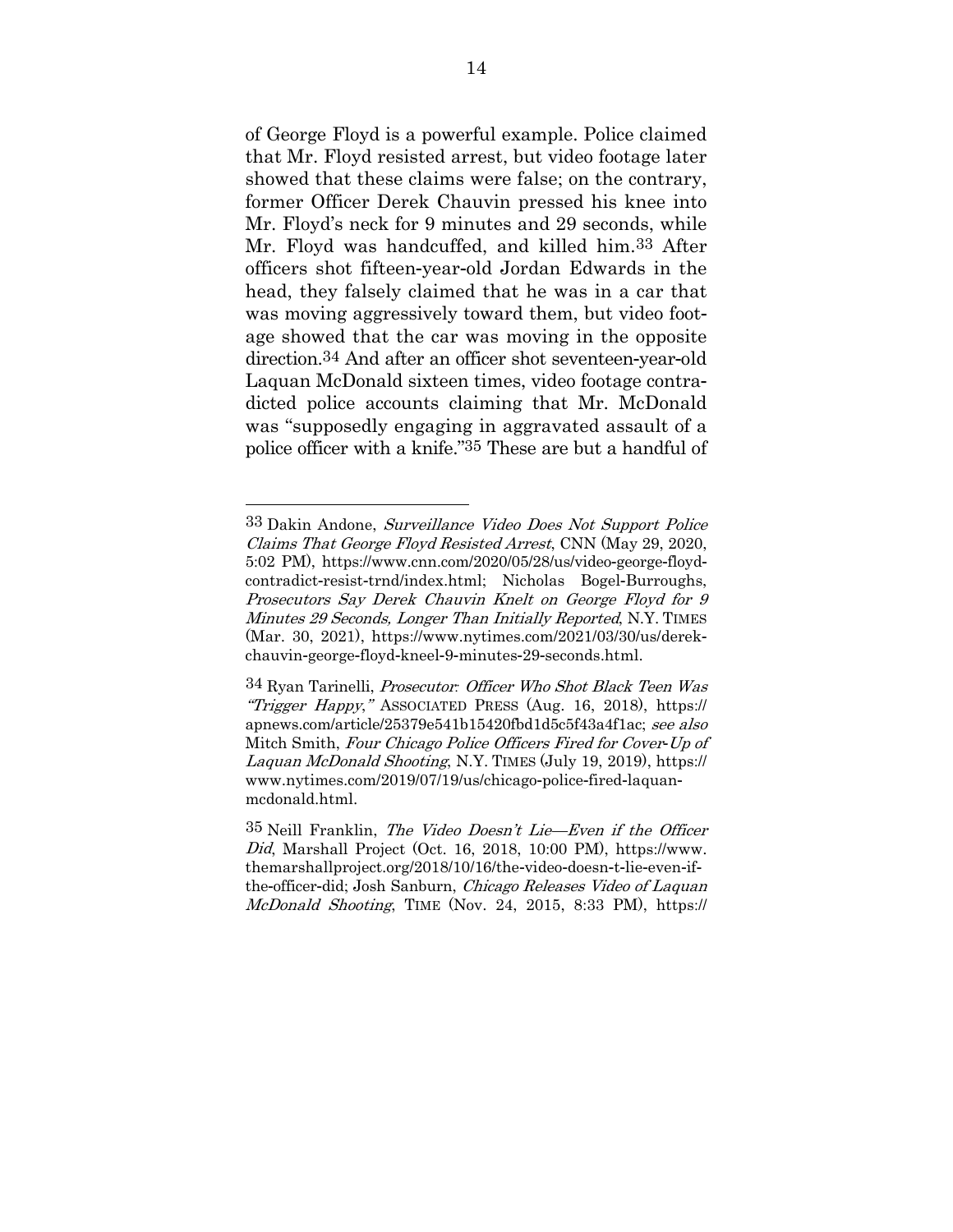instances in which police officers claimed that Black victims were resisting or assaulting officers in order to justify their use of excessive force. The favorable termination rule must be applied so that all potentially meritorious claims arising from false criminal charges against BIPOC may advance to a factfinder.

#### B. Police Officers Have Pursued False Charges Against BIPOC Who Assert Their Constitutional Rights When Faced with Revenue**-**Generating Tactics Targeting BIPOC Communities.

Police officers have also pursued false charges to arrest BIPOC who assert their constitutional rights when faced with unconstitutional, revenue-generating tactics targeting BIPOC communities. The city of Ferguson, Missouri, provides an illustrative example.36 After the 2014 police killing of Michael Brown, a DOJ investigation revealed that the Ferguson Police Department (FPD) engaged in a pattern of unconstitutional policing to generate revenue from criminal fines and

time.com/4126670/chicago-releases-video-of-laquan-mcdonaldshooting/.

<sup>36</sup> See U.S. Comm'n on C.R., Targeted Fees Against Communities of Color*:* Civil Rights and Constitutional Implications 19–30, 72 (2017), https://www.usccr.gov/pubs/2017/Statutory\_Enforcement\_ Report2017.pdf (discussing fines and fees schemes across the country); Christopher J. Tyson, From Ferguson to Flint*:* In Search of an Antisubordination Principle for Local Government Law, 34 HARV. J. RACIAL & ETHNIC JUST. 1, 16 (2018) (noting that "Ferguson is by no means an anomaly" and finding, based on a study of multiple municipalities, that the overuse of revenuegenerating fines and fees is concentrated in Black communities).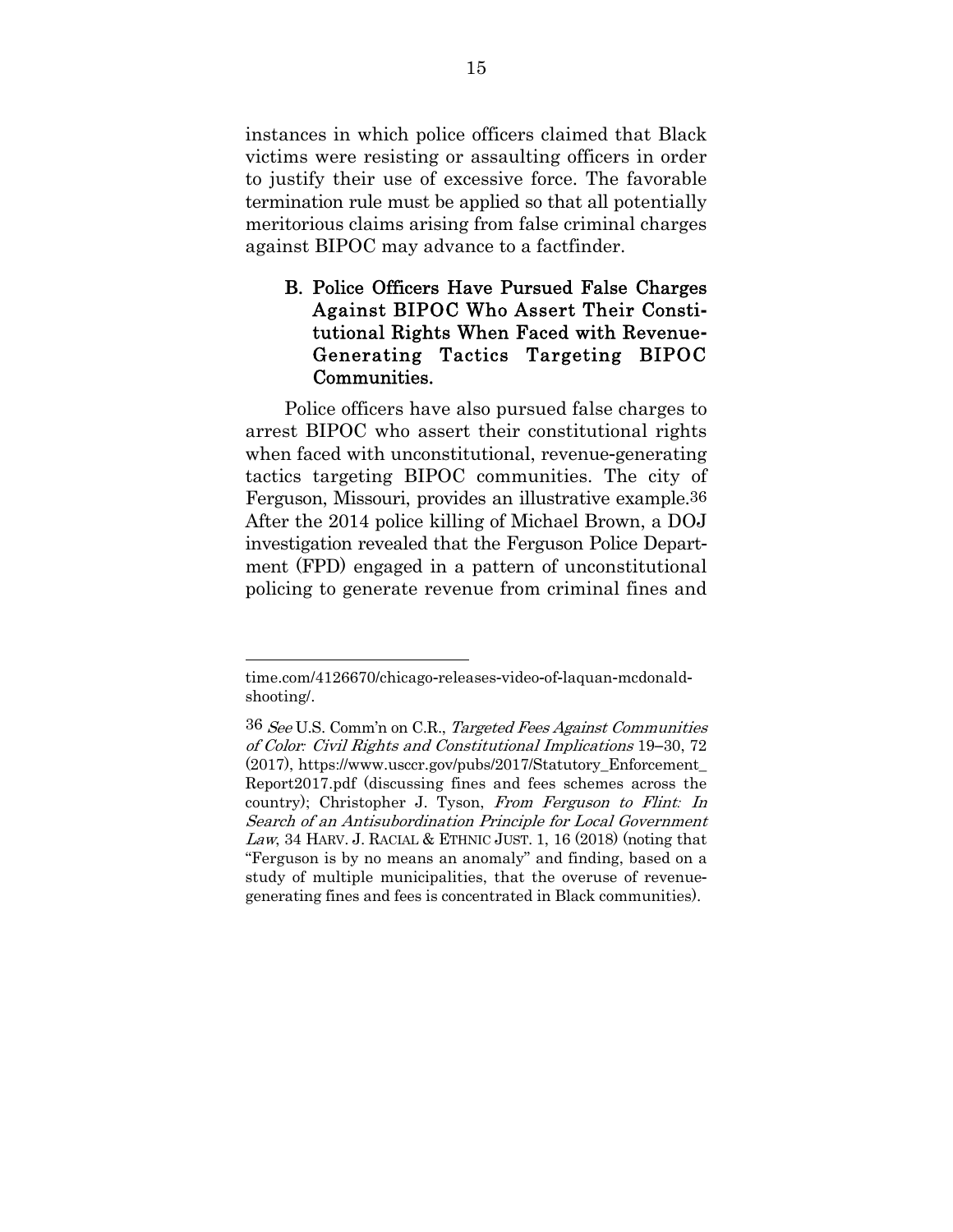fees.37 Among other tactics, FPD officers stopped people without reasonable suspicion and arrested them without probable cause.38 These practices were concentrated in Black communities and targeted Black people.39

In the context of the FPD's racially discriminatory revenue-generating practices, FPD officers pursued false charges in order to wrongfully arrest people who asserted their constitutional rights. DOJ investigators found that FPD officers "arrest[ed] people for a variety of protected conduct" including "talking back to officers, recording public police activities, and lawfully protesting perceived injustices."40 Officers pursued charges such as failure to comply against people who refused to do what officers asked, "even when refusal [was] not a crime. . . . resulting in many unlawful arrests."41 FPD officers also improperly made arrests in "response to disrespect" by pursuing charges such as failure to comply, disorderly conduct, interference with an officer, or resisting arrest.42 Similarly, when people tried to walk away from unlawful police encounters, "believing it within their rights to do so," FPD officers frequently responded with violence, and then arrested the victims

- 38 Id. at 16–19.
- 39 Id. at 62–63.
- 40 Id. at 28.

- 41  $Id.$  at 19.
- $42$  *Id.* at 25.

<sup>37</sup> C.R. Div., U.S. Dep't of Just., Report on the Investigation of the Ferguson Police Department 2 (2015), https://www.justice. gov/sites/default/files/opa/press-releases/attachments/2015/03/ 04/ferguson police department report.pdf.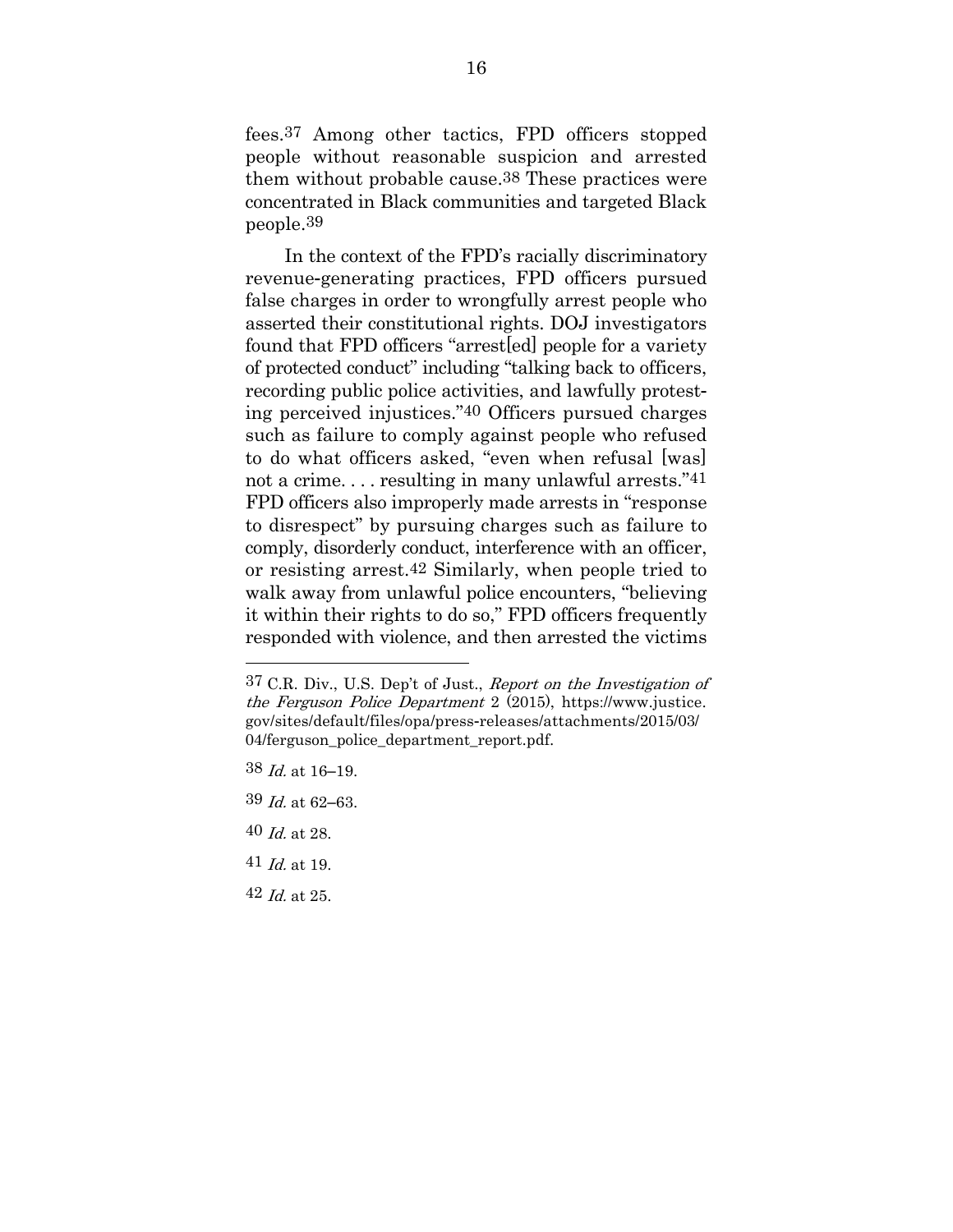of their violence for supposedly failing to comply, or resisting.43 The DOJ's report describes several examples illustrating the pursuit of such false charges against BIPOC.44

The investigation of Ferguson illustrates how police pursue false criminal charges to maintain racial subordination. The DOJ investigators found that the "FPD's suppression of speech reflects a police culture that relies on the exercise of police power—however unlawful—to stifle unwelcome criticism."45 Ferguson's revenue-generating law enforcement practices disproportionately harmed Black people, and that harm involved "intentional discrimination."46 Racial bias was evident from, among other things, "historical opposition to having African Americans live in Ferguson, which lingers among some today."47 Moreover, the "FPD appear[ed] to bring certain offenses almost exclusively against African Americans."48 At the time of the DOJ's report, Black people accounted for 94% of all failure to comply charges, 92% of all resisting arrest charges, 92% of all peace disturbance charges, and 89% of all failure to obey charges.49 In addition to the "the consistency and magnitude of the racial disparities throughout Ferguson's police and court enforcement

- $44$  *Id.* at 24–28, 34–35.
- 45 Id. at 28.

- 46 Id. at 62.
- $47$  *Id.* at 63.
- 48 Id. at 4.
- $49$  *Id.* at 62.

<sup>43</sup> Id. at 34–35.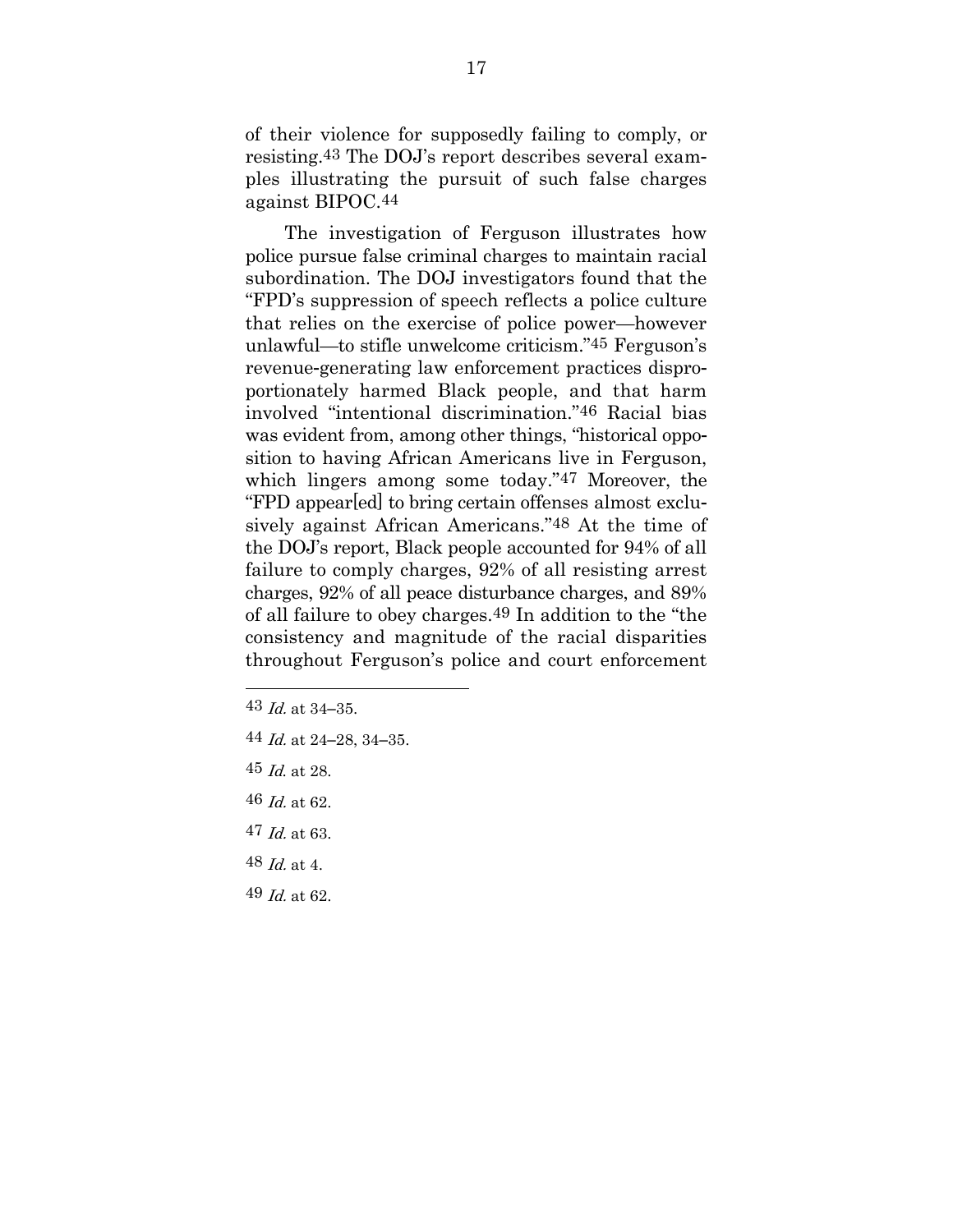actions," the DOJ's report also found "explicit racial bias in the communications of police and court supervisors and that some officials apply racial stereotypes, rather than facts, to explain the harm African Americans experience due to Ferguson's approach to law enforcement."50 Since the FPD's unconstitutional practices, as a whole, were "shaped by the City's focus on revenue rather than by public safety needs,"51 and since many cities impose fines and fees in a similarly racially discriminatory manner,<sup>52</sup> the FPD's practice of pursuing false charges against BIPOC

 $\overline{a}$ 

52 U.S. COMM'N ON C.R., supra note 36, at 19 (discussing "the extent of fines and fees practices across states and municipalities, and how these practices disproportionately impact communities of color, the poor, and persons with disabilities"); Angela LaScala-Gruenewald et al., Fines & Fees Just. Ctr., New York's Ferguson Problem—How the State's Racist Fee System Punishes Poverty, Lacks Transparency, and Is Overdue for Reform 1 (2020), https: //nopriceonjustice.org/wp-content/uploads/2020/09/New\_York\_ Ferguson\_Problem\_NPJ\_Report.pdf ("Police acting as armed debt collectors risk Black and Brown lives and extract wealth from New York's poorest communities." (citations omitted)); Rebecca Goldstein et al., Exploitative Revenues, Law Enforcement, and the Quality of Government Service, 56 URB. AFFS. REV. 5, 22 (2018) ("Fines and fees that generate municipal revenue are often implemented in a dramatically racially discriminatory fashion."); Eric Holder, U.S. Att'y Gen., Dep't of Just., Update on Investigations in Ferguson, Missouri (Aug. 26, 2015), https://

www.justice.gov/opa/speech/attorney-general-holder-deliversupdate-investigations-ferguson-missouri ("[A]lthough the concerns we are focused on today may be particularly acute in Ferguson– they are not confined to any one city, state, or geographic region. They implicate questions about fairness and trust that are national in scope.").

 $50$  *Id* at 63.

 $51$  *Id.* at 2.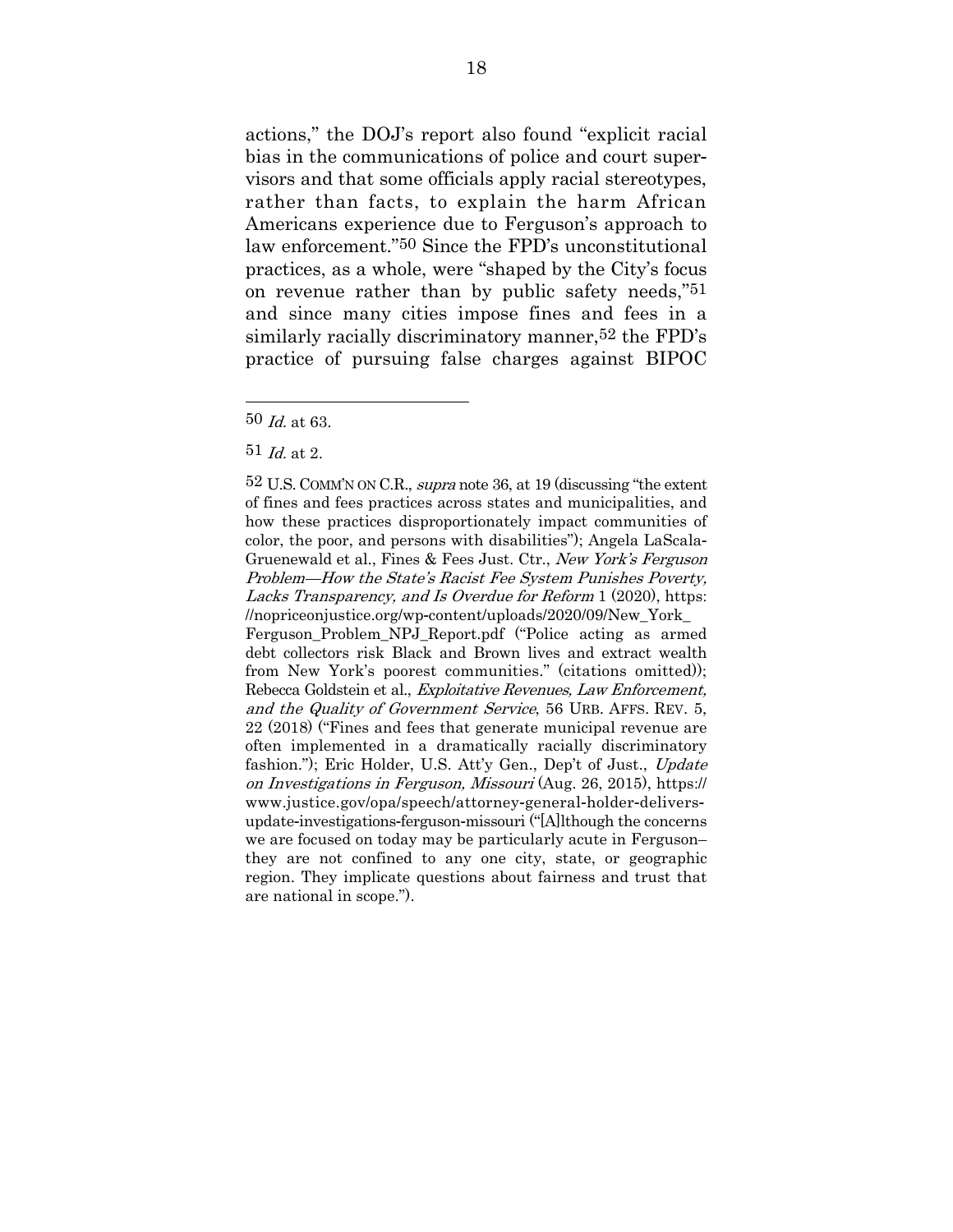who assert their rights may be replicated in other police departments.

The Ferguson investigation also reinforced that state civil and criminal systems are an insufficient check on racist policing. The DOJ found that the FPD lacked "systems to detect and hold officers responsible" for such misconduct, reflecting "the department's focus on revenue generation at the expense of lawful policing."53 The state's failure to hold police accountable for their racist pursuit of false criminal charges underscores the need for access to redress under Section 1983 in these circumstances.

#### C. Police Officers Have Targeted BIPOC in Large**-**Scale Scandals Involving False Drug and Gun Charges.

Between 1995 and 2017, there were at least fifteen major policing scandals across thirteen cities in which police falsely arrested more than 1,800 people.54 The false charges were primarily for drug and gun possession, and were often based on evidence planted by police.55 The victims of these false charges were "overwhelmingly" Black and Latino/a/x.56

These false charges, which resulted in wrongful convictions and subsequent exonerations, illustrate

<sup>53</sup> C.R. Div., U.S. Dep't of Just., supra note 37, at 15.

<sup>54</sup> Samuel R. Gross et al., Nat'l Registry of Exonerations, Race and Wrongful Convictions in the United States 22 (2017), http:// www.law.umich.edu/special/exoneration/Documents/Race\_and\_ Wrongful\_Convictions.pdf.

<sup>55</sup> Id. at 20–24.

<sup>56</sup> Id. at 22.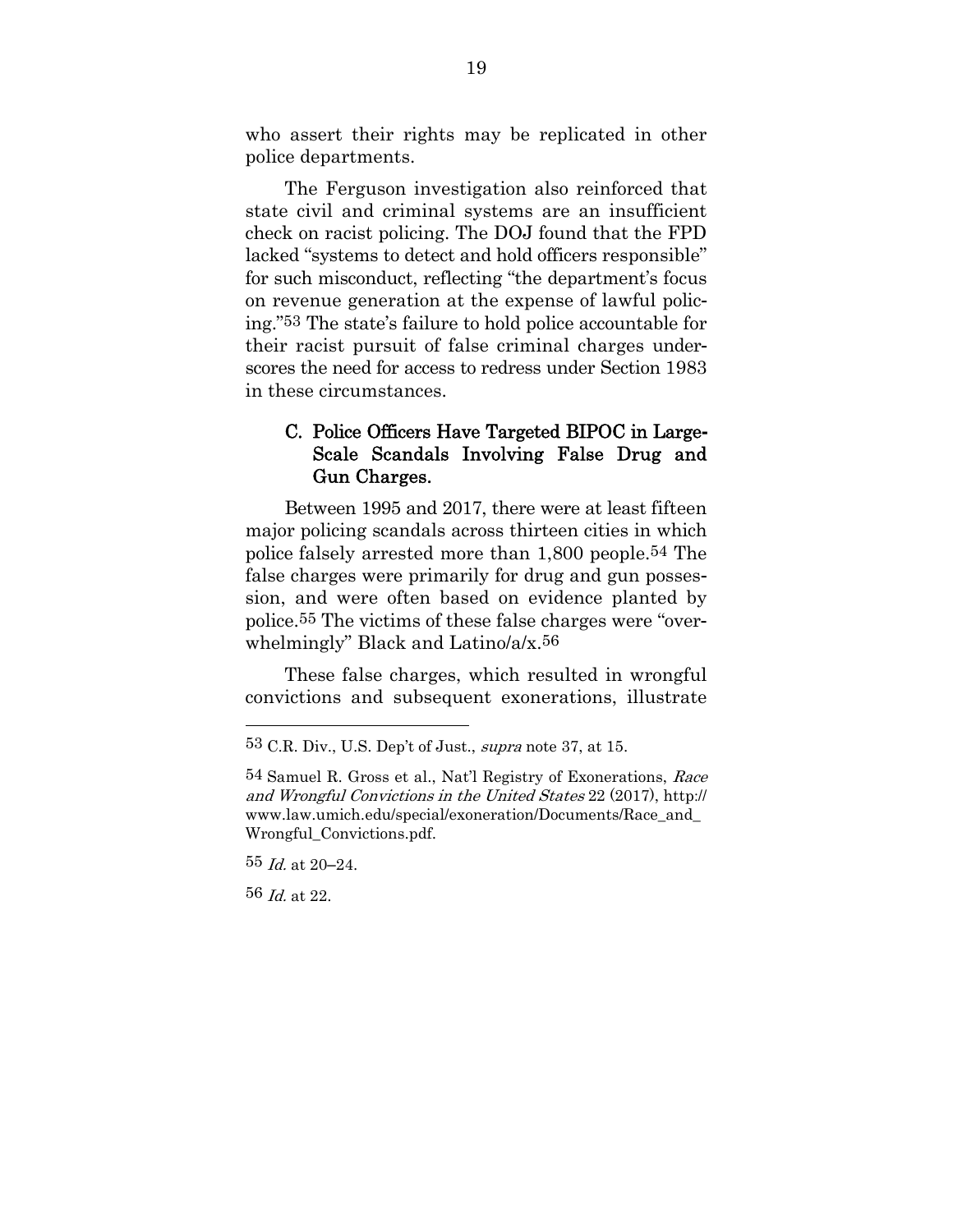that police pursuit of false charges against BIPOC is a systemic problem, and not the result of a few "bad apples." In 1999, for example, an investigation revealed that a group of police officers in Los Angeles, California framed innocent people by planting drugs and guns on them and pursuing false charges against them, sometimes after the officers had used excessive force.<sup>57</sup> The "great majority" of the 156 victims of these charges were Latino/x men.58 In another example, in 2003, thirty-five men, almost all Black, were pardoned by the Texas governor after a judge concluded that a corrupt undercover narcotics officer had pursued false charges against them for selling cocaine that he had actually taken from a personal drug stash.59 And in Philadelphia, Pennsylvania which had a high concentration of these group exonerations, "'at least 95%' of the more than 1,000 exonerated defendants [were] minorities, and the vast majority [were] black."60

Police systematically target BIPOC communities with false charges because they can. Scholars at the National Registry of Exonerations who studied these policing scandals explain that "[t]he most powerful reason the officers who carry out these outrages focus on African Americans is simple: That's what they always do."61 Moreover, "many black defendants especially poor, inner-city dwellers in Philadelphia, Camden, Oakland, and elsewhere—have limited resour-

58 Id.

- 59 Id. at 21.
- 60 Id. at 26.
- 61 Id.

 $57$  *Id.* at 20–21.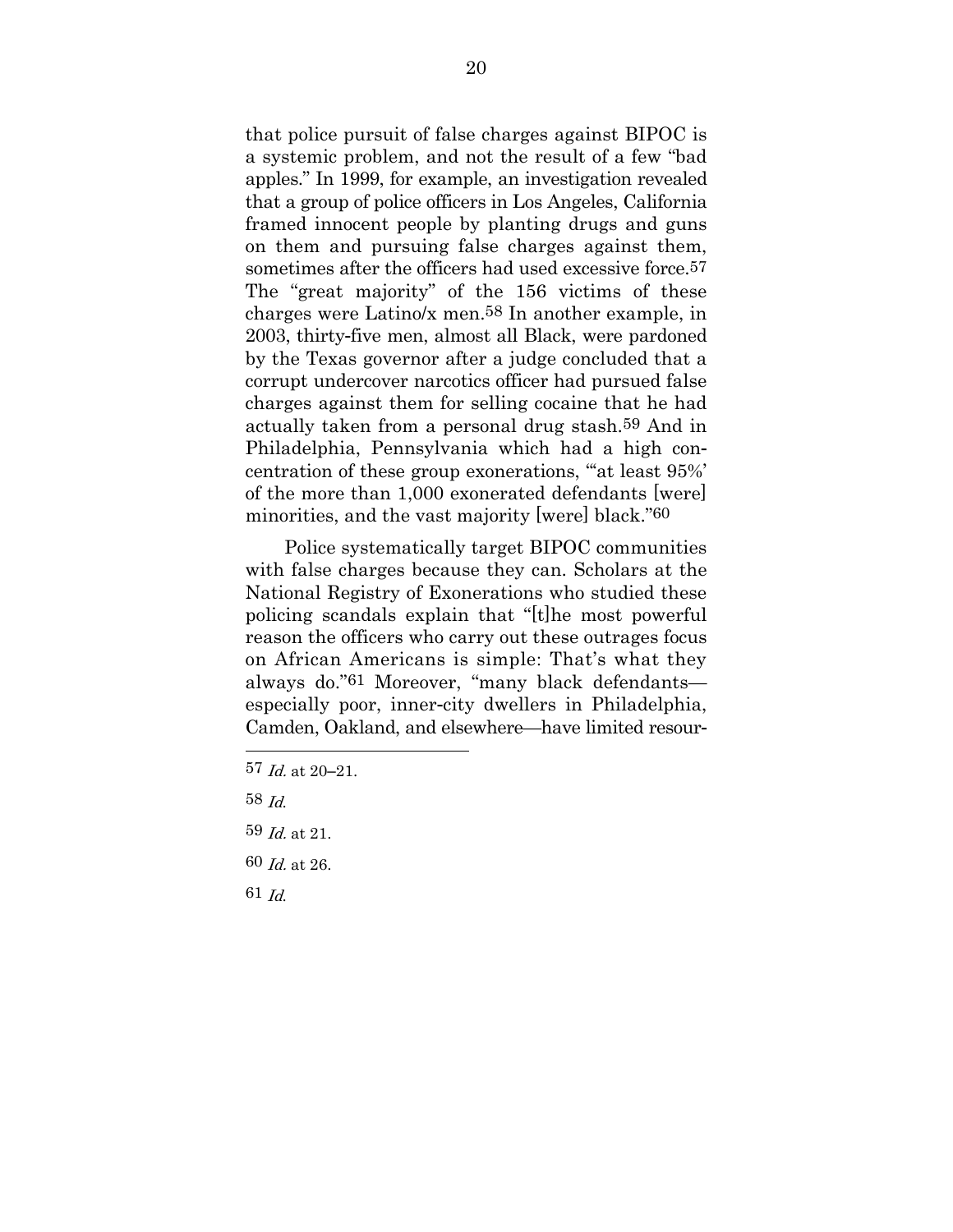ces and little political clout" and "are unlikely to be able to defend themselves successfully, even if innocent."62 BIPOC who face false charges must be able to assert Section 1983 claims arising from such charges without having to affirmatively prove their innocence, otherwise such racialized police misconduct and abuse will endure.

#### D. False Charges Against BIPOC Are Likely to Result in Dismissal, and Thus Would Be Shielded from Judicial Review Under the Indications**-**of**-**Innocence Standard.

The examples set forth above demonstrate that there is a well-documented need to hold police officers accountable under Section 1983 for pursuing false criminal charges against BIPOC. Yet the indicationsof-innocence standard shields police from accountability when those charges are later dismissed. Because false charges are not supported by any evidence, it stands to reason that they are particularly likely to be dismissed before reaching a criminal trial. Prosecutors generally dismiss cases without making an affirmative statement about the accused person's guilt or innocence because they have neither reason nor incentive to do so. Criminal proceedings that end in such dispositions do not affirmatively indicate innocence and therefore do not satisfy the indications-of-innocence standard. BIPOC are especially disadvantaged by this procedural bar, since false criminal charges are regularly used to target BIPOC. The indications-of-innocence standard perpetuates racial inequity by foreclosing BIPOC from seeking redress for dismissed false criminal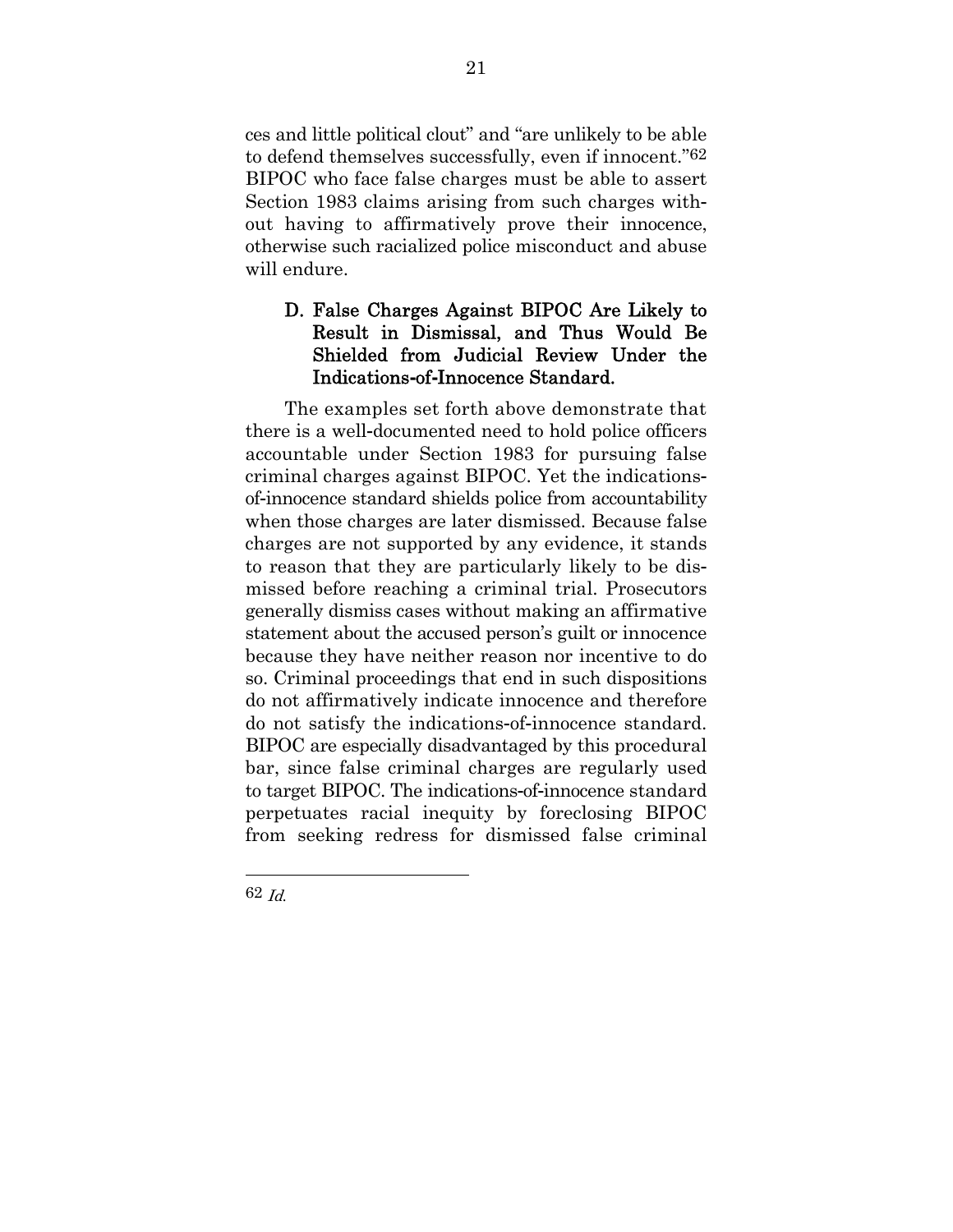charges, and by ignoring the added barriers BIPOC face when trying to demonstrate their innocence.

The Petitioner's case illustrates that it can be impossible for a falsely charged person to affirmatively demonstrate their innocence as required by the indications-of-innocence standard. Mr. Thompson, a Black man, was arrested and charged with resisting arrest and obstructing justice after he declined to allow police to enter his home late at night without a warrant.63 Mr. Thompson spent months fighting these charges. The prosecution offered him an "adjournment in contemplation of dismissal" two months later, and did not dismiss the charges until three months after Mr. Thompson was charged.64 All the while, Mr. Thompson maintained that he had done nothing wrong and sought to fight the charges.65 Because of the Second Circuit's indications-of-innocence standard, however, Mr. Thompson was barred from pursuing a Section 1983 claim because the prior criminal proceedings never reached a stage that could affirmatively indicate his innocence, and the prosecutor did not provide a reason for dismissing the charges against him beyond simply stating that the dismissal was in the interest of justice.66

Data regarding dismissal rates of cover charges are illustrative of the likelihood that cases arising from false criminal charges will be dismissed. For example, in Chicago, Illinois, between 2012 and 2016, more than

l

66  $Id$  at 18a–19a.

<sup>63</sup> Petition for Writ of Certiorari Appendix 18a [hereinafter Pet. App.].

<sup>64</sup> Id.

<sup>65</sup> Id.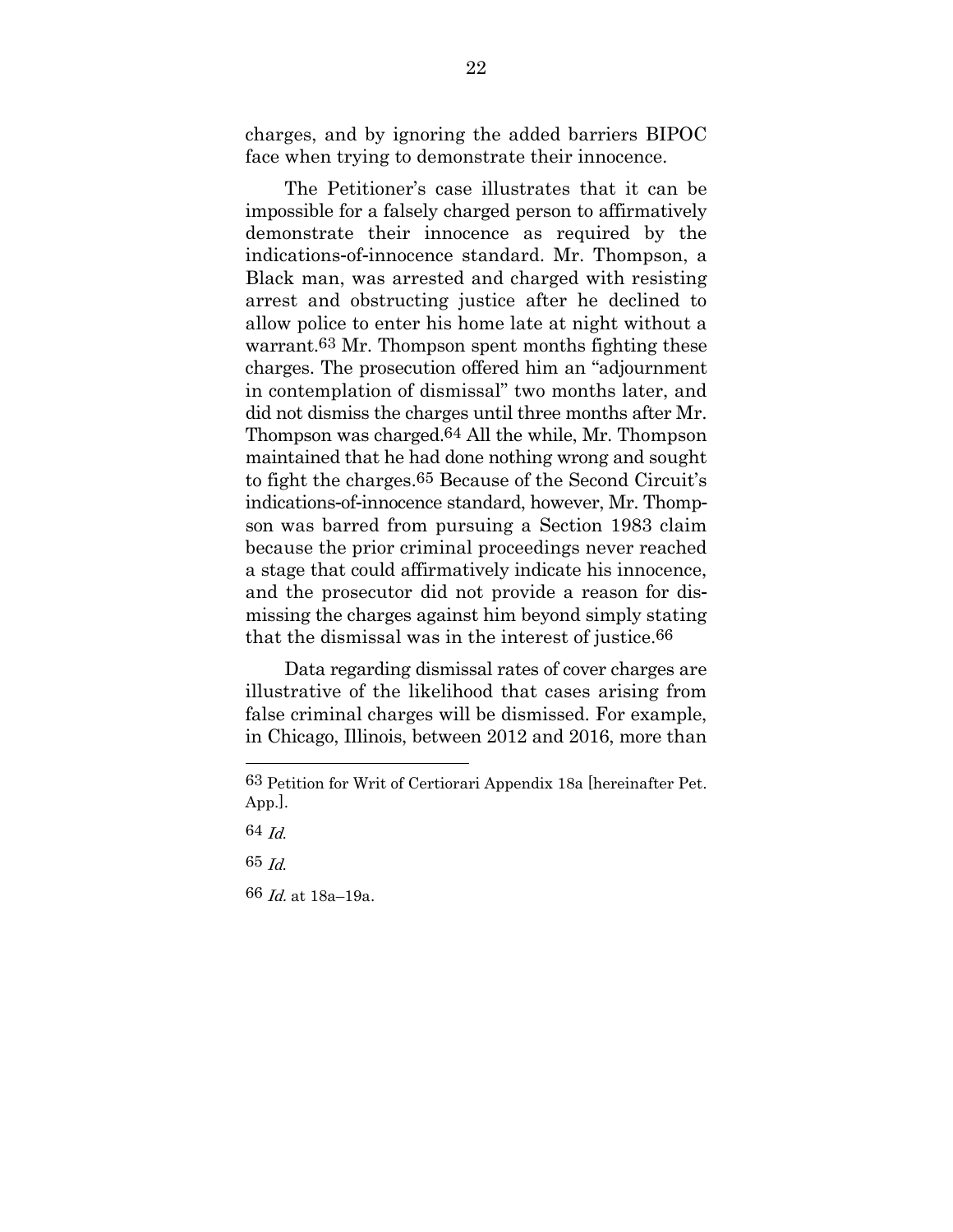half of the stand-alone charges of resisting arrest resulted in dismissal.67 In Harnett County, North Carolina, between 2014 and 2015, more than half of the charges for resisting arrest were dismissed.68 In Seattle, Washington, between 2002 and 2008 prosecutors dropped nearly half of all cases in which obstructing justice was a stand-alone charge.69 As demonstrated in the preceding sections, BIPOC are frequently the targets of cover charges, meaning that such dismissals will disproportionately bar many BIPOC from asserting potentially meritorious Section 1983 claims under the indications-of-innocence standard.

Research supports that criminal cases against BIPOC are more likely to result in dismissal than criminal cases against similarly situated white people. A study of over 58,000 felony cases from fifty-four of the country's seventy-five most populous counties between 1990 and 1998 "reveal[ed] a pattern whereby black arrestees are more likely than white arrestees to have the charges against them dropped prior to trial for crimes where the arresting officer has more discretion in decisions whether or not to detain the suspect."70 According to the researchers who conducted the analysis, this pattern "suggests the additional dismissals are caused by higher rates of false arrest

<sup>67</sup> Newman, supra note 11.

<sup>68</sup> Locke, supra note 12.

<sup>69</sup> Nalder et al., supra note 12.

<sup>70</sup> Aleksandar Tomic & Jahn K. Hakes, Case Dismissed*:* Police Discretion and Racial Differences in Dismissals of Felony Charges, 10 AM. L. & ECON. REV. 110, 111 (2008).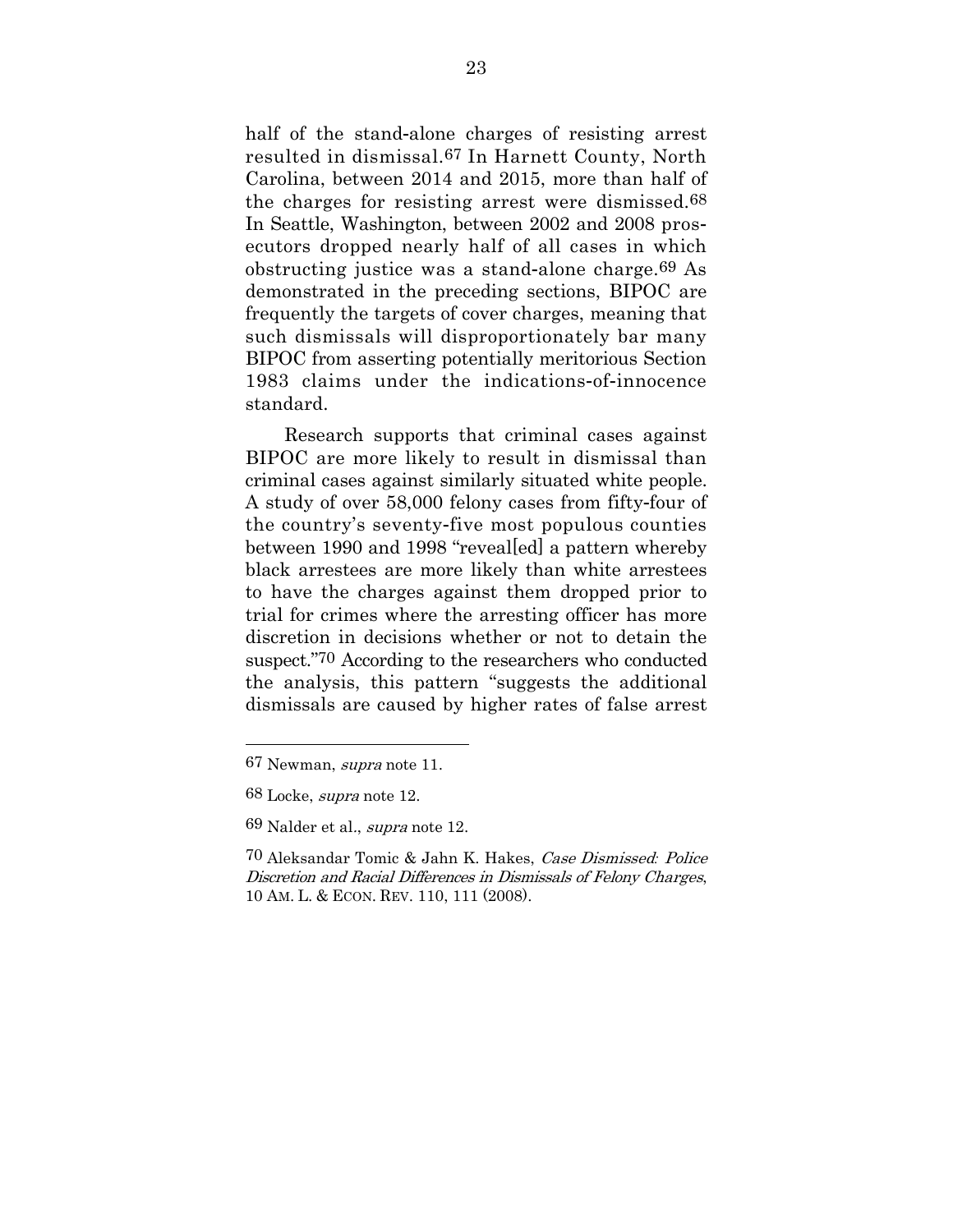rather than general prosecutorial overzealousness or systematic bias by juries."71 Similarly, an analysis of New York County criminal records between 2010 and 2011 revealed that, compared to similarly situated white defendants, Black and Latino/a/x defendants were 9% more likely to have their cases dismissed for felonies and misdemeanors.72 Another study of felony cases from large counties in California between 1990 and 2000 found that "[c]harges [were] least likely to be dismissed for white arrestees (8%), and most likely to be dismissed for black arrestees  $(12%)$ . Latino[/a/x] arrestees [fell] in between; 9% of their arrests [resulted] in dismissed charges."73 Such dismissals are unlikely to be a result of leniency toward BIPOC;74 rather, the data suggests that charges are more frequently dismissed against BIPOC because they are more often targets of charges that are unsupported by evidence. The higher rate of dismissals means that BIPOC are more often barred from seeking Section 1983 relief under the indications-of-innocence standard than similarly situated white defendants. The indicationsof-innocence standard thus perpetuates racial inequity.

<sup>71</sup> Id.

<sup>72</sup> Besiki Luka Kutateladze & Nancy R. Andiloro, Nat'l Inst. of Just., Prosecution and Racial Justice in New York County— Technical Report, at vii (2014), https://www.ojp.gov/pdffiles1/nij/ grants/247227.pdf.

<sup>73</sup> Elsa Chen, Cumulative Disadvantage and Racial and Ethnic Disparities in California Felony Sentencing, in 3 RACIAL AND ETHNIC POLITICS IN CALIFORNIA 251, 259 (Bruce Cain, Jaime Regalado & Sandra Bass eds., 2008).

<sup>74</sup> Ellen A. Donnelly & John M. MacDonald, The Downstream Effects of Bail and Pretrial Detention on Racial Disparities in Incarceration, 108 J. CRIM. L. & CRIMINOLOGY 775, 787 (2018).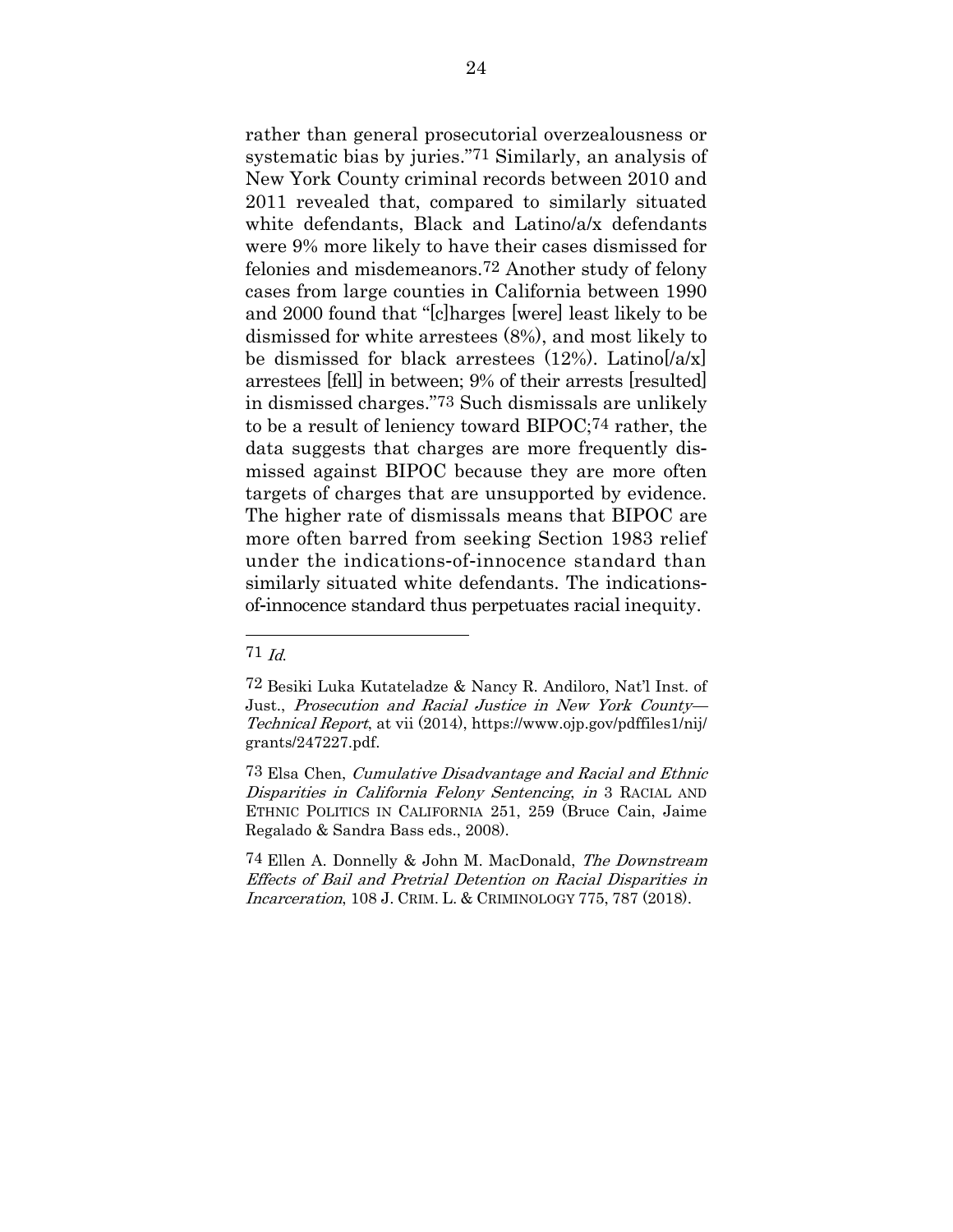The indications-of-innocence standard further perpetuates racial inequity by ignoring the additional barriers that falsely charged BIPOC face when trying to demonstrate their innocence. The specter of a racialized criminal process would likely deter BIPOC from objecting when a prosecutor wants to dismiss their case. Because BIPOC are more likely to be denied bail, waiting for a criminal trial to affirmatively prove their innocence might mean longer pretrial incarceration.75 Even if BIPOC are granted bail, they may not be able to pay it. And even if they can pay it, the number and frequency of pretrial court appearances might cause them to lose their job or interfere with their family responsibilities.76 Additionally, BIPOC might rightfully doubt the ability of a jury to fairly adjudicate innocence. Research shows that many people uncon-

<sup>75</sup> Kutateladze & Andiloro, supra note 72, at vii, 94; The Sentencing Project, Report of The Sentencing Project to the United Nations Special Rapporteur on Contemporary Forms of Racism, Racial Discrimination, Xenophobia, and Related Intolerance 6 (2018), http://raceandpolicing.issuelab.org/resources/ 30726/30726.pdf; Wendy Sawyer, How Race Impacts Who Is Detained Pretrial, Prison Pol'y Initiative (Oct. 9, 2019), https:// www.prisonpolicy.org/blog/2019/10/09/pretrial\_race/; Presumption of Guilt, Equal Just. Initiative, https://eji.org/issues/presumptionof-guilt/ (last visited June 5, 2021).

<sup>76</sup> See, e.g., N.Y. State Off. of the Att'y Gen., C.R. Bureau, A Report on Arrests Arising from the New York City Police Department's Stop and Frisk Practices 20–21 (2013), https://ag.ny.gov/pdfs/OAG\_ REPORT ON SQF PRACTICES NOV 2013.pdf; Lisa Cacho & Jodi Melamed, How Police Abuse the Charge of Resisting Arrest, BOS. REV. (June 29, 2020) (quoting Malcolm M. Feely, THE PROCESS IS THE PUNISHMENT: HANDLING CASES IN A LOWER CRIMINAL COURT (1992)), http://bostonreview.net/race-law-justice/lisa-cachojodi-melamed-how-police-abuse-charge-resisting-arrest; Newman, supra note 11.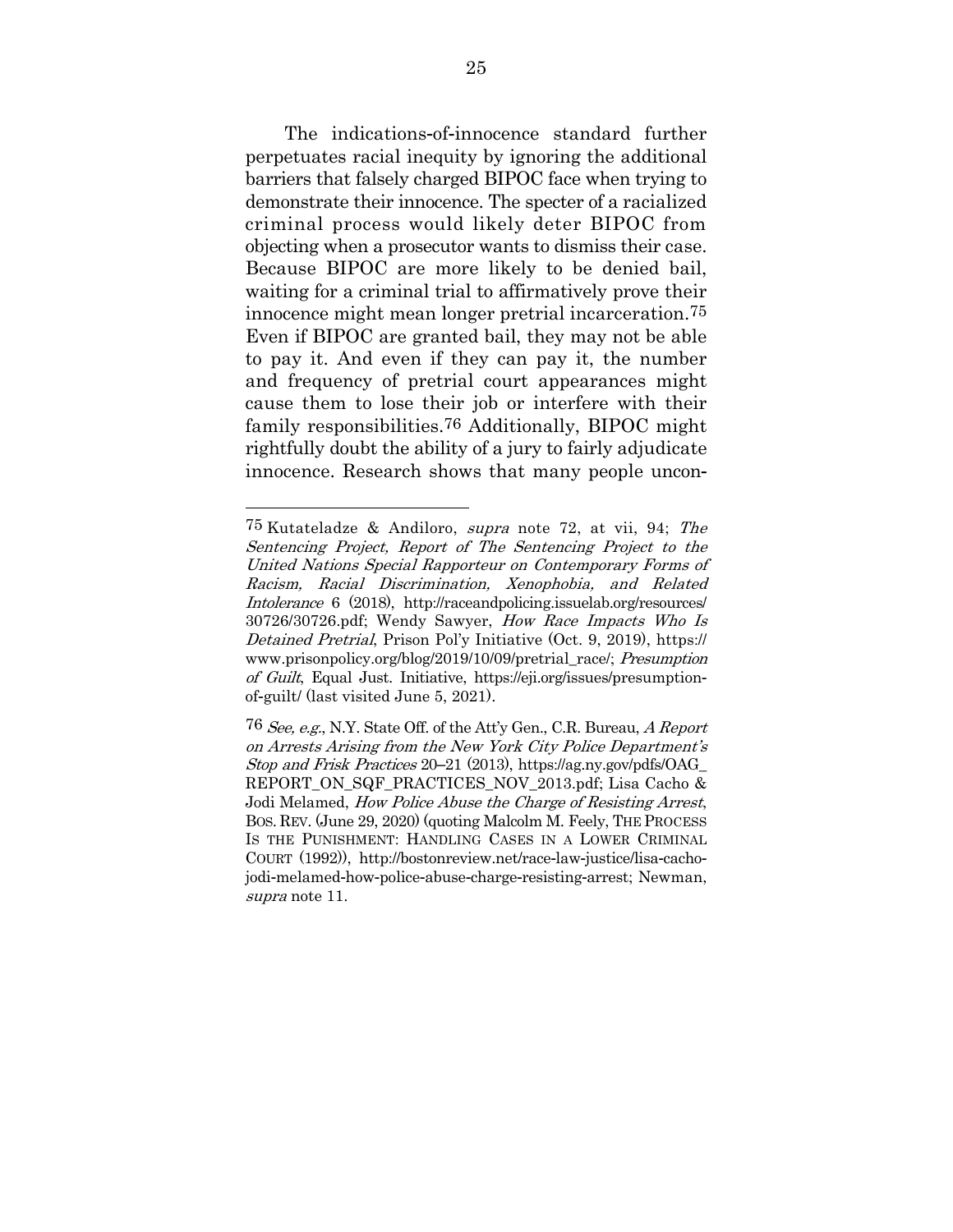sciously and unwarrantably associate Blackness with criminality.77 These associations are derived, in large part, from a long history of racial inequity in the criminal legal system.78 Faced with the real risk of racially biased juries, BIPOC wrongfully accused of a crime might see dismissal as a relatively favorable outcome, even though that outcome would not be considered "favorable" under the indications-of-innocence standard. And even when BIPOC reject an offer of dismissal and seek to fight the charges against them as Mr. Thompson did—prosecutors may unilaterally decide to dismiss the case, precluding a determination on the merits.

For these reasons, the favorable termination rule should not bar claims based on criminal charges that were ultimately dismissed. The indications-of-innocence standard should not be affirmed because it prevents BIPOC who had false criminal charges against them dismissed from bringing potentially meritorious Section 1983 claims, thereby creating a loophole through which police can continue to target BIPOC with false criminal charges without consequence.

<sup>77</sup> See, e.g., Jennifer L. Eberhardt et al., Seeing Black*:* Race, Crime, and Visual Processing, 87 J. PERSONALITY & SOC. PSYCH. 876, 878, 889–91 (2004).

<sup>78</sup> See, e.g., Khalil Gibran Muhammad, THE CONDEMNATION OF BLACKNESS: RACE, CRIME, AND THE MAKING OF MODERN URBAN AMERICA 4 (2010) (noting that in the early twentieth century, "African American criminality became one of the most widely accepted bases for justifying prejudicial thinking, discriminatory treatment, and/or acceptance of racial violence as an instrument of public safety"); accord Elizabeth Hinton & DeAnza Cook, The Mass Criminalization of Black Americans*:* A Historical Overview, 4 ANN. REV. CRIMINOLOGY 261, 270 (2021).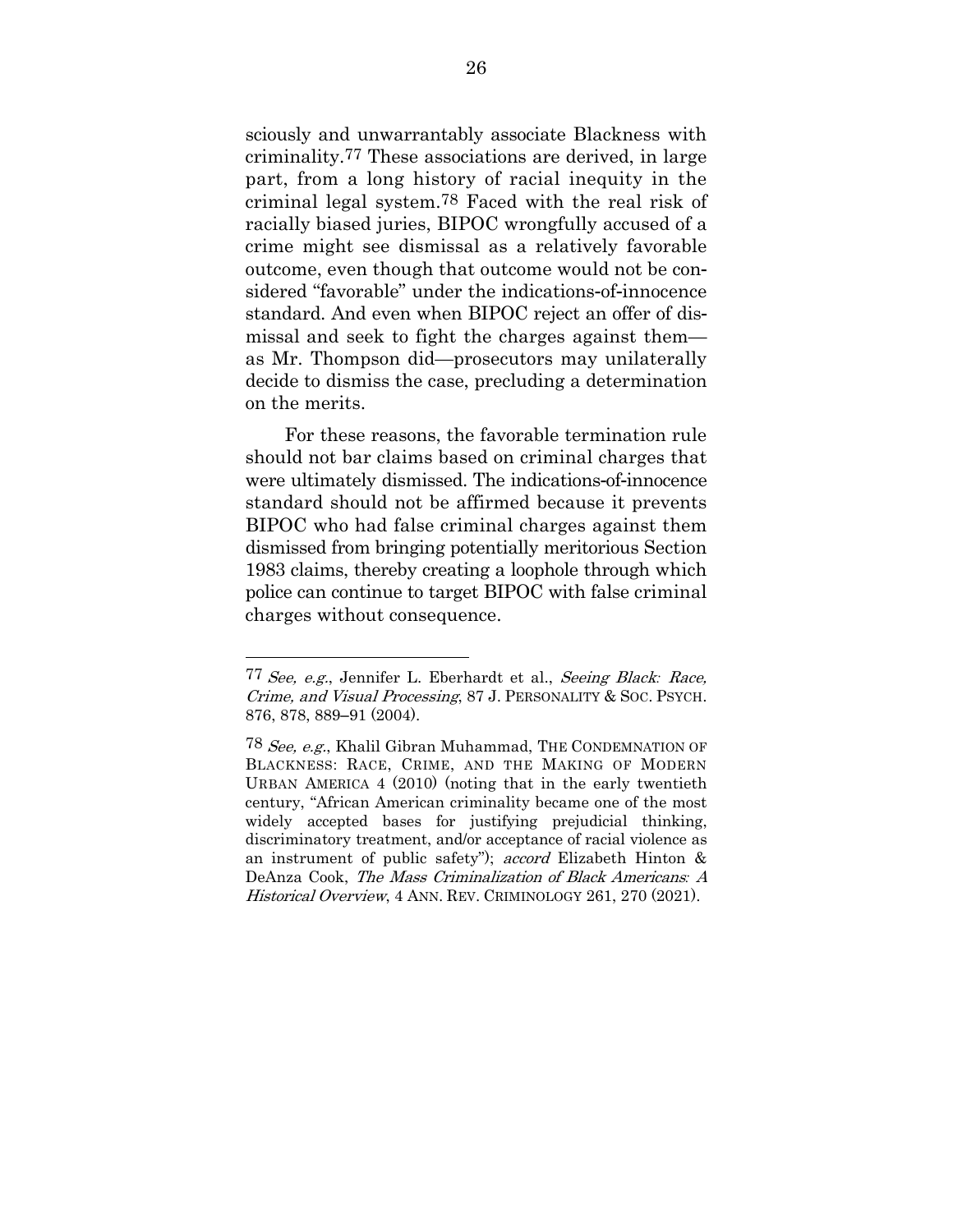#### II. THE ELEVENTH CIRCUIT'S FINALITY**-**BASED STAN**-**DARD IS ESSENTIAL TO FULFILL THE PURPOSE OF SECTION 1983 AND ADEQUATELY ADDRESS AND DETER THE RACIALIZED PRACTICE OF PURSUING FALSE CHARGES AGAINST BIPOC.

In contrast to the Second Circuit, the Eleventh Circuit requires that Section 1983 claimants demonstrate that the former criminal proceedings against them "formally ended in a manner not inconsistent with [their] innocence."79 This approach ensures the finality of the underlying criminal proceedings, and comports with the reality that criminal proceedings involving false charges do not always terminate with affirmative indications of innocence. The Eleventh Circuit's approach is necessary to make victims of false charges whole and deter future racialized police misconduct.

The Eleventh Circuit's approach is consistent with the purpose of Section 1983, which was specifically designed to "protect the people from unconstitutional action under color of state law,"80 including unconstitutional criminal proceedings.81 Section 1983 "has, as its provenance, Reconstruction-era policies aiming to secure to former slaves federal rights and to ward off state and local incursion on those rights."82 The legislative history of the Ku Klux Klan Act of 1871, which gave rise to Section 1983, demonstrates that

<sup>79</sup> Laskar, 972 F.3d at 1293 (emphasis added).

<sup>80</sup> Mitchum v. Foster, 407 U.S. 225, 242 (1972).

<sup>81</sup> See, e.g., McDonough, 139 S.Ct. at 2156; Manuel v. City of Joliet, 137 S.Ct. 911, 918–19 (2017).

<sup>82</sup> Hernandez v. Mesa, 140 S.Ct. 735, 759 (2020) (Ginsburg, J., dissenting).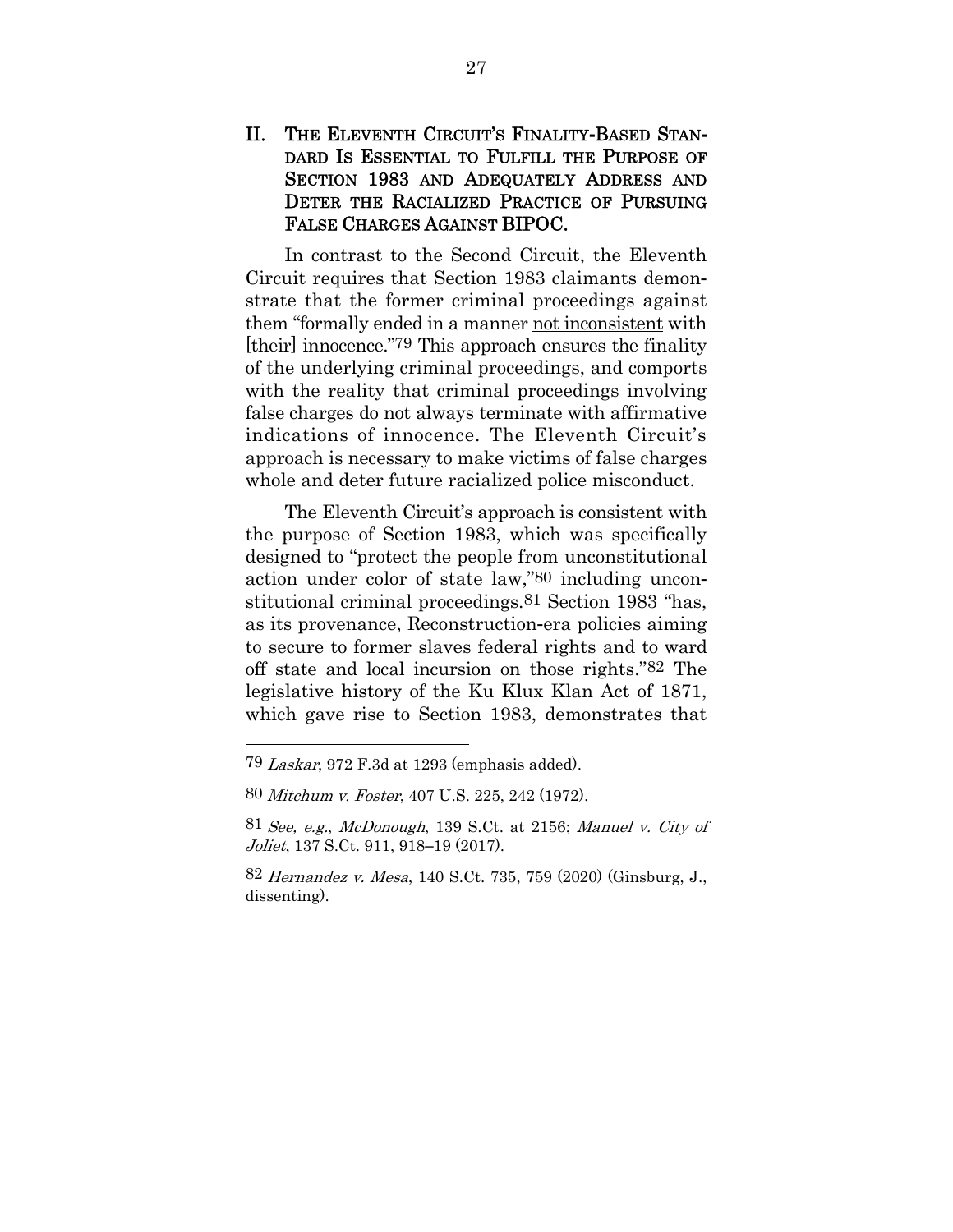Congress was aware of state actors' complicity in racial violence, and was concerned not only that state actors would fail to protect the rights of BIPOC, but "might, in fact, be antipathetic to the vindication of those rights."83 The indications-of-innocence standard contravenes the purpose of Section 1983 by foreclosing potentially meritorious claims regarding false charges, and allowing state prosecutors to unilaterally preclude federal courts' review of such claims by dismissing cases.

The Eleventh Circuit's approach also satisfies the purpose of the favorable termination rule, which is to avoid parallel criminal and civil litigation and potentially conflicting criminal and civil judgments.84 Under the Eleventh Circuit's standard, a person who has been found guilty of a charge, or accepted guilt for that charge, could still not assert a successful Section 1983 claim. At the same time, the Eleventh Circuit's approach does not bar those with dismissed criminal charges from bringing potentially meritorious Section 1983 claims before a neutral factfinder.

Judicial review of claims arising from dismissed false criminal charges is necessary because the criminal

84 *McDonough*, 139 S.Ct. at 2156–57.

<sup>83</sup> Mitchum, 407 U.S. at 242; see also Patsy v. Bd. of Regents of Fla., 457 U.S. 496, 505 (1982) ("A major factor motivating the expansion of federal jurisdiction . . . was the belief of the 1871 Congress that the state authorities had been unable or unwilling to protect the constitutional rights of individuals or to punish those who violated these rights."); Allen v. McCurry, 449 U.S. 90, 98 (1980) ("The main goal of the Act was to override the corrupting influence of the Ku Klux Klan and its sympathizers on the governments and law enforcement agencies of the Southern States.").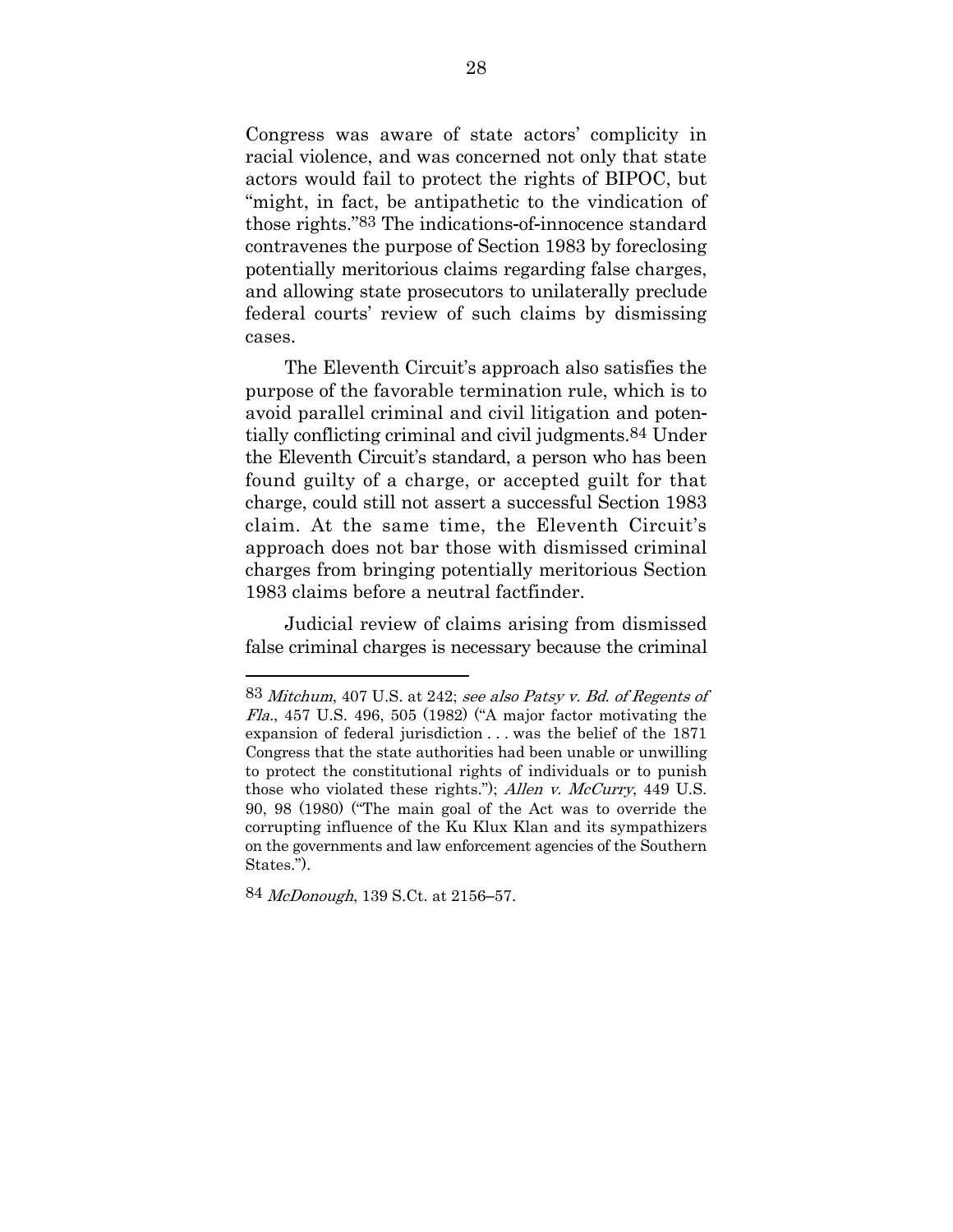legal system does not offer mechanisms to compensate victims for the harms they suffer from false criminal charges, even when those charges are dismissed. This is particularly true for BIPOC. Evidence shows that BIPOC are more likely to be denied bail and to be subject to pretrial detention than their white counterparts.85 No matter how short, pretrial detentions are often disruptive to a person's employment, housing, family life, and reputation. Additionally, the time spent fighting false charges—which could be months or years before a case is dismissed—can be harmful to their mental, emotional, and social well-being.86 In Mr. Thompson's case, he maintained his innocence and fought the charges against him for three months before the prosecution dismissed them.87

Furthermore, even when false charges are dismissed, they may remain on the accused person's criminal record and harm their future employment or housing prospects.88 The negative effects of a criminal

87 Pet. App. 18a.

<sup>85</sup> The Sentencing Project, supra note 75, at 6; Sawyer, supra note 75.

<sup>86</sup> See, e.g., Jennifer Gonnerman, Kalief Browder, 1993–2015, NEW YORKER (June 7, 2015), https://www.newyorker.com/news/ news-desk/kalief-browder-1993-2015 (telling the story of Kalief Browder, a teenager who spent three years in jail before the charges against him were dropped; endured solitary confinement and violent abuse during his detention; and tragically killed himself after his release).

<sup>88</sup> U.S. Comm'n on C.R., Collateral Consequences*:* The Crossroads of Punishment, Redemption, and the Effects on Communities 60 (2019), https://www.usccr.gov/pubs/2019/06-13-Collateral-Consequences.pdf?eType=EmailBlastContent&eId=d37030a2 bfe6-4784-866a-7db61d64f357; Benjamin D. Geffen, The Collateral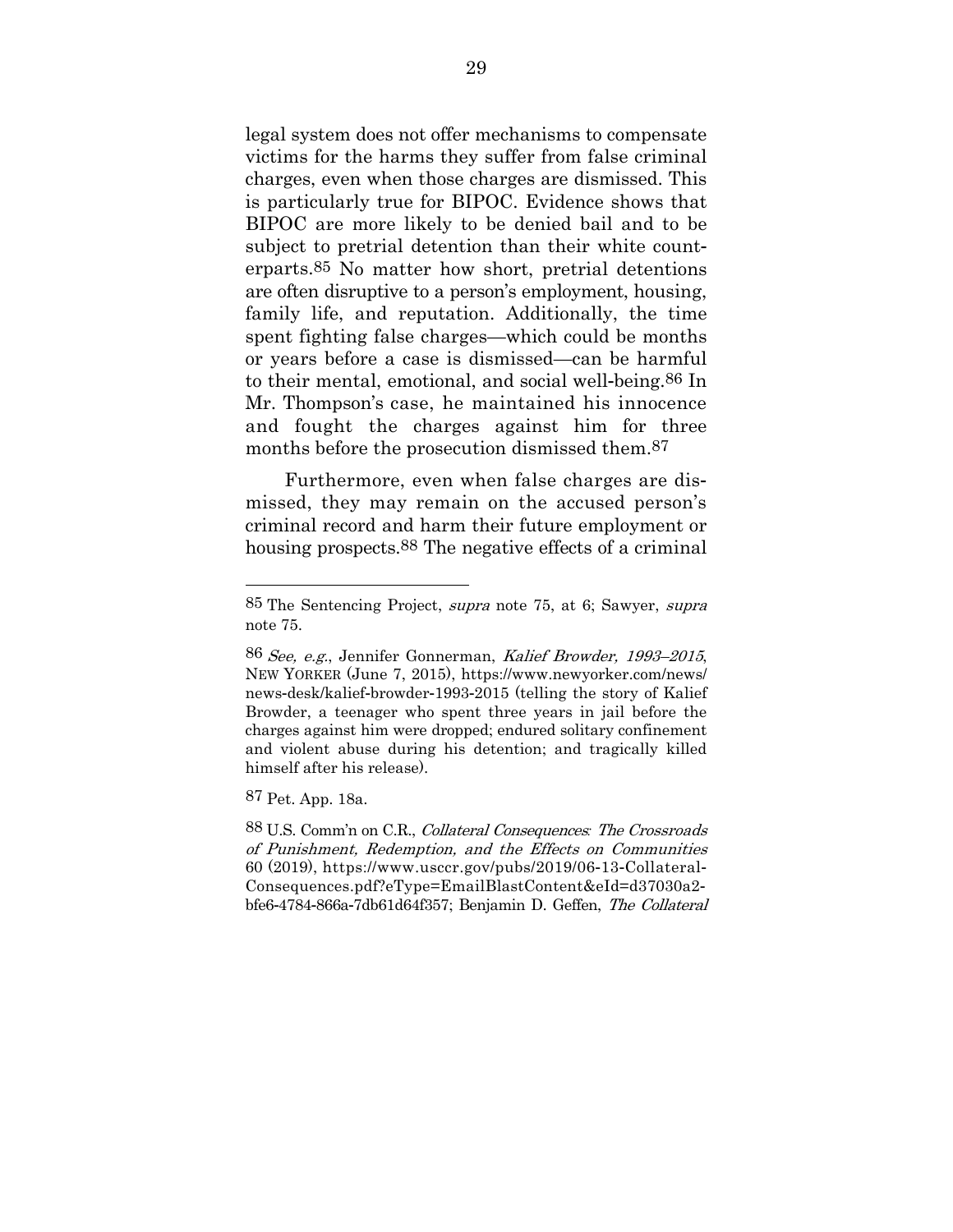charge are particularly pronounced for BIPOC, who already experience racialized housing and employment discrimination.89

Additionally, existing police oversight mechanisms and the criminal legal system do not adequately deter racialized police misconduct. In Ferguson, for example, local police oversight and court systems did not hold officers accountable for bringing false charges; on the contrary, Ferguson's courts and FPD supervisors encouraged revenue-generating arrests in Black communities, and privileged this particular form of "productivity" over actual public safety.90 Some state laws protect police department internal investigation information from being released to the public, or require that police departments be in charge of investigating alleged internal wrongdoing and have full discretion over how to discipline officers for misconduct, which substantially decreases public accounta-

Consequences of Acquittal*:* Employment Discrimination on the Basis of Arrests Without Convictions, 20 U. PA. J.L. & Soc. CHANGE 81, 82 (2017).

<sup>89</sup> Margery Austin Turner et al., U.S. Dep't of Hous. & Urb. Dev., Housing Discrimination Against Racial and Ethnic Minorities, at xi–xvii (2012) (discussing racial discrimination in housing); The Sentencing Project, *supra* note 75, at 10 (discussing racial discrimination in employment).

 $90$  See C.R. Div., U.S. Dep't of Just., supra note 37, at 22 ("FPD" supervisors are more concerned with the number of citations and arrests officers produce than whether those citations and arrests are lawful or promote public safety."); see also id. at 42 ("The Ferguson municipal court handles most charges brought by FPD, and does so not with the primary goal of administering justice or protecting the rights of the accused, but of maximizing revenue.").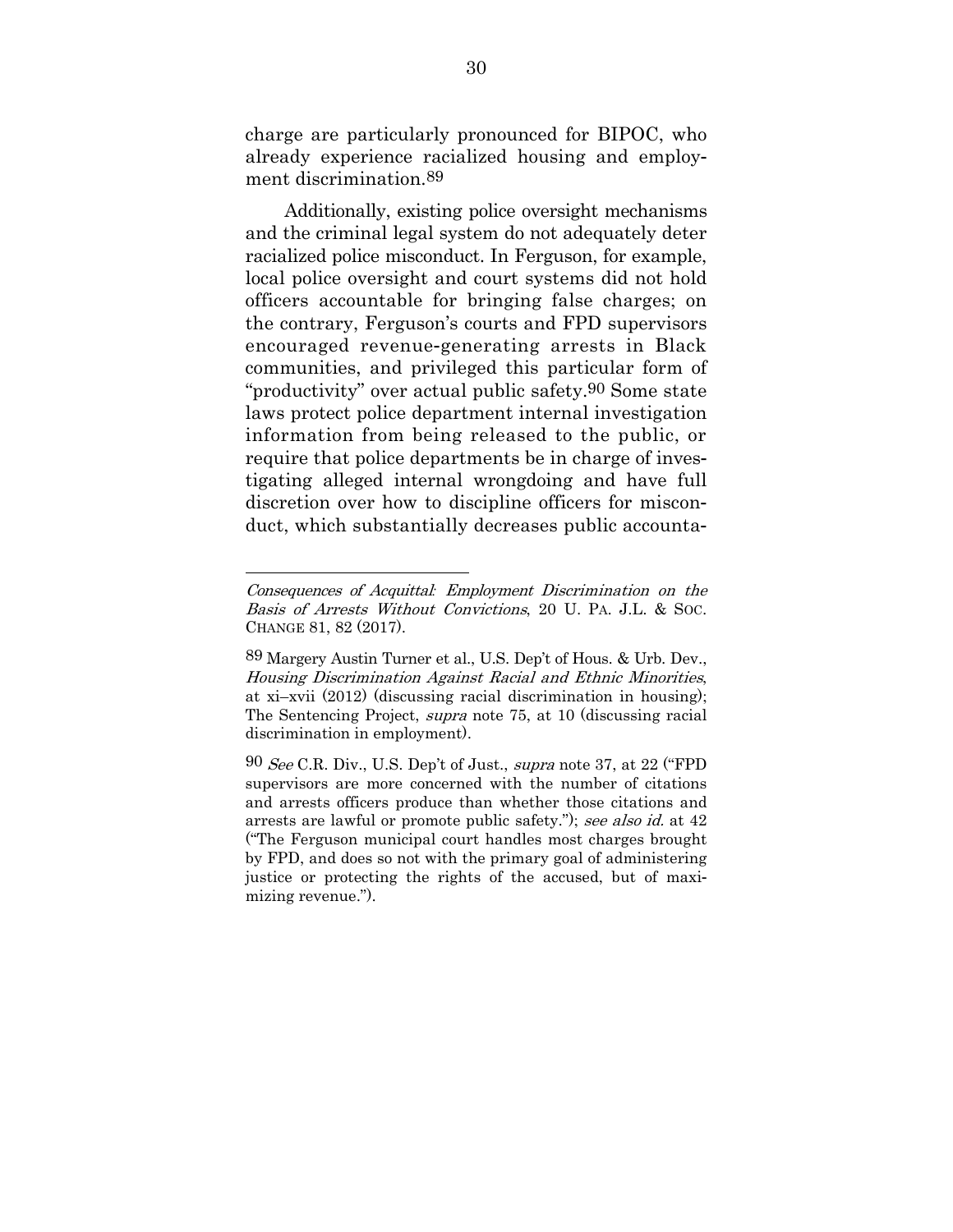bility.91 Moreover, criminal prosecutions of police officers who have engaged in racial violence are rare, and convictions are even rarer.92 From 2005 to September of 2020, only 121 officers were charged with murder or manslaughter and out of ninety-five officers whose cases concluded, only forty-four were convicted, many of a lesser charge.93 The few recent high-profile police killings that have resulted in criminal charges against officers do not demonstrate any statistically significant change in prosecutor willingness to charge police officers.94 In reality, when "officers are accused of illegal behavior, the department itself usually investigates, then conceals its findings and

94 Id.

<sup>91</sup> Dayvon Love, Police Accountability, Am. Bar Ass'n (Jan. 12, 2021), https://www.americanbar.org/groups/crsj/publications/ human rights magazine home/civil-rights-reimagining-policing/ police-accountability/.

<sup>92</sup> Cassandra Chaney & Ray V. Robertson, Armed and Dangerous? An Examination of Fatal Shootings of Unarmed Black People by Police, 8 J. PAN AFR. STUD. 45, 56–58 (2015); Javonte Anderson, White Cops Have Been Convicted of Killing a Black Person Before, But It's Rare, USA TODAY (Apr. 22, 2021, 2:15) PM), https://www.usatoday.com/story/news/2021/04/22/whitecops-convicted-of-killing-black-people/7316914002/; Rachel Treisman, Where the Chauvin Verdict Fits in the Recent History of High*-*Profile Police Killings, NAT'L PUB. RADIO (Apr. 20, 2021, 6:26 PM), https://www.npr.org/sections/trial-over-killingof-george-floyd/2021/04/20/989292294/where-the-chauvin-verdictfits-in-the-recent-history-of-high-profile-police-kill.

<sup>93</sup> Shaila Dewan, Few Police Officers Who Cause Deaths Are Charged or Convicted, N.Y. TIMES (Apr. 12, 2021), https://www. nytimes.com/2020/09/24/us/police-killings-prosecution-charges.html.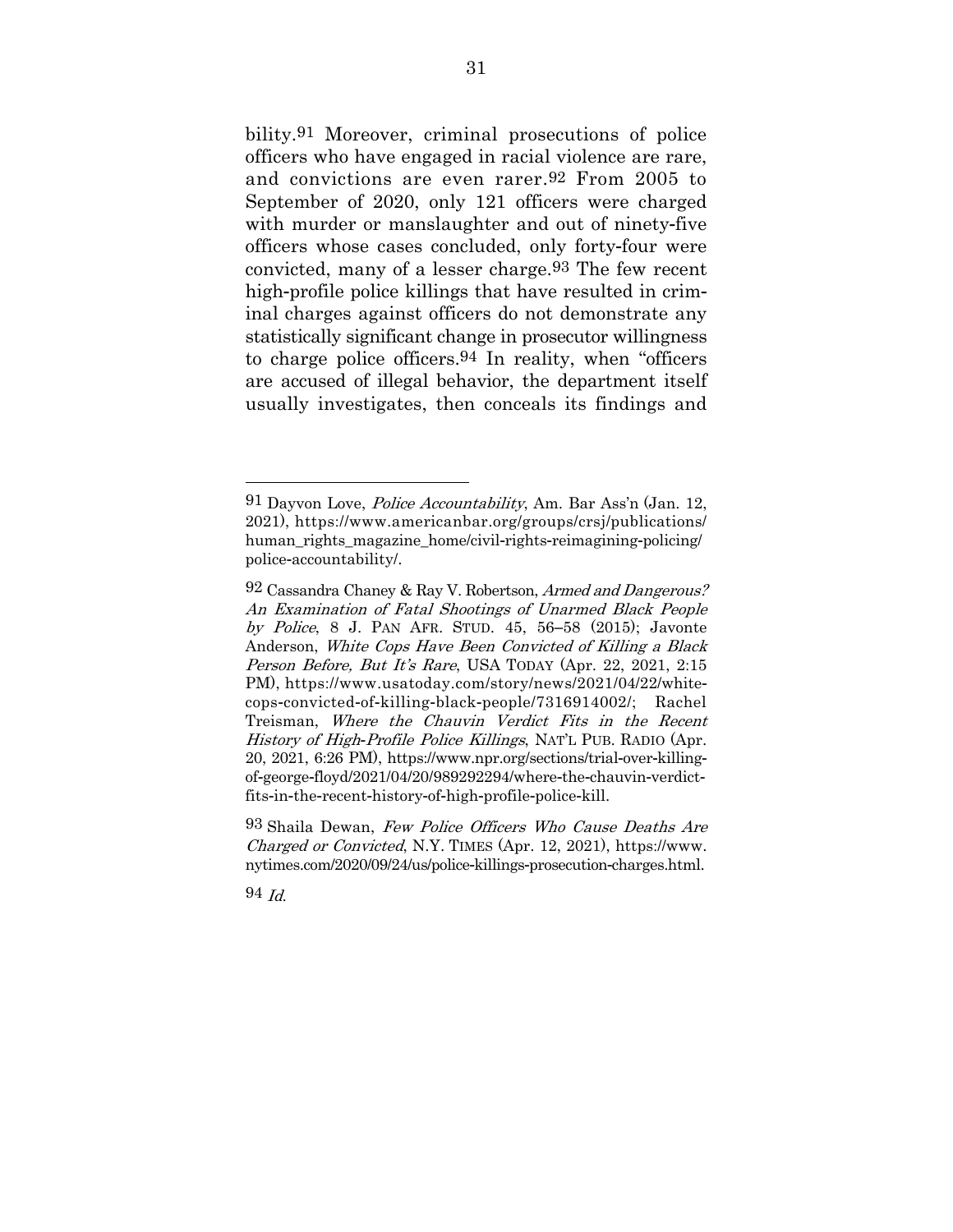imposes, at worst, a slap on the wrist, like brief paid leave."95

The need for greater judicial accountability for racist policing is also evident from the fact that even police who know their actions are being recorded by bystanders or on body cameras are not regularly deterred from oppressing and brutalizing BIPOC and then lying about those interactions.96 For example, in 2020, body cameras did not deter Minneapolis officers, including Derek Chauvin, from falsely asserting that George Floyd resisted arrest and then murdering him.<sup>97</sup> Body cameras are likely ineffective at increasing accountability because police officers are not routinely held accountable for the recorded instances of abuse. In 2018, for example, NYPD officer Henry Daverin falsely claimed that Christopher Parham, a Black nineteen-year-old, had resisted arrest, but the district attorney dropped all charges against Parham after his attorney released a video showing that Daverin had lied.98 "Daverin, who had been named in at least

95 Stern, supra note 20.

l

97 Louise Matsakis, Body Cameras Haven't Stopped Police Brutality. Here's Why, WIRED (June 17, 2020, 12:41 PM), https:/ /www.wired.com/story/body-cameras-stopped-police-brutalitygeorge-floyd/.

98 Stern, supra note 20.

<sup>96</sup> Harmeet Kaur, Videos Often Contradict What Police Say in Reports. Here's Why Some Officers Continue to Lie, CNN (June 6, 2020, 8:55 AM), https://www.cnn.com/2020/06/06/us/policereports-lying-videos-misconduct-trnd/index.html; Ethan Zuckerman, Opinion, Why Filming Police Violence Has Done Nothing to Stop It, MIT TECH. REV. (June 3, 2020), https://www. technologyreview.com/2020/06/03/1002587/sousveillance-georgefloyd-police-body-cams/.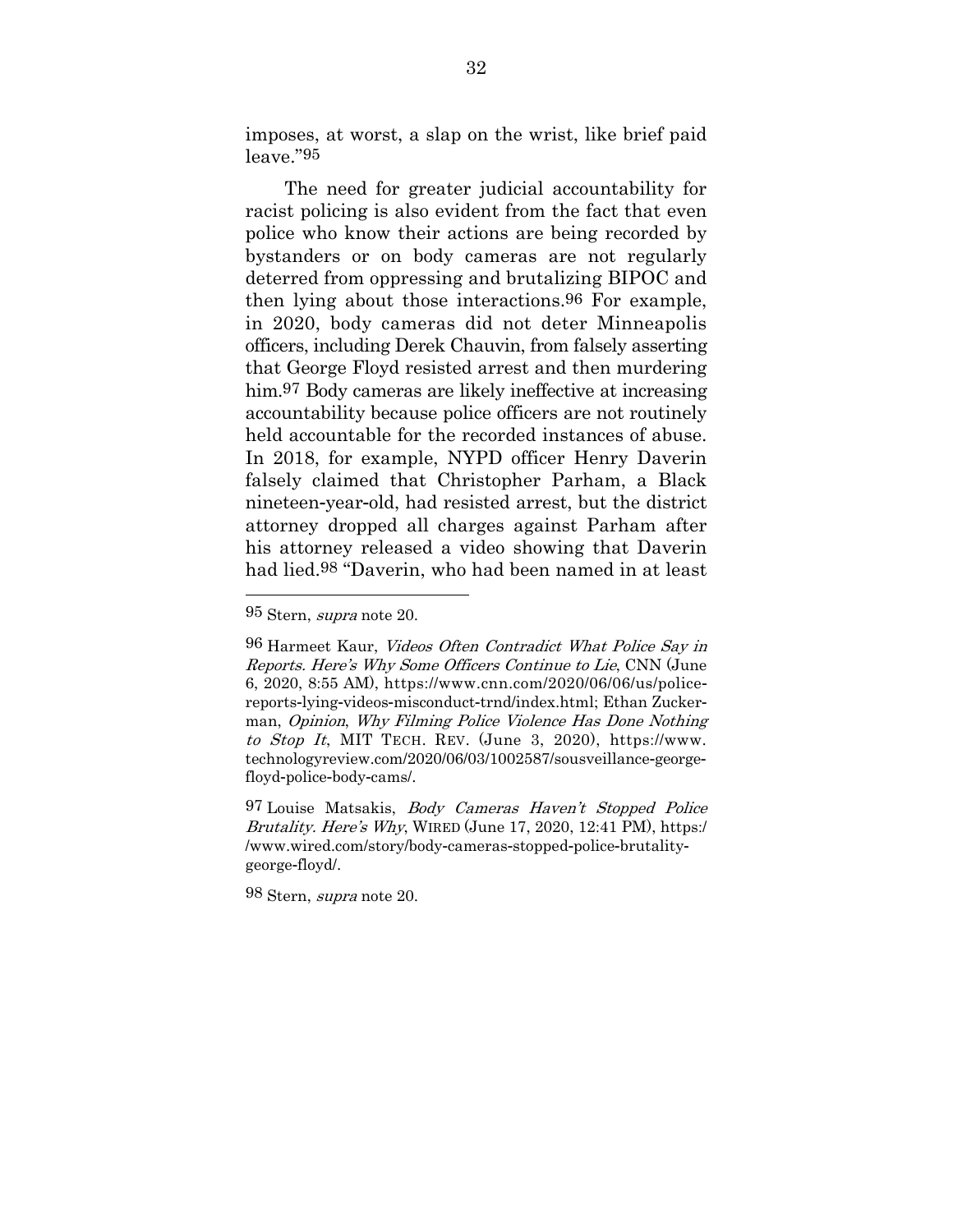10 other misconduct lawsuits," was never disciplined for brutalizing Parham or lying about it, and he remained on the force.99

Accordingly, civil remedies like Section 1983 claims are necessary to ensure adequate redress for victims of false criminal charges and to deter police officers from targeting BIPOC with such charges. The ability to seek judicial review of false criminal charges through Section 1983 contributes to the actual and perceived fairness of the courts. Paths to judicial review are already limited by doctrines like qualified immunity, which requires the alleged victim of a civil rights violation to show that the violated right was "clearly established" by a prior judicial decision involving the same conduct.100 Like the doctrine of qualified immunity, the indications-of-innocence standard creates an unnecessarily high bar for those who seek judicial review of alleged civil rights violations. The Eleventh Circuit's finality-based standard achieves the purpose of the favorable termination rule while preserving a critical mechanism for reviewing and addressing meritorious challenges to racialized police misconduct.

The indications-of-innocence standard is but one of many legal policies that perpetuate racial inequity. It is part of a larger system of racial subordination, in which the criminal legal system and policing play a substantial part. Indeed, "[a]s long as police misconduct has existed in this country, its victims have primarily

<sup>99</sup> Id.

<sup>100</sup> Harlow v. Fitzgerald, 457 U.S. 800, 818 (1982).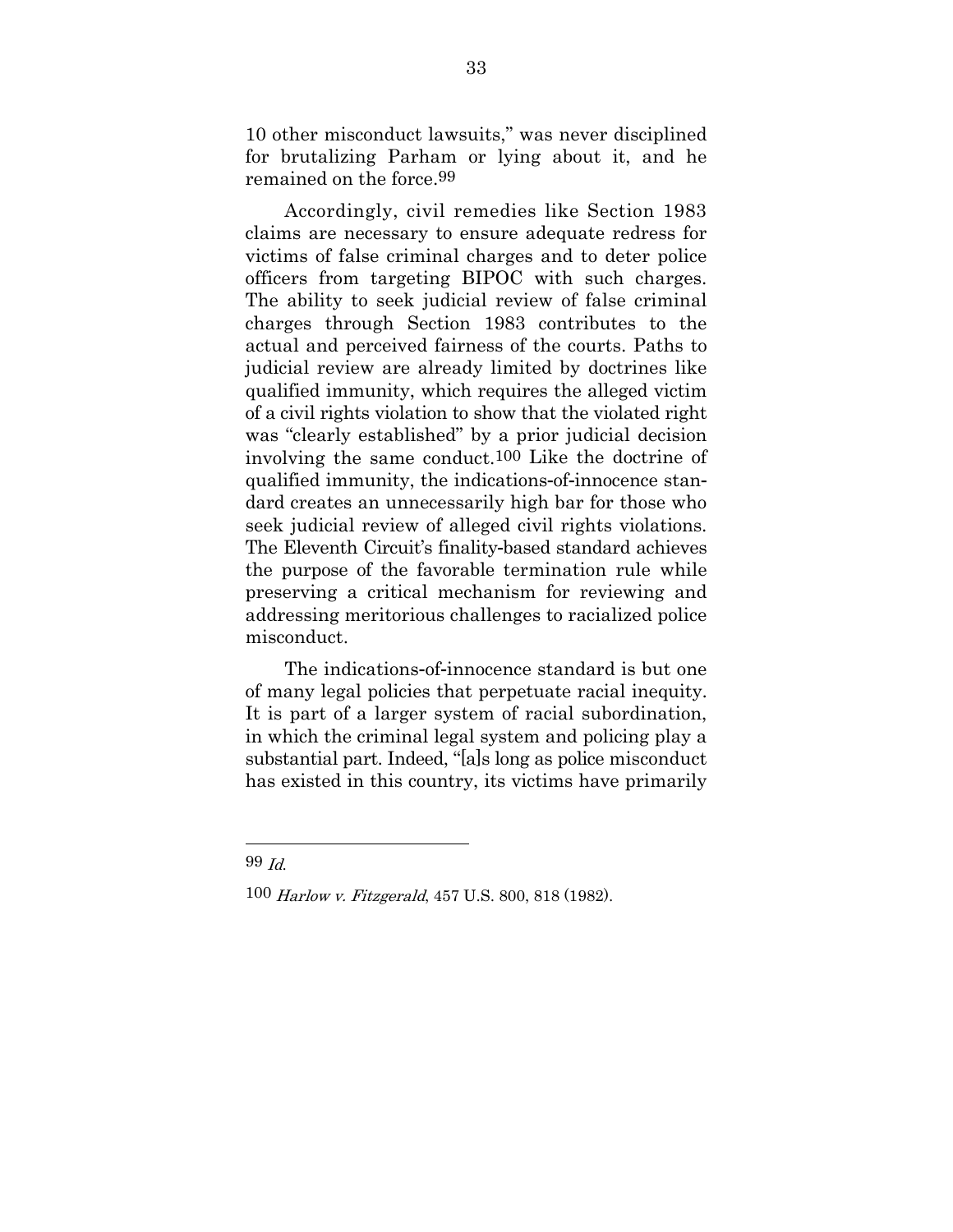been people of color."101 The prevailing indicationsof-innocence standard illustrates that existing legal structures are inadequate to ensure police accountability, and highlights the need for judicial oversight and civil remedies to deter racialized police misconduct.

<sup>101</sup> Rachel Moran, In Police We Trust, 62 VILL. L. REV. 953, 986 (2017).